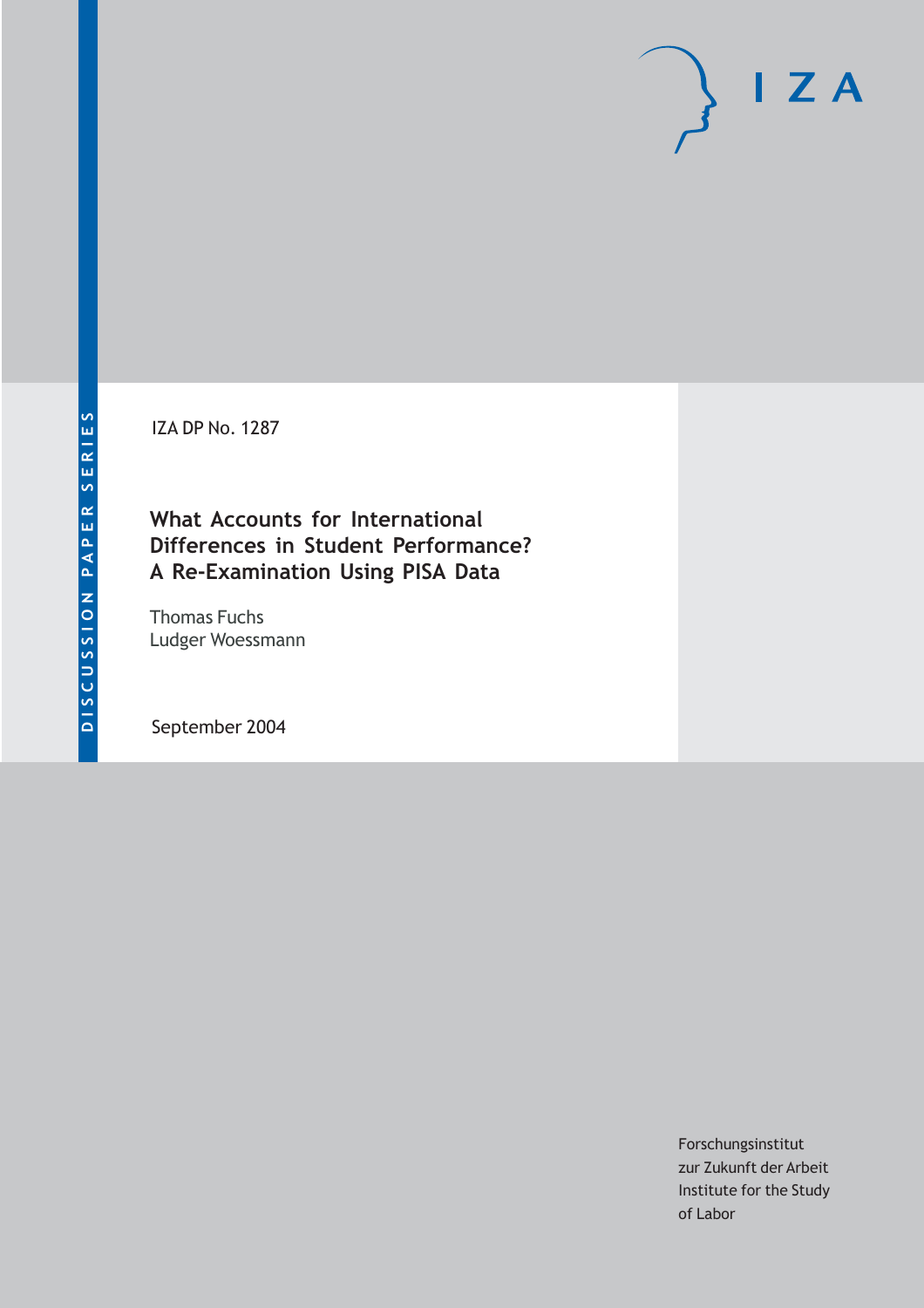# **What Accounts for International Differences in Student Performance? A Re-Examination Using PISA Data**

# **Thomas Fuchs**

*Ifo Institute, University of Munich* 

# **Ludger Woessmann**

*Ifo Institute, University of Munich, CESifo and IZA Bonn* 

Discussion Paper No. 1287 September 2004

IZA

P.O. Box 7240 53072 Bonn **Germany** 

Phone: +49-228-3894-0 Fax: +49-228-3894-180 Email: [iza@iza.org](mailto:iza@iza.org)

Any opinions expressed here are those of the author(s) and not those of the institute. Research disseminated by IZA may include views on policy, but the institute itself takes no institutional policy positions.

The Institute for the Study of Labor (IZA) in Bonn is a local and virtual international research center and a place of communication between science, politics and business. IZA is an independent nonprofit company supported by Deutsche Post World Net. The center is associated with the University of Bonn and offers a stimulating research environment through its research networks, research support, and visitors and doctoral programs. IZA engages in (i) original and internationally competitive research in all fields of labor economics, (ii) development of policy concepts, and (iii) dissemination of research results and concepts to the interested public.

IZA Discussion Papers often represent preliminary work and are circulated to encourage discussion. Citation of such a paper should account for its provisional character. A revised version may be available directly from the author.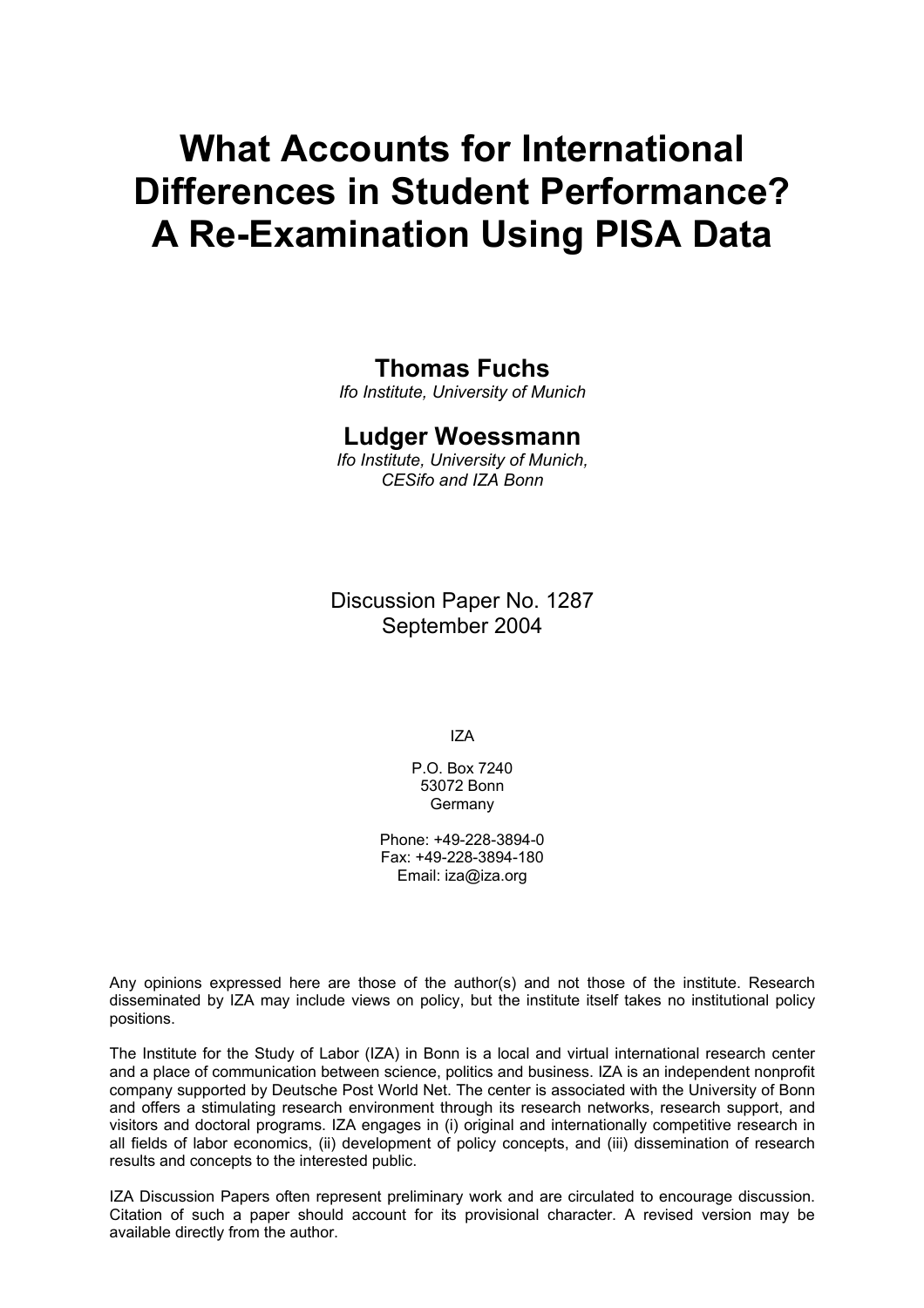IZA Discussion Paper No. 1287 September 2004

# **ABSTRACT**

# **What Accounts for International Differences in Student Performance? A Re-Examination Using PISA Data**[∗](#page-2-0)

We use the PISA student-level achievement database to estimate international education production functions. Student characteristics, family backgrounds, home inputs, resources, teachers and institutions are all significantly related to math, science and reading achievement. Our models account for more than 85% of the between-country performance variation, with roughly 25% accruing to institutional variation. Student performance is higher with external exams and budget formulation, but also with school autonomy in textbook choice, hiring teachers and within-school budget allocations. School autonomy is more beneficial in systems with external exit exams. Students perform better in privately operated schools, but private funding is not decisive.

JEL Classification: I28, J24, H52, L33

Keywords: education production function, PISA, international variation in student performance, institutional effects in schooling

Corresponding author:

 $\overline{a}$ 

Ludger Woessmann ifo Institute for Economic Research University of Munich Poschingerstr. 5 81679 Munich Germany Email: [woessmann@ifo.de](mailto:woessmann@ifo.de)

<span id="page-2-0"></span><sup>∗</sup> Financial support by the Volkswagen Foundation is gratefully acknowledged. We would like to thank participants at the Human Capital Workshop at Maastricht University and at a seminar at the ifo Institute for Economic Research, Munich, as well as John Bishop, George Psacharopoulos, Andreas Schleicher and Manfred Weiß, for helpful comments.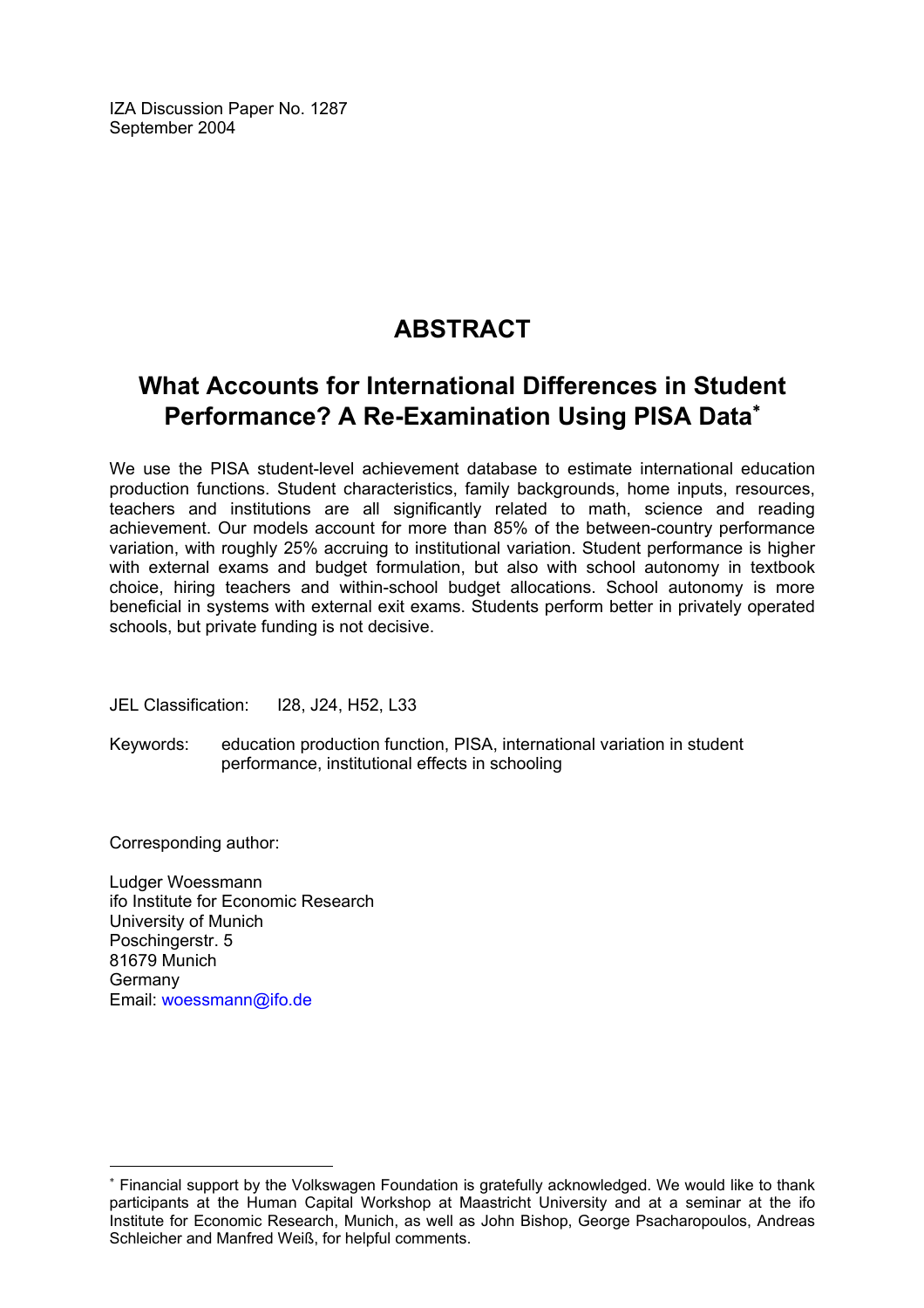#### **1. Introduction and Summary**

The results of the Programme for International Student Assessment (PISA), conducted in 2000 by the Organisation for Economic Co-operation and Development (OECD), triggered a vigorous public debate on the quality of education systems in most participating countries. PISA made headlines on the front pages of tabloids and more serious newspapers alike. For example, *The Times* (Dec. 6, 2001) in England titled, "Are we not such dunces after all?", and *Le Monde* (Dec. 5, 2001) in France titled, "France, the mediocre student of the OECD class". In Germany, the PISA results made headlines in all leading newspapers for several weeks (e.g., "Abysmal marks for German students" in the *Frankfurter Allgemeine Zeitung*, Dec. 4, 2001), putting education policy at the forefront of attention ever since. "PISA" is now a catchphrase for the poor state of the German education system known by everybody. While this coverage proves the immense public interest, the quality of much of the underlying analysis is less clear. Often, the public assessments tend to simply repeat long-held believes, rather than being based on evidence produced by the PISA study. If based on PISA facts, they usually rest upon bilateral comparisons between two countries, e.g., comparing a commentator's home country to the top performer (Finland in the case of PISA reading literacy). And more often than not, they are bivariate, presenting the simple correlation between student performance and a single potential determinant, such as educational spending.1

Economic theory suggests that one important set of determinants of educational performance are the institutions of the education system, because these set the incentives for the actors in the education process. Among the institutions that have been theorized to impact the quality of education are public versus private financing and provision (e.g., Epple and Romano 1998; Nechyba 1999, 2000; Chen and West 2000), the centralization of financing (e.g., Hoxby 1999, 2001; Nechyba 2003), external versus teacher-based standards and examinations (e.g., Costrell 1994; Betts 1998; Bishop and Wößmann 2004), centralization versus school autonomy in curricular, budgetary, personnel and process decisions (e.g., Bishop and Wößmann 2004) and performance-based incentive contracts (e.g., Hanushek et al. 1994). In many countries, the impact that such institutions may have on student performance tends to be ignored in most discussions of education policy, which often focus on the implicitly assumed positive link from schooling resources to student performance.

 <sup>1</sup> Given that the number of observations *N* equals 2 in a two-country comparison, the number of potential determinants analyzed at one time *must* be 1, implicitly assuming that no other determining factor is of importance to the analysis.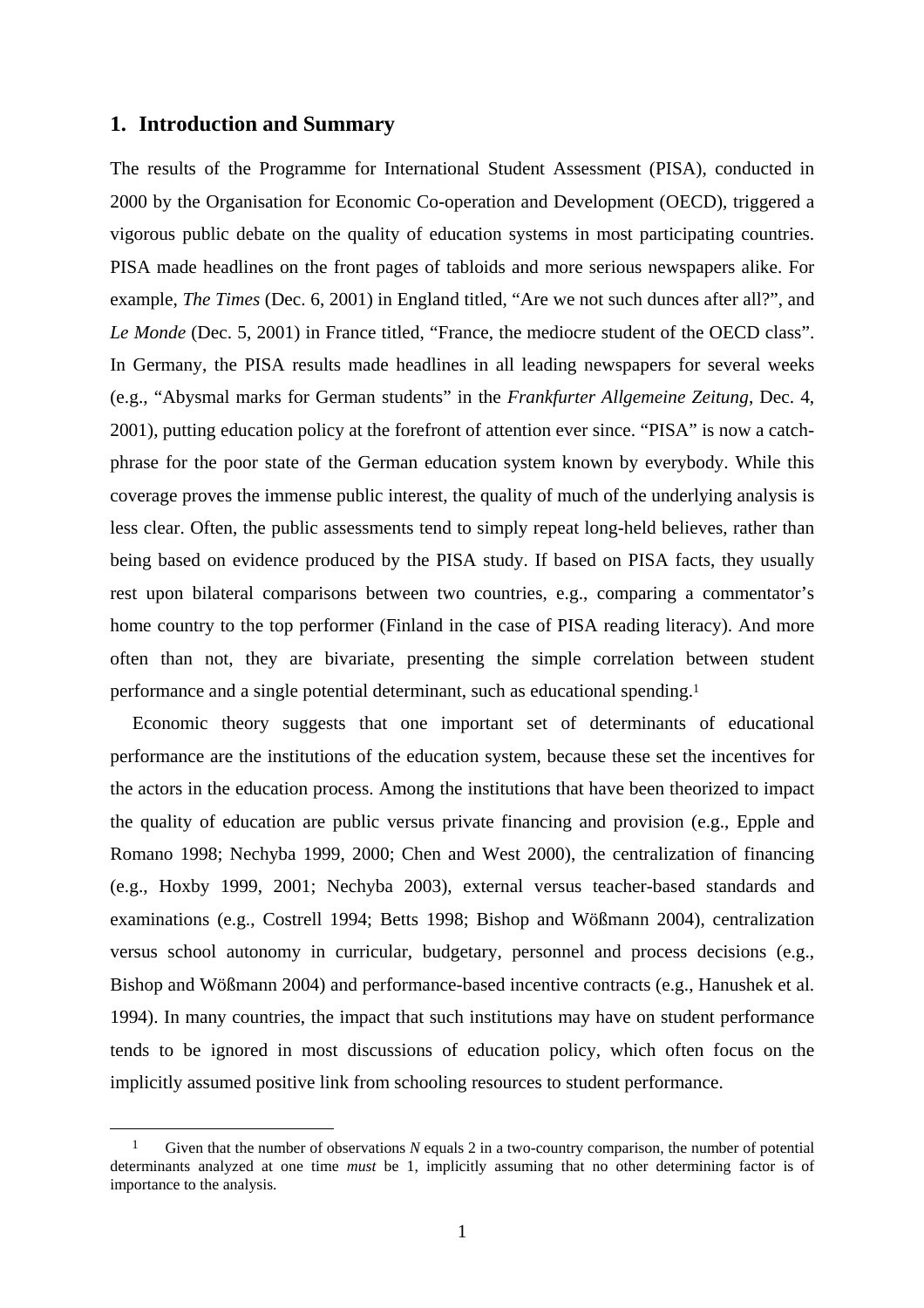One reason for this neglect may be that the lack of institutional variation within most education systems makes an empirical observation of the impact of institutions impossible when using national datasets, as is standard practice in most empirical research on educational production (cf., e.g., Hanushek 2002 and the references therein). However, such institutional variation is given in cross-country data, and evidence based on previous international student achievement tests such as IAEP (Bishop 1997), TIMSS (Bishop 1997; Wößmann 2003a) and TIMSS-Repeat (Wößmann 2003b) supports the view that institutions play a key role in determining student performance. These international databases allow for multi-country multivariate analyses, which ensure that the impact of each determinant is estimated for otherwise similar schools by holding the effects of other determinants constant.

In this paper, we use the PISA database to test the robustness of the findings of these previous studies of international education production functions.2 Combining the performance data with background information from student and school questionnaires, we estimate the influence of student background, schooling resources and schooling institutions on the international variation in students' educational performance. In contrast to Bishop's (1997, 2004) country-level analyses, we perform the analysis at the level of the individual student, which allows us to take advantage of within-country variation in addition to between-country variation, vastly increasing the degrees of freedom of the analysis.

Given its particular features, the rich PISA student-level database allows for a rigorous assessment of the determinants of international differences in student performance in general, and of the link between schooling institutions and student performance in particular. PISA offers the possibility to re-examine previous international studies for the validity of their derived results in the context of different subjects (reading in addition to math and science), a different definition of required capabilities and of the target population, and to extend the examination by including more detailed family-background and institutional data. Among others, the PISA database distinguishes itself from previous international tests by providing data on parental occupation at the level of the individual student and on private versus public operation and funding at the level of the individual school.

<sup>&</sup>lt;sup>2</sup> Some economic research exists which estimates production functions using PISA data, but mostly on a national scale. Fertig (2003a) uses the German PISA sample to analyze determinants of German students' achievement. Fertig (2003b) uses the US sample of the PISA dataset to analyze class composition and peer group effects. Wolter and Vellacott (2003) use PISA data to study the effects of sibling rivalry in Belgium, Canada, Finland, France, Germany and Switzerland. To our knowledge, the only previous study using the PISA data to estimate multivariate education production functions in an international context is Fertig and Schmidt (2002), who, sticking to reading performance, do not focus on estimating determinants of the international variation in student performance but rather on estimating conditional national performance scores.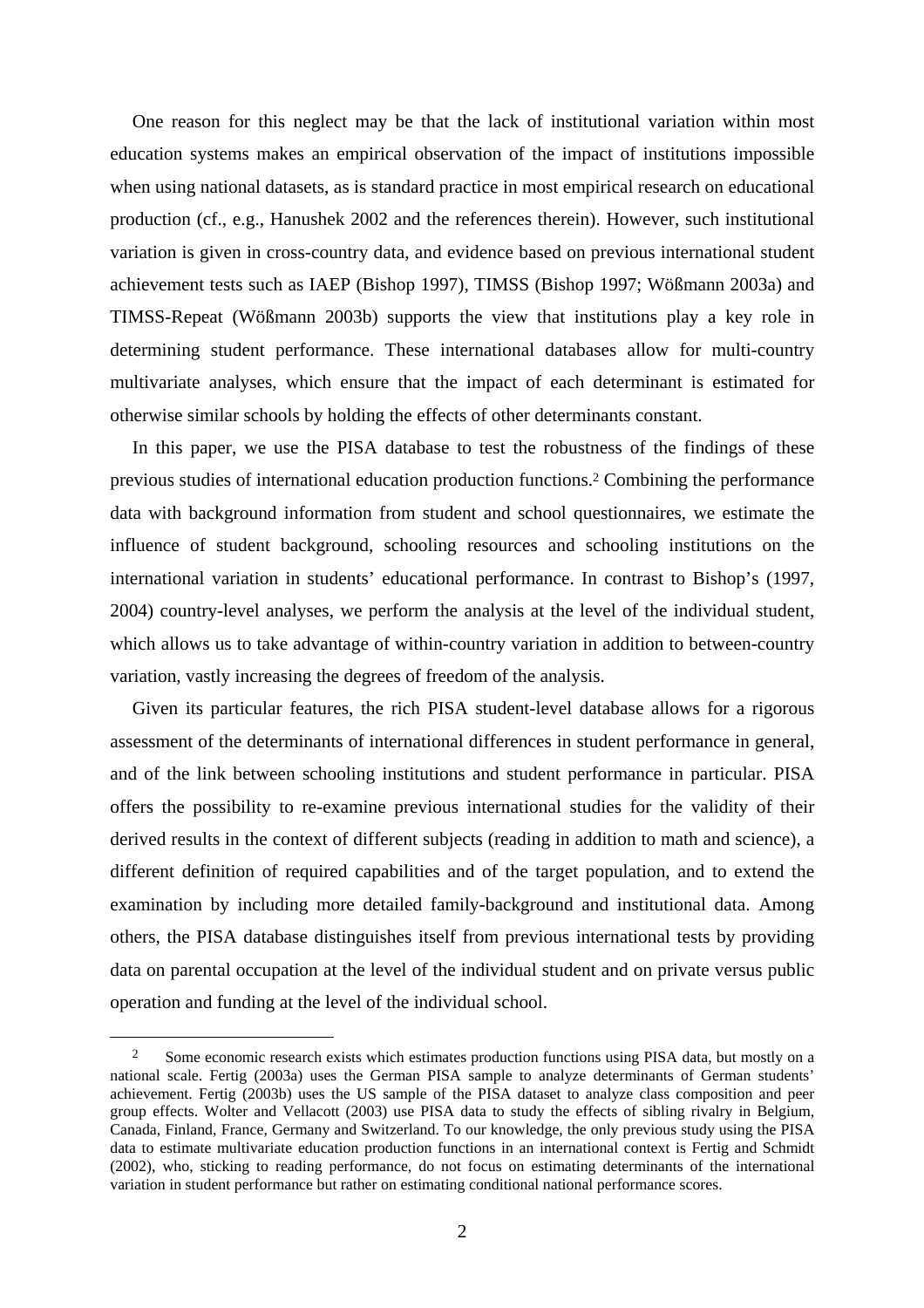Our main findings are as follows. As in previous studies, students' family background is consistently strongly related to their educational performance. We find that the effects of family background as measured by parental education, parental occupation or the number of books at home are considerably stronger in reading than in math and science. Furthermore, while boys outperform girls in math and science, the opposite is true in reading. Contrary to many previous studies, a country's educational expenditure per student is statistically significantly, albeit weakly, positively related to math and science performance in PISA. While smaller classes do not go hand in hand with superior student performance, better equipment with instructional material and better-educated teachers do.

In terms of institutional effects, our results confirm previous evidence that external exit exams are statistically significantly positively related to student performance in math, and marginally so in science. The positive relationship in reading is not statistically significant, which may however be due to poor data quality on the existence of external exit exams in this subject and to the small number of country-level observations. Using standardized testing as an alternative measure of external examination, we find a statistically significant positive relationship in all three subjects. Consistent with theory as well as previous evidence, school autonomy is related to superior student performance in personnel-management and process decisions such as the hiring of teachers, textbook choice and deciding budget allocations within schools. By contrast, centralized decision-making is related to superior performance in decision-making areas with large scope for decentralized opportunistic behavior, such as formulating the overall school budget. The performance effects of school autonomy tend to be more beneficial in systems where external exit exams are in place, emphasizing the role of external exams as "currency" of the school system. The findings on school autonomy are mostly consistent across the three subject areas. Finally, students in publicly operated schools perform worse than students in privately operated schools. However, holding the mode of private versus public operation constant, the same is not true for students in schools that receive a larger share of private funding, and in math, the share of private funding is actually statistically significantly related to weaker performance.

At the country level, our empirical models can account for more than 85% of the total between-country variation in test scores in all three subjects. Institutions alone account for roughly one quarter of the international variation in student performance. Thus, institutional structures of school systems are again found to be important determinants of students' educational performance.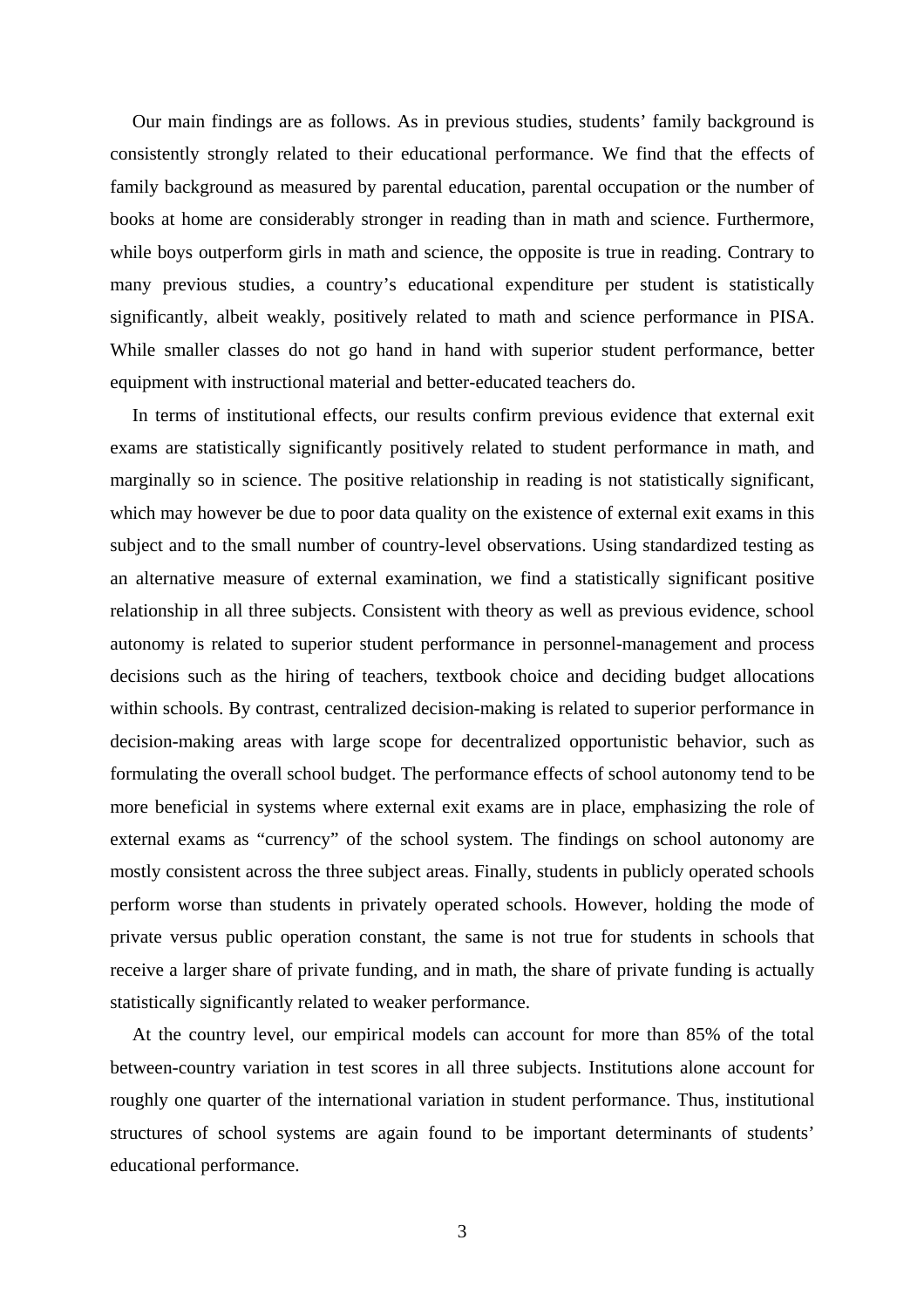The remainder of the paper is structured as follows. Section 2 describes the database of the PISA international student performance study and compares its features to previous studies. Section 3 discusses the econometric model. Section 4 presents the basic results. Section 5 adds further evidence regarding interaction effects between external exit exams and other institutions. Section 6 analyzes the explanatory power of the model and its different parts at the country level. Section 7 concludes.

## **2. The PISA International Student Performance Study**

#### *2.1 PISA and Previous International Student Achievement Tests*

The international dataset used in this analysis is the OECD Programme for International Student Assessment (PISA). In addition to testing the robustness of findings derived from previous international student achievement tests, the analysis based on PISA contributes several additional new aspects to the literature. First, PISA tested a new subject, namely reading literacy, in addition to math and science already tested in IAEP and TIMSS. This alternative measure of performance broadens the outcome of the education process considered in the analyses.

Second, particularly in reading, but also in the more traditional domains of math and science, "PISA aims to define each domain not merely in terms of mastery of the school curriculum, but in terms of important knowledge and skills needed in adult life" (OECD 2000, p. 8). That is, rather than being curriculum-based as the previous studies, "PISA looked at young people's ability to use their knowledge and skills in order to meet real-life challenges" (OECD 2001, p. 16). For example, reading literacy is defined in terms of "the capacity to understand, use and reflect on written texts, in order to achieve one's goals, to develop one's knowledge and potential, and to participate in society" (OECD 2000, p. 10).3 There is a similar real-life related focus in the other two subjects. While on the one hand, this real-life focus should constitute the most important outcome of the education process, on the other hand it bears the caveat that schools are assessed not on the basis of what their school system asks them to teach in their curriculum, but rather on what students might need particularly well for coping with everyday life.

Third, rather than targeting students in specific grades as in previous studies, PISA's target population are the 15-year-old students in each country, regardless of the specific grade they

<sup>&</sup>lt;sup>3</sup> See OECD (2000) for further details on the PISA literacy measures, as well as for sample questions.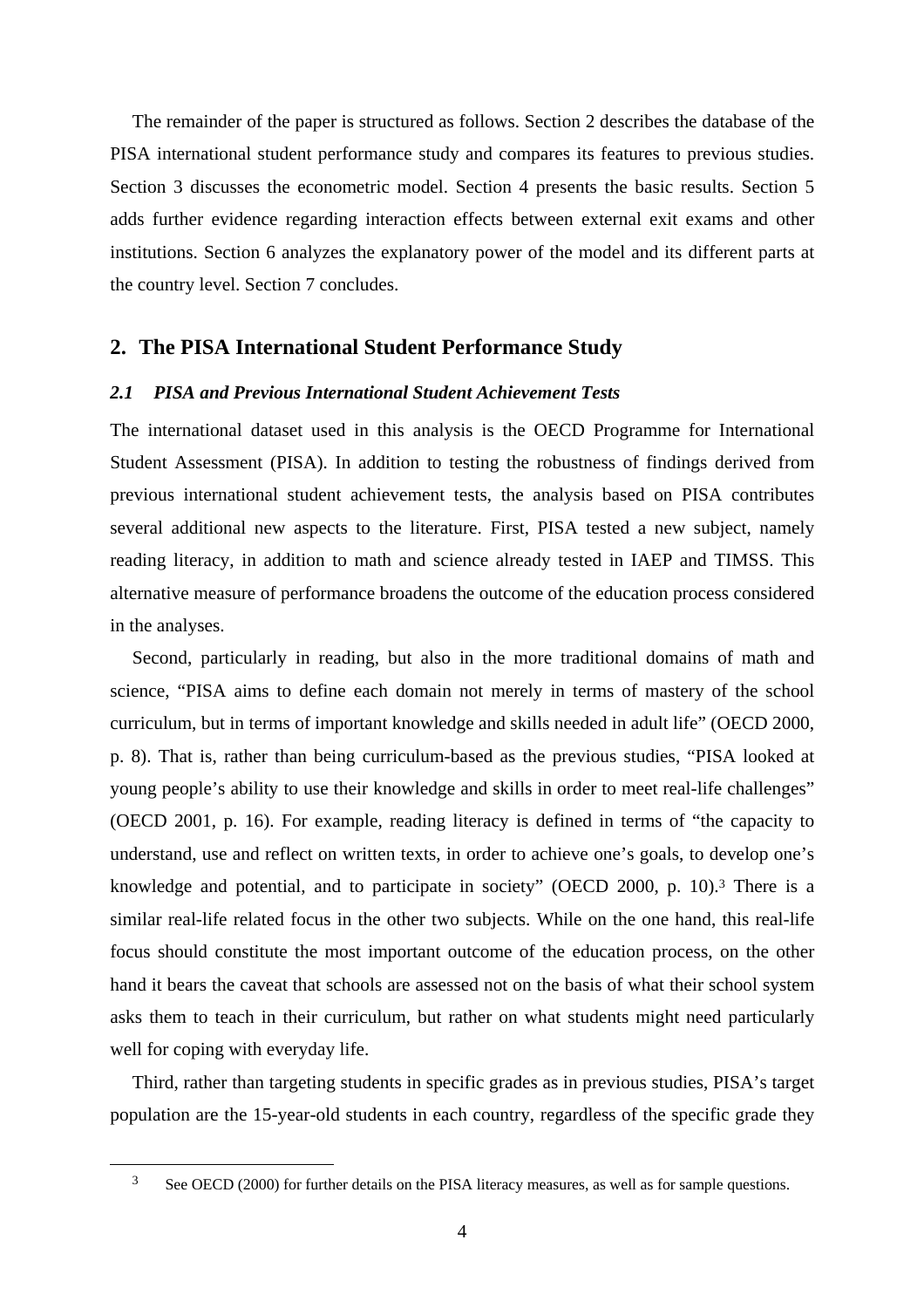may currently be attending. This target population is not only interesting because it means that PISA assesses young people near the end of compulsory schooling, but also because it captures students of the very same age in each country independent of the structure of national school systems. By contrast, the somewhat artificial grade-related focus of other studies may be distorted by differing entry ages and grade-repetition rules in different countries.

Fourth, the PISA data provide more detailed information than previous international studies on some institutional characteristics of the school systems. For example, PISA provides data on whether schools are publicly or privately operated, on which share of their funding stems from public or private sources and on whether schools can fire their teachers. These features of the background data help to identify improved internationally comparable measures of schooling institutions.

Fifth, the PISA data also provide more detailed information than previous international studies on students' family background. For instance, there is information about the occupation of parents and the availability of computers at home. This should contribute to a more robust assessment of the different potential determinants of student performance. Finally, reading literacy is likely to depend more heavily on family-background variables than performance in math and science. Hence controlling for a rich set of family-background variables should establish a more robust test of the institutions-performance link if the ability to read is the dependent variable.

Taken together, the PISA international dataset allows for a re-examination of results based on previous international tests using an additional subject, real-life rather than curriculumbased capabilities, an age-based target population and richer data particularly on family background and institutional features of the school system.

#### *2.2 The PISA Database*

The PISA study was conducted in 2000 in 32 developed and emerging countries, 28 of which are OECD countries, in order to obtain an internationally comparable database on the educational achievement of 15-year-old students in reading, math and science. The study was organized and conducted by the OECD, ensuring as much comparability among participants as possible and a consistent and coherent study design.4 The countries participating in the

<sup>&</sup>lt;sup>4</sup> For detailed information on the PISA study and its database, see OECD (2000, 2001, 2002), Adams and Wu (2002) and the PISA homepage at www.pisa.oecd.org.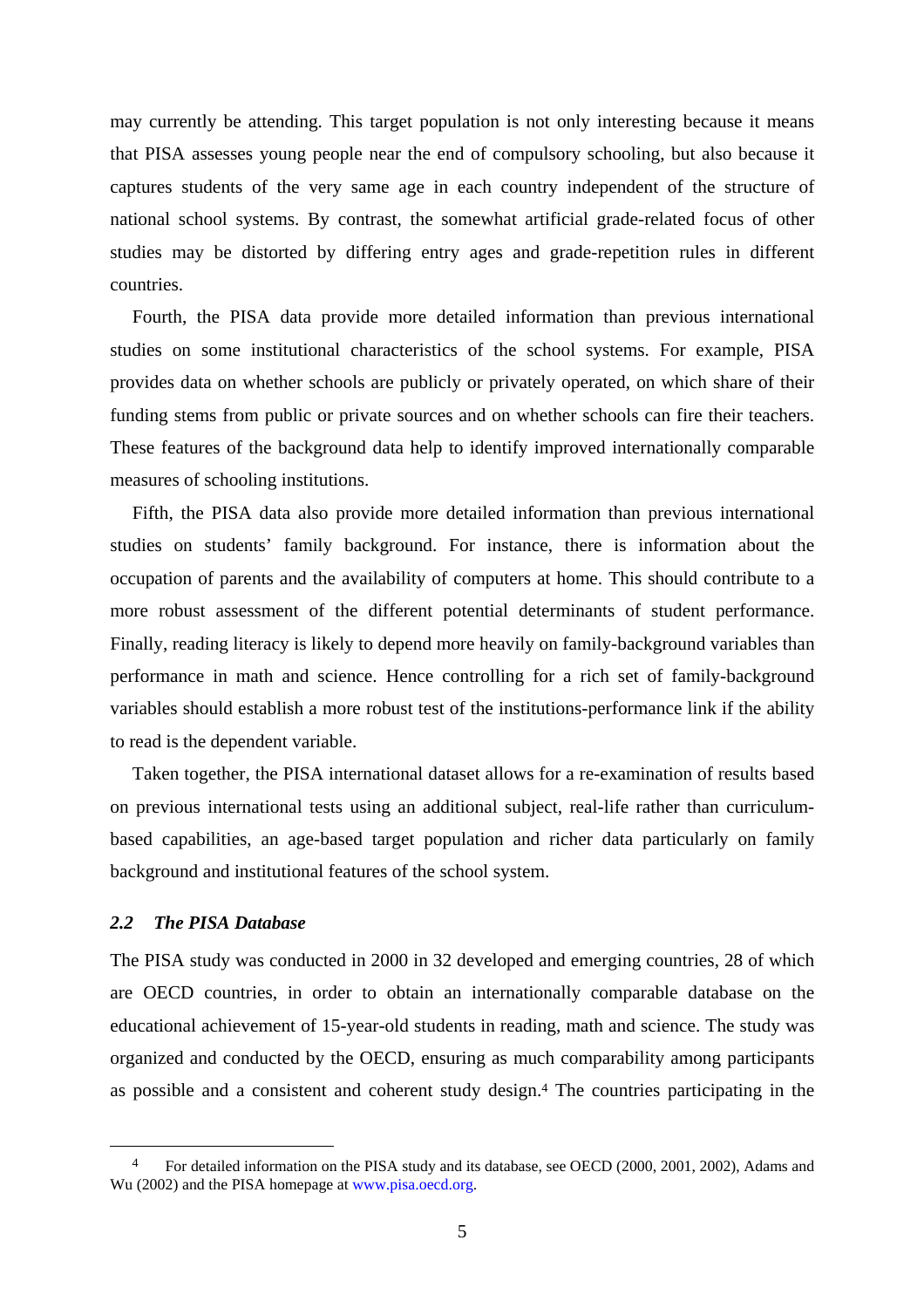PISA 2000 study are: Australia, Austria, Belgium, Brazil, Canada, the Czech Republic, Denmark, Finland, France, Germany, Greece, Hungary, Iceland, Ireland, Italy, Japan, Korea, Latvia, Liechtenstein,<sup>5</sup> Luxembourg, Mexico, the Netherlands, New Zealand, Norway, Poland, Portugal, the Russian Federation, Spain, Sweden, Switzerland, the United Kingdom and the United States.

As described above, PISA's target population were the 15-year-old students in each country. More specifically, PISA sampled students aged between 15 years and 3 months as the lower bound and 16 years and 2 months as the upper bound at the beginning of the assessment period. The students had to be enrolled in an educational institution, regardless of the grade level or type of institution in which they were enrolled. The average age of OECDcountry students participating in PISA was 15 years and 8 months, varying by a maximum of only 2 months among the participating countries.

The PISA sampling procedure ensured that a representative sample of the target population was tested in each country. Most PISA countries employed a two-stage stratified sampling technique. The first stage drew a (usually stratified) random sample of schools in which 15 year-old students were enrolled, yielding a minimum sample of 150 schools per country. The second stage randomly sampled 35 of the 15-year-old students in each of these schools, with each 15-year-old student in a school having equal probability of selection. Within each country, this sampling procedure typically led to a sample of between 4,500 and 10,000 tested students.

The performance tests were paper and pencil tests. The assessment lasted a total of two hours for each student. Test items included both multiple-choice items and questions requiring the students to construct their own responses. The PISA tests were constructed to test a range of relevant skills and competencies that reflected how well young adults are prepared to meet the challenges of the future by being able to analyze, reason and communicate their ideas effectively. Each subject was tested using a broad sample of tasks with differing levels of difficulty in order to represent a coherent and comprehensive indicator of the continuum of students' abilities. Using item response theory, PISA mapped performance in each subject on a scale with an international mean of 500 test-score points across the OECD countries and an international standard deviation of 100 test-score points

 <sup>5</sup> Liechtenstein was not included in our analysis due to lack of internationally comparable country-level data, e.g. on educational expenditure per student. Note also that there were only 326 15-year-old students in Liechtenstein in total, 314 of whom participated in PISA.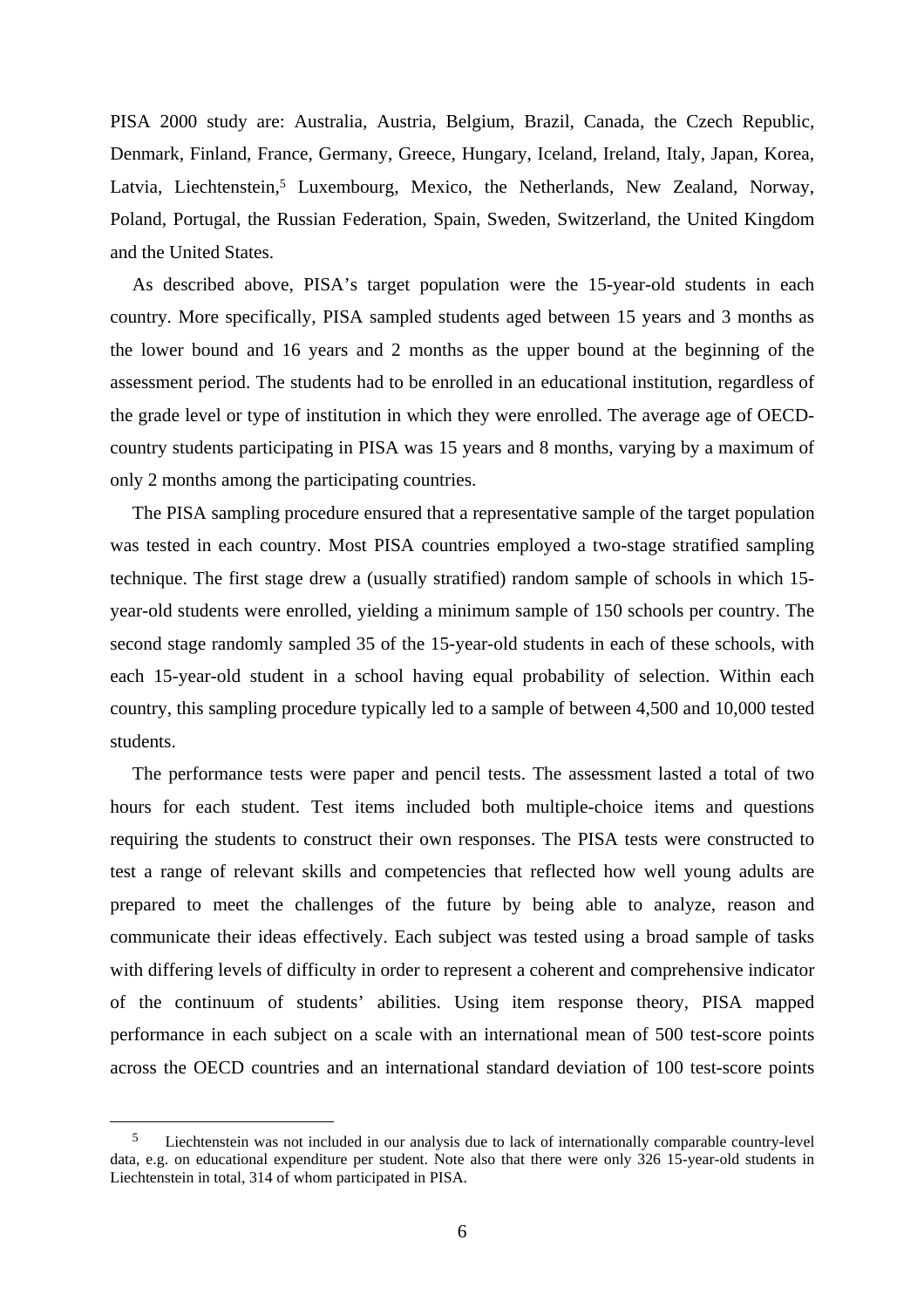across the OECD countries. The main focus of the PISA 2000 study was on reading literacy, with two-thirds of the testing time devoted to this subject. In the other two subjects, smaller samples of students were tested. The correlation of student performance between the three subjects is substantial, at 0.700 between reading and math (96,913 joint observations), 0.718 between reading and science (96,815) and 0.639 between math and science (39,079).

In addition to the performance tests, students as well as school principals answered respective background questionnaires, yielding rich background information on students' personal characteristics and family backgrounds as well as on schools' resource endowments and institutional settings. Combining the available data, we constructed a dataset containing 174,227 students in 31 countries tested in reading literacy. In math, the sample size is 96,855 students, and 96,758 students in science. The dataset combines the student test scores in reading, math and science with students' characteristics, family-background data and schoolrelated variables of resource use and institutional settings.6 For estimation purposes, a variety of the qualitative variables were transformed into dummy variables.

Table 1 gives an overview of the variables employed in this paper and presents their international descriptive statistics. The table also includes information on the amount of original versus missing data for each variable. In order to have a complete dataset of all students with performance data and at least some background data, we imputed missing values for individual variables using the method described in the Appendix. Given the large set of explanatory variables considered and given that each of these variables is missing for some students, dropping all student observations from the analysis which have a missing value on at least one variable would have meant a severe reduction in sample size. While the percentage of missing values of each individual variable ranges from 0.9% to 33.3% (cf. Table 1), the percentage of students with a missing value on least one of the variables reported in Table 1 is 72.6% in reading. That is, the sample size in reading would be as small as 47,782 students from 20 countries (26,228 students from 19 countries in math and 24,049 students from 19 countries in science). Apart from the general reduction in sample size, dropping all students with a missing value on at least one variable would delete the information available on the other explanatory variables for these students, and it would

We do not use data on teaching methods, teaching climate or teacher motivation as explanatory variables, because we mainly view these as outcomes of the education system. First, such measures are endogenous to the institutional surrounding of the education system. This institutional surrounding sets the incentives to use specific methods and creates a specific climate, thereby constituting the deeper cause of such factors. Second, such measures may be as much the outcome of students' performance as their cause, so that they would constitute left-hand-side rather than right-hand-side variables.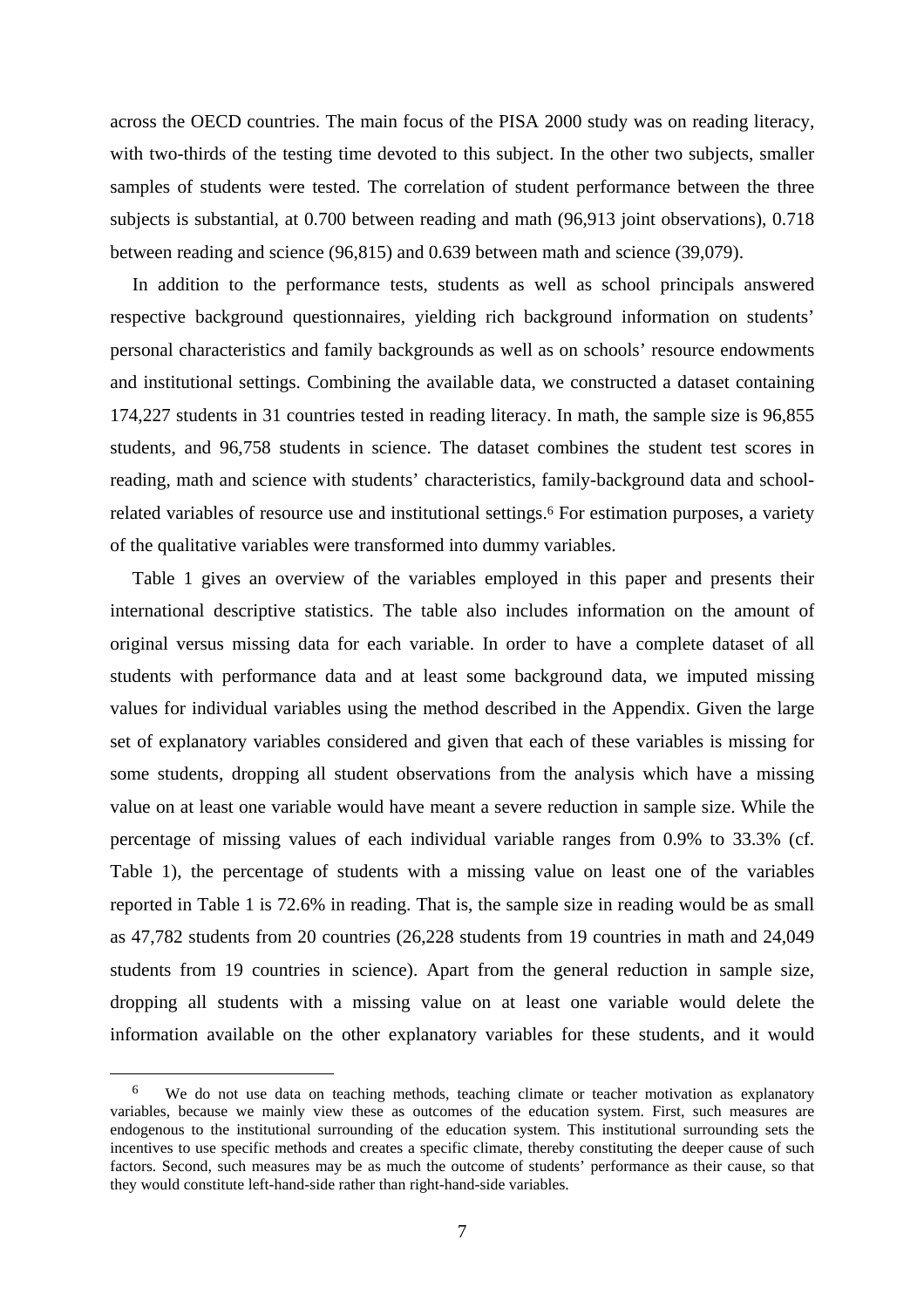introduce bias if the values are not missing at random. Thus, data imputation is the only viable way of performing this broad-based analysis. As described in Section 3.1 below, the estimations we employ ensure that the estimated effects of each variable are not driven by the imputed values.

In addition to the rich PISA data at the student and school level, we also use some countrylevel data on the countries' GDP per capita in 2000 (measured in purchasing power parities (PPP), taken from World Bank 2003), on their average educational expenditure per student in secondary education in 2000 (measured in PPP, taken from OECD 2003),<sup>7</sup> and on the existence of curriculum-based external exit exams (in their majority kindly provided to us by John Bishop; cf. Bishop 2004).

#### **3. Econometric Analysis of the Education Production Function**

#### *3.1 Estimation Equation, Covariance Structure and Sampling Weights*

The microeconometric estimation equation of the education production function has the following form:

$$
T_{is} = B_{is}\beta_1 + R_{is}\beta_2 + I_s\beta_3 + D_{is}^B\beta_4 + (D_{is}^B B_{is})\beta_5 + D_{is}^R\beta_6 + (D_{is}^R R_{is})\beta_7 + D_s^I\beta_8 + (D_s^I I_s)\beta_9 + \varepsilon_{is}
$$
 (1)

where  $T_{is}$  is the achievement test score of student *i* in school *s*. *B* is a vector of student background data (including student characteristics, family background and home inputs), *R* is a vector of data concerning schools' resource endowment and *I* is a vector of institutional characteristics. The parameter vectors  $\beta_1$  to  $\beta_9$  will be estimated in the regression. Note that this specification of the international education production function restricts each effect to be the same in all countries, as well as at all levels (within schools, between schools and between countries). While it might be interesting to analyze the potential heterogeneity of certain effects between countries and between levels, regarding the object of interest of this paper it seems warranted to abstain from this effect heterogeneity and estimate a single "average" effect for each variable.8

<sup>&</sup>lt;sup>7</sup> For the three countries where this measure was missing in OECD (2003), we use comparable data for these countries from World Bank (2003) and data from both sources for the countries where both are available to predict the relevant measure for the three countries by ordinary least squares.

Wößmann (2003a) compares this restricted specification to an alternative two-step specification, discussing advantages and drawbacks particularly in light of potential omitted country-level variables, and favoring the specification employed here. The first, student-level step of the alternative specification includes country fixed effects in the estimation of equation (1). These country fixed effects are then regressed in a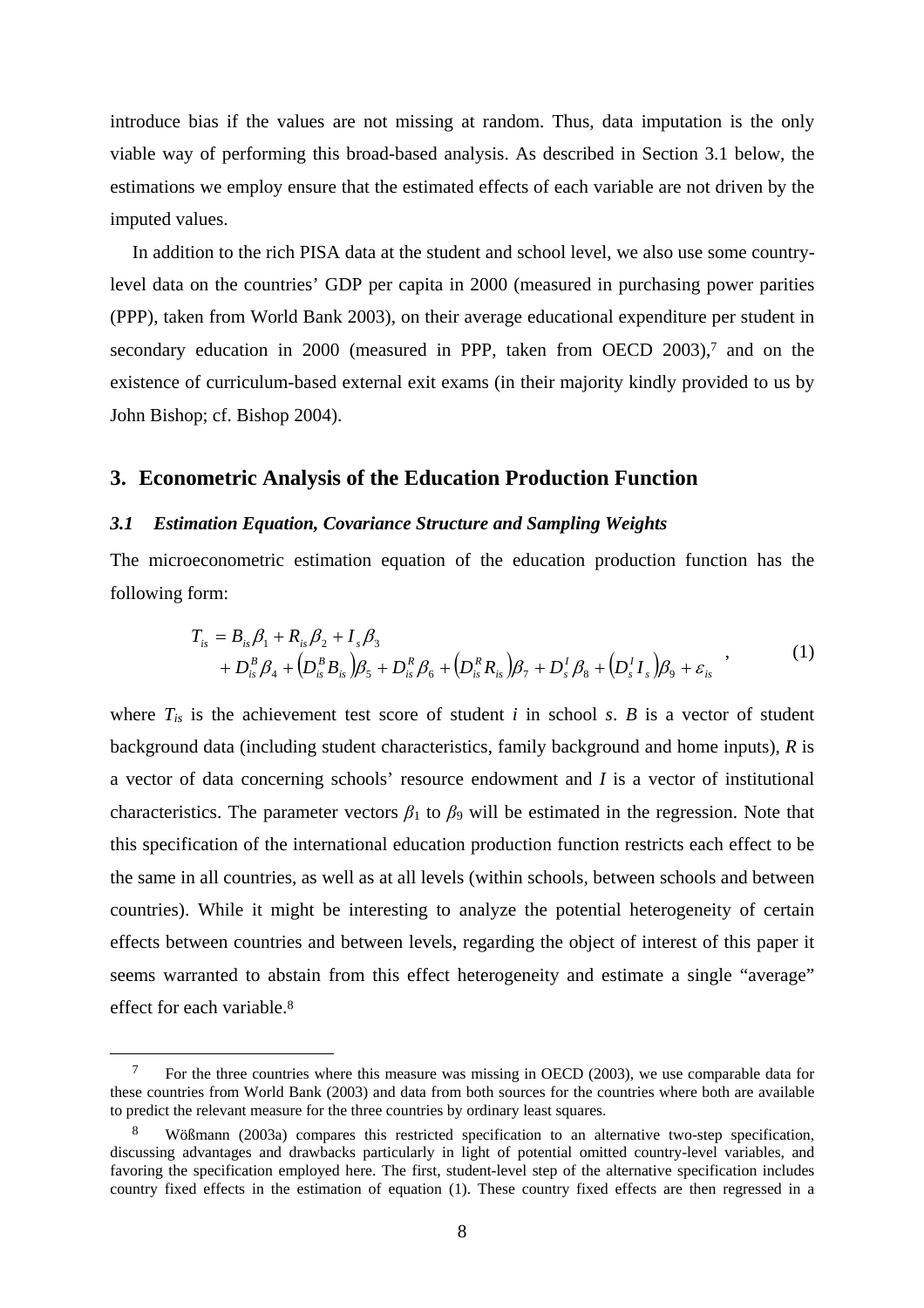As discussed in the previous section, some of the data are imputed rather than original. Generally, data imputation introduces measurement error in the explanatory variables, which should make it more difficult to observe statistically significant effects. Still, to make sure that the results are not driven by imputed data, three vectors of dummy variables  $D^B$ ,  $D^R$  and  $D<sup>I</sup>$  are included as controls in the estimation. The *D* vectors contain one dummy for each variable in the three vectors *B*, *R* and *I* that takes the value of 1 for observations with missing and thus imputed data and 0 for observations with original data. The inclusion of the *D* vectors as controls in the estimation allows the observations with missing data on each variable to have their own intercepts. Furthermore, the inclusion of the interaction terms between imputation dummies and the data vectors,  $D^B B$ ,  $D^R R$  and  $D^I I$ , allows them to also have their own slopes for the respective variables. These imputation controls for each variable with missing values ensure that the results are robust against possible bias arising from data imputation.

Owing to the complex data structure produced by the PISA survey design and the multilevel nature of the explanatory variables, the error term  $\varepsilon$  of the regression has a non-trivial structure. Although we include a considerable amount of school-related variables, we cannot be sure that there are no omitted variables at the school level. Given the possible dependence of students within the same school, the use of school-level variables and the fact that schools were the primary sampling unit (PSU) in PISA (see Section 2.2), there may be unobservable correlation among the error terms  $\varepsilon_i$  at the school level (cf. Moulton 1986 for this problem of a hierarchical data structure). We correct for potential correlations of the error terms by imposing an adequate structure on the covariance matrix. Thus, we suppose the error term to have the following structure:

$$
\varepsilon_{is} = \eta_s + \upsilon_i \quad , \tag{2}
$$

where  $\eta_s$  is the school-level element of the error term and  $v_i$  is the student-specific element of the error term. We use clustering-robust linear regressions (CRLR) to estimate standard errors that recognize this clustering of the student-level data within schools. The CRLR method relaxes the independence assumption and requires only that the observations be independent across the PSUs, i.e. across schools. By allowing any given amount of correlation within the

 $\overline{a}$ 

second, country-level step on averages at the country level of relevant explanatory variables. Wößmann (2003a) finds that the substantive results of the two specifications are virtually the same. Furthermore, our results presented in Section 6 below show that our restricted model can account for more than 85% of the betweencountry variation in test scores in each subject. Therefore, the scope for obvious unobserved country-specific heterogeneity, and thus the need for the country-fixed-effects specification, seems small.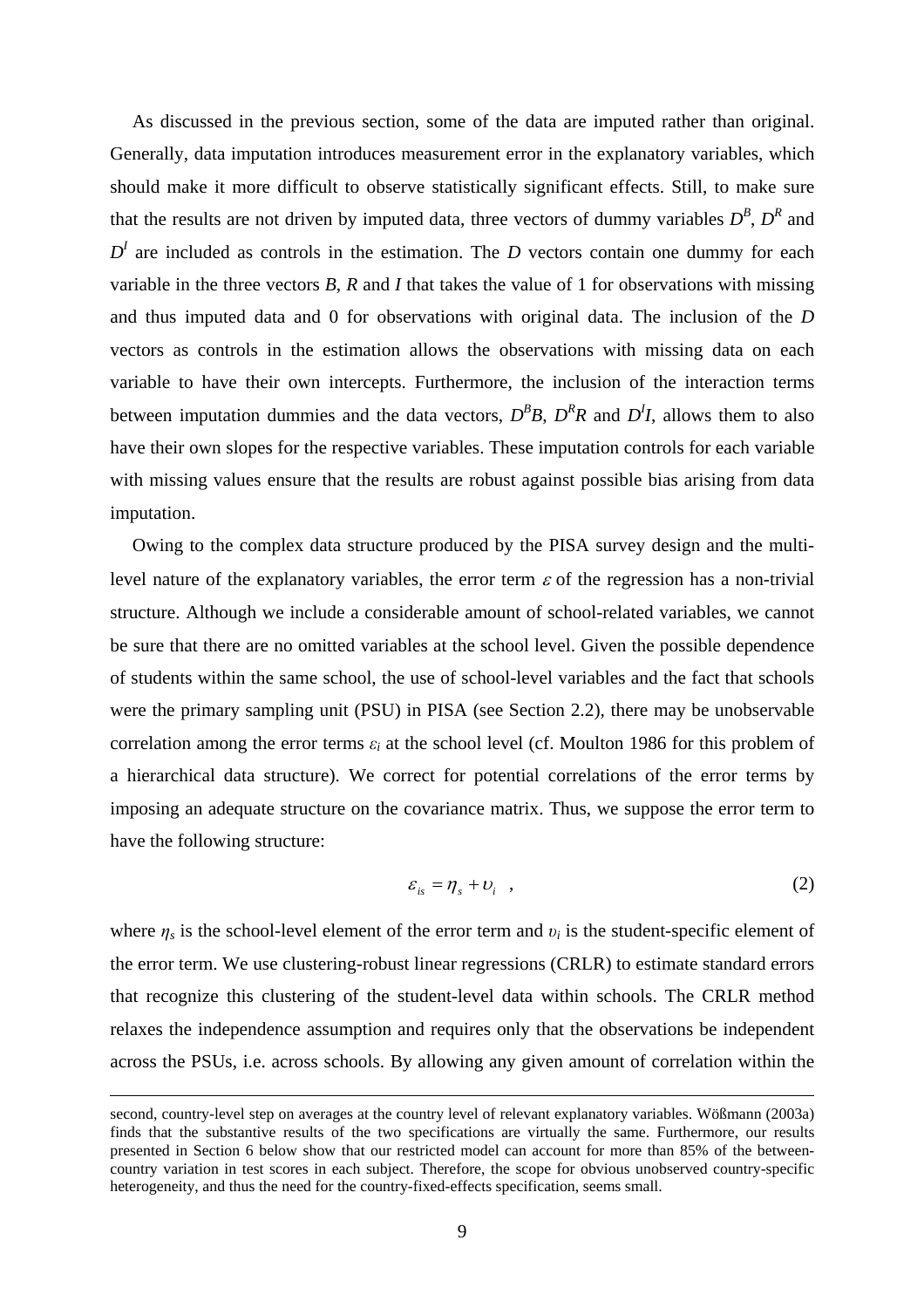PSUs, CRLR estimates appropriate standard errors when many observations share the same value on some but not all independent variables (cf. Deaton 1997). To avoid inefficiency due to heteroscedasticity, CRLR imposes a clustered covariance structure on the covariance matrix, allowing within-school correlations of the error term. Thus, the form of the covariance matrix *V* is

$$
V = \begin{pmatrix} \Sigma_1 & 0 & 0 & 0 & 0 \\ 0 & \ddots & 0 & 0 & 0 \\ 0 & 0 & \ddots & 0 & 0 \\ 0 & 0 & 0 & \ddots & 0 \\ 0 & 0 & 0 & 0 & \Sigma_1 \end{pmatrix},
$$
(3)

with  $\sum_i$  (*i*=1,…,*l*) representing the covariance matrices of the residuals of least-square regressions within each school cluster (PSU). Observations of two different PSUs are thus assumed to be independent and uncorrelated, leading to the block-diagonal matrix *V* with PSUs as diagonal elements. This method yields consistent and efficient estimates, enabling valid statistical inferences of the obtained estimation results (cf. White 1984).

Finally, PISA used a stratified sampling design within each country, producing varying sampling probabilities for different students. To obtain nationally representative estimates from the stratified survey data at the within-country level, we employ weighted least squares (WLS) estimation using sampling probabilities as weights. WLS estimation ensures that the proportional contribution to the parameter estimates of each stratum in the sample is the same as would have been obtained in a complete census enumeration (DuMouchel and Duncan 1983; Wooldridge 2001). Furthermore, at the between-country level, our weights give equal weight to each of the 31 countries.

#### *3.2 Cross-sectional Data and Potential Resource Endogeneity*

The econometric estimation of the PISA dataset is restricted by its cross-sectional nature, which does not allow for panel or value-added estimations. This does not yield estimation biases as long as the explanatory variables are exogenous to the dependent variable and as long as they and their impact on the dependent variable do not vary over time. It seems straightforward that the student-specific family background *Bis* is exogenous to the students' educational performance. Furthermore, most aspects of the family background *Bis* are timeinvariant, so that the characteristics observed at the given point in time of the PISA survey should be consistent indicators for family characteristics in the past. Therefore, student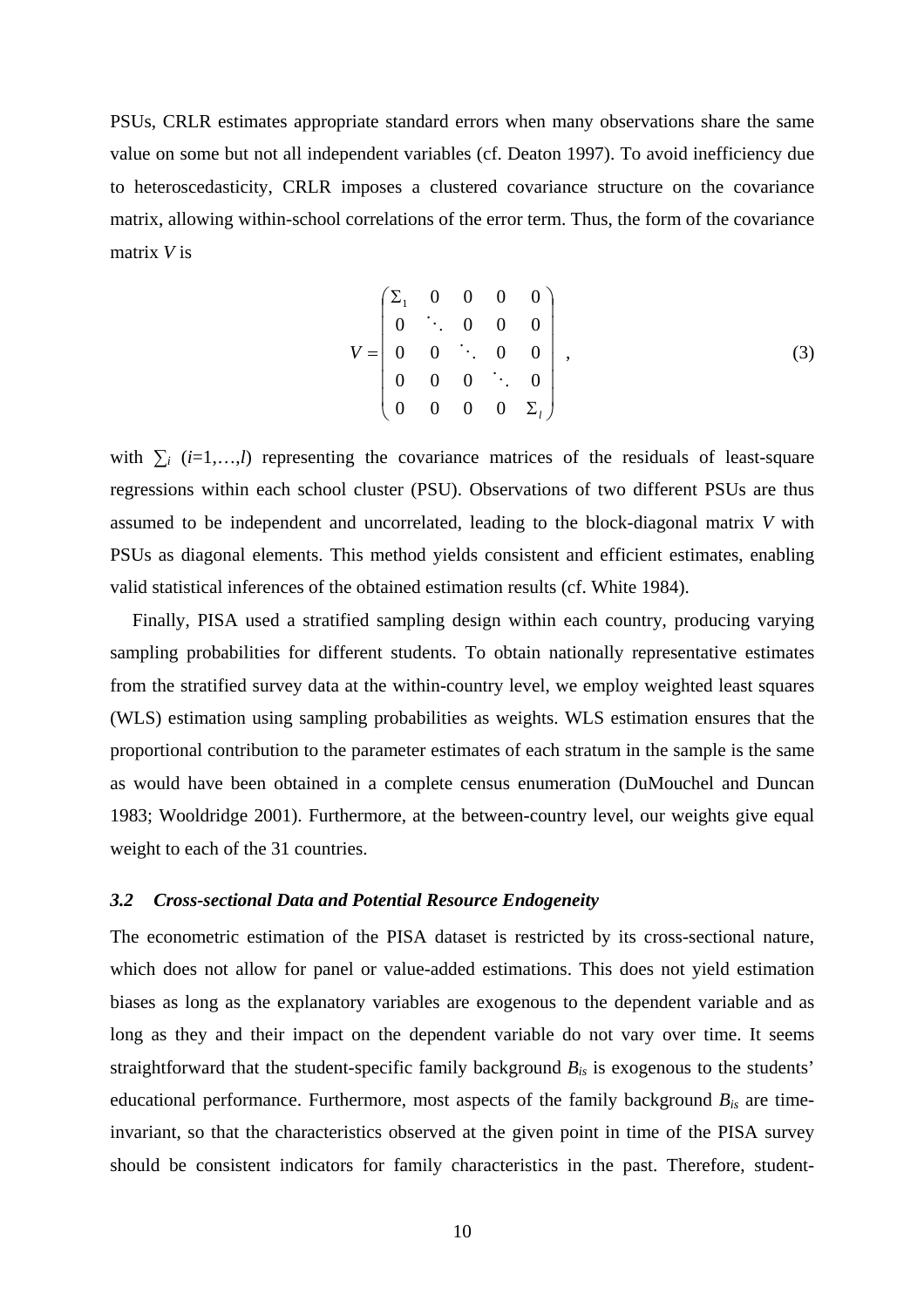related family background, as well as other student-related characteristics like area of residence, affect not only the educational value-added in the year of examination but rather the educational performance through a student's entire school life. A level-estimation approach thus seems well-suited for determining the total effects of family background and student-related characteristics on students' achievements.

A similar case can be made with respect to institutional differences. The institutional features *Is* of an education system may be reasonably assumed to be exogenous to individual students' performance. However, a caveat applies here in that a country's institutions may be related to unobserved, e.g. cultural, factors which in turn may be related to student performance. To the extent that this may be an important issue, caution should prevail in drawing causal inferences and policy conclusions from the presented results. In terms of time variability, changes in institutions generally occur only gradually and evolutionary rather than radically, particularly in democratic societies. Therefore, the institutional structures of education systems are highly time-invariant and thus most likely constant, or at least rather similar, during a student's school life. We therefore assume that the educational institutions observed at one point in time persist unchanged during the whole student life and thus contribute to students' achievement levels, and not only to the change in one period relative to the previous school period.

The situation becomes more problematic when students' resource endowments *Ris* are concerned. For example, educational expenditure per student have been shown to vary considerably over time (cf. Gundlach et al. 2001). Still, as far as the cross-country variation in educational expenditure is concerned, the assumption of relatively constant relative expenditure levels seems not too implausible, so that country-level estimates of expenditure per student in the year of the PISA survey may yield a reasonable proxy for the overall expenditure per student over students' hitherto school life.

However, students' educational resource endowments are not necessarily exogenous to their educational performance. Resource endogeneity should not be a serious issue at the country level, due to a missing supranational government body redistributing educational expenditures according to students' achievement and due to international mobility constraints. But within countries, endogenous resource allocations, both between and within schools, may bias least-squares estimates of the effects of resources on student performance. In order to avoid biases due to the within-school sorting of school resources according to the needs and achievement of students, Akerhielm (1995) suggests an IV estimation approach that uses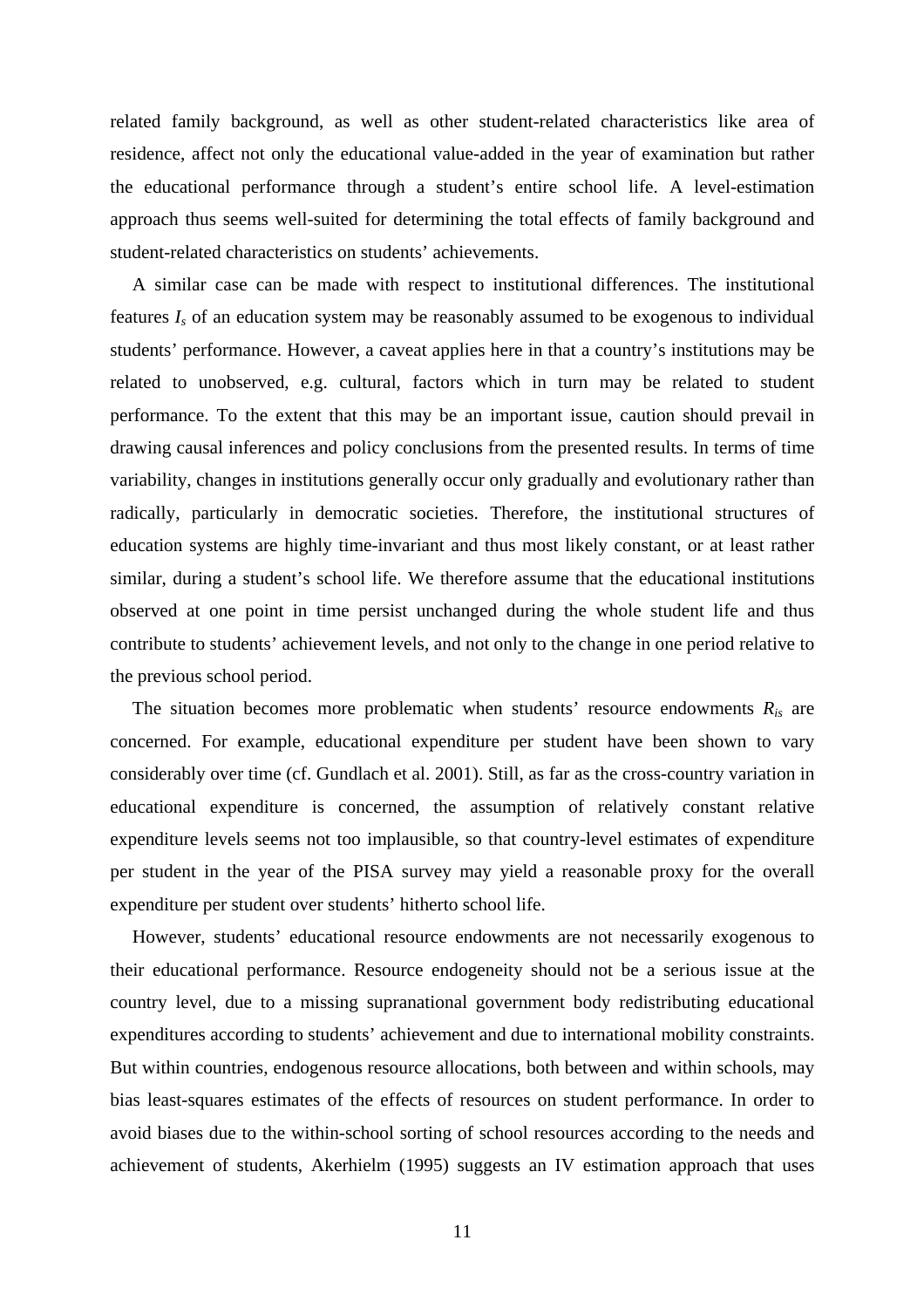exogenous school-level variables as instruments for class size. Accordingly, in our regressions we use the student-teacher ratio at the school level as an instrument for the actual class size in each subject in a two-stage least squares (2SLS) estimation.9 However, this approach may still be subject to between-school sorting of differently achieving students according to schools' resource endowments, e.g. caused by school-related settlement decisions of parents. To the extent that the between-school sorting is unrelated to the familybackground and institutional characteristics for which we control in our regressions, it might still bias the estimated resource effects. Furthermore, variation in individual students' resource endowments over time, e.g. class-size variation, may also bias the levels-based estimates, generally resulting in a downward attenuation bias. The PISA data do not allow for overcoming these possibly remaining biases.

## **4. Estimation Results**

This section discusses the results of estimating equation (1) for the three subjects. The results are reported in Table 2. The discussion is subdivided by categories of explanatory variables: first, student characteristics, family background and home inputs; second, resources and teacher characteristics; and third, institutions. The discussion generally begins with results in math and science, the two subjects that have been studied before, and then extends to results in reading.

#### *4.1 Student Characteristics, Family Background and Home Inputs*

In all three subjects, the educational performance of 15-year-old students increases statistically significantly with the grade level in which they are enrolled. Particularly at the lower grades, this effect is larger in reading than in math and science. For example, 15-yearolds enrolled in  $7<sup>th</sup>$  grade perform 106.2 achievement points (AP) lower in the reading test than 15-year-olds enrolled in  $10<sup>th</sup>$  grade.<sup>10</sup> Controlling for the grade level, students' age is

 <sup>9</sup> Note that this approach also accounts for measurement-error biases in the class-size variable.

<sup>10</sup> It is not obvious that the regressions should control for the grade level. Given the age-based target population of the PISA study, the grade in which a student is taught will to some extent be endogenous to the student's performance, particularly in systems where grade repetition is common. However, in the cross-country analysis, the grade controls will also account for international difference in school entry age, which should be controlled for. Unfortunately, we do not have data on individual school entry age, nor on grade repetition. Thus, to check for robustness of our results, we repeated the regressions without the grade controls. There were no qualitative changes at all to the presented results, with the sole exception on the effect of the share of a school's government funding, which will be discussed in Section 4.3 below. Given that there are strong reasons to expect the government-funding result to be biased without grade controls, we decided to present the regressions that control for the grade level.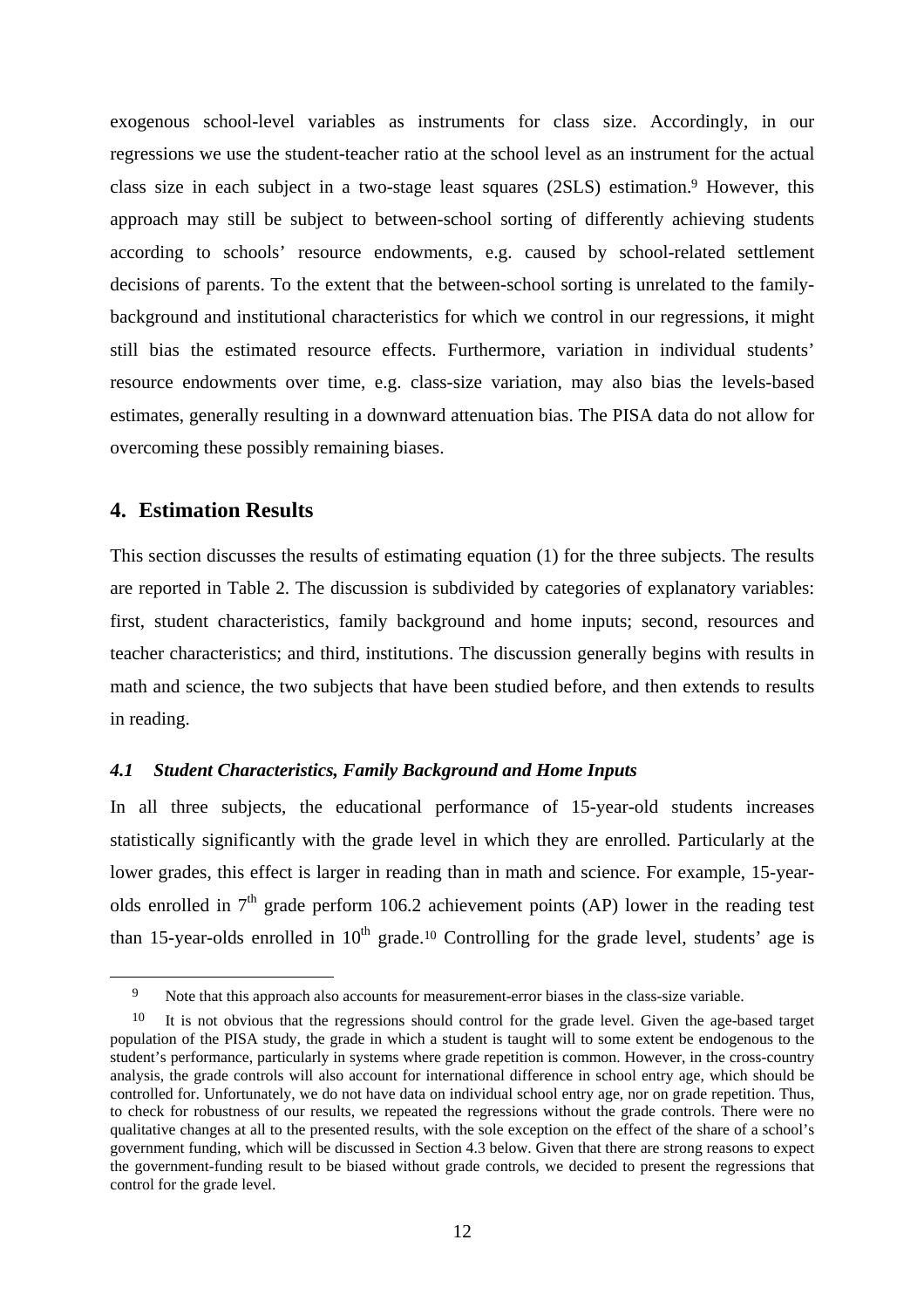statistically significantly negatively related to math and reading performance, presumably reflecting grade repetition effects. This age effect is relatively small, though, with a maximum performance difference between the oldest and youngest students in the sample, who are 13 months of age apart, of 4.9 AP in reading.

In math and science, boys perform statistically significantly better than girls, at 16.1 AP in math and 4.0 AP in science. The opposite is true for reading, where girls outperform boys by 23.9 AP. Given that the test scores are scaled to have an international standard deviation among the OECD countries of 100, the size of these effects can be interpreted as percentage points of an international standard deviation. As a concrete benchmark for size comparisons, the unconditional performance difference between  $9<sup>th</sup>$ - and  $10<sup>th</sup>$ -grade students (the two largest grade categories) in our sample is 30.3 AP in math, 32.4 in science and 33.2 in reading. That is, the boys' lead in math equals roughly half of this grade equivalent, and the girls' lead in reading equals roughly two thirds of the grade equivalent. As an alternative benchmark, when estimating the average unconditional performance difference per month between students of different age and extrapolating this to a performance difference per year of age, this is equal to 12.9 AP in math, 19.3 in science and 16.4 in reading.

The immigration status of students and their families is also statistically significantly related to their educational achievement. Students born in their country of residence perform 4.8 AP better in math than students not born in the country. Additionally, students performed 6.5 AP better when their mother was born in the country, and 5.6 AP if their father was born in the country. In sum, these three immigration effects add up to a performance difference of 16.9 AP between students from native families and students who themselves and whose parents were not born in the country. The effects are even bigger in science and reading than in math, at more than 26 AP.

There is a clear pattern of performance differences by family status. Students who live with both parents perform better than students who live with a single mother, the latter perform better than students who live with a single father, and the latter perform better than students who do not live with any parent.<sup>11</sup> In each subject, student performance increases steadily with each higher category of parents' education.12 The effect of parental education is larger in reading than in math and science, with the maximum performance difference

<sup>&</sup>lt;sup>11</sup> In math, the difference between students who live with a single father and students who live with no parent is not statistically significant.

<sup>&</sup>lt;sup>12</sup> Parental education is measured by the highest educational category achieved by either father or mother, whichever is the higher category.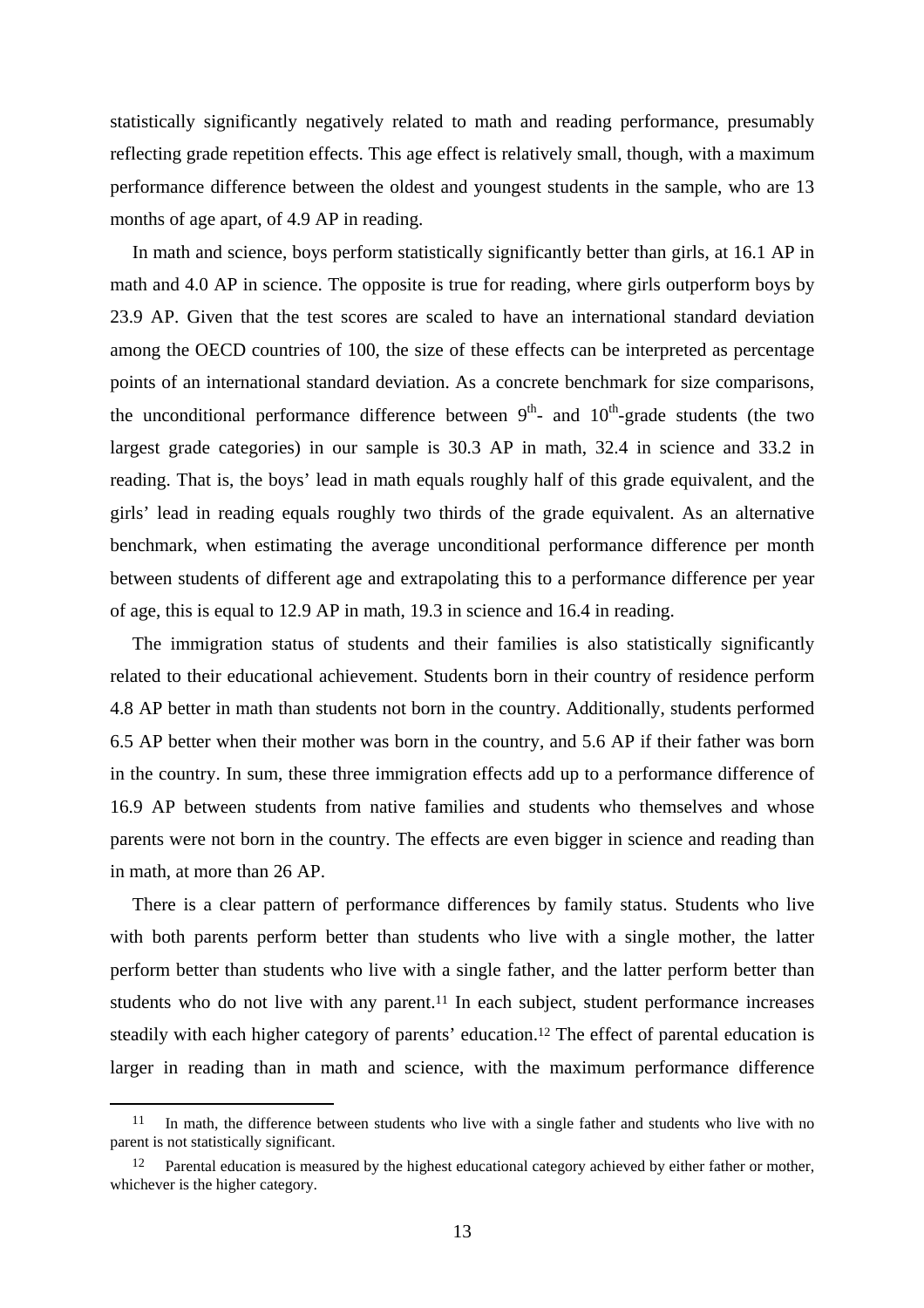between students whose parents did not complete primary education and students whose parents have a university degree being 34.3 AP in reading, 26.9 in math and 26.5 in science.

Two categories of variables that have not been available in the previous international achievement tests concern the work status of students' parents. First, students who had at least one parent working full time performed statistically significantly better than students whose parents did not work, at between 10.6 and 15.8 AP in the three subjects. However, there was no statistically significant performance difference between students whose parents did not work and students whose parents worked at most half-time. Neither was there a statistically significant performance difference depending on whether one or both parents worked fulltime. Second, students' performance also differed statistically significantly depending on their parents' occupation. Children of blue-collar workers performed between 12.0 and 13.4 AP worse than the residual category, and children of white-collar workers performed between 15.7 and 20.8 AP better than the residual category.13 As throughout the paper, these effects are calculated holding all other influence factors constant. For example, they are estimated for a given level of parental education.

Another indicator of family background that is strongly and statistically significantly related to student performance is the number of books in the students' home. For example, students with more than 500 books at home performed 65.0 AP better in math than students without any books at home. The effect size is similar in science, but larger in reading at 84.6 AP. Note that while the performance of students increases steadily with the number of books in their home increasing to 500 books, the effect of this indicator seems to peter out at more than 250 books. The performance difference between 250-500 books and more than 500 books is not statistically significant in any subject.

In comparison to the previous effects, performance differences by community location of the schools are relatively modest. Only in cities with more than 100,000 inhabitants is there a statistically significant superior performance relative to village locations in all three subjects. With cities of more than 1 million inhabitants, there is a performance advantage relative to village schools for schools located in the city center, but not for schools located elsewhere in

 <sup>13</sup> White-collar workers were defined as major group 1-3 of the International Standard Classification of Occupations (ISCO), encompassing legislators, senior officials and managers; professionals; and technicians and associate professionals. Blue-collar workers were defined as ISCO 8-9, encompassing plant and machine operators and assemblers; and sales and services elementary occupations. The residual category between the two, ranging from ISCO 4-7, encompasses clerks; services workers and shop and market sales workers; skilled agricultural and fishery workers; and craft and related trades workers. The variable was set to while-collar if at least one parent was in ISCO 1-3, and to blue-collar if no parent was in ISCO 1-7.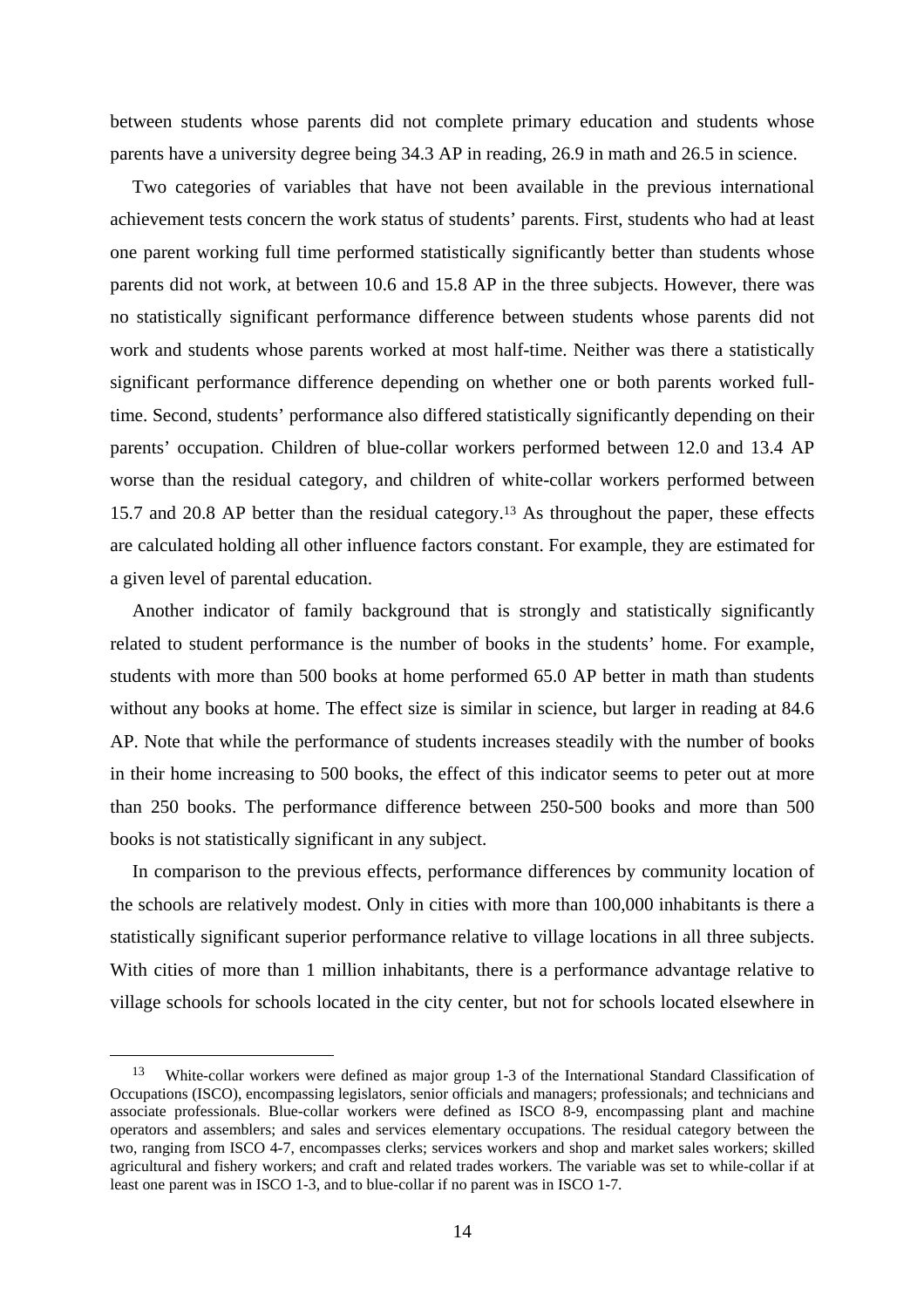the city. Finally, in contrast to previous studies, student performance is not statistically significantly related to higher GDP per capita in our basic specification, once all the other impact factors are controlled for. This finding may be partly due to the fact that PISA features the relatively homogenous sample of OECD countries, which are all developed countries among which differences in GDP per capita may play a minor role for student achievement. In math, the estimate in the basic specification is even statistically significantly negative, but this finding vanishes once additional interaction effects between institutional factors are taken into account as in Section 5 below. In this latter specification, the effect of GDP per capita in reading turns statistically significantly positive.

Summarizing across the subjects, the results on effects of student characteristics and family background in reading are qualitatively the same as in math and science, with the sole exception of the gender effect. Furthermore, most of the family-background effects tend to be larger in reading than in math and science. In general, the results are very much in line with results derived from previous international student achievement tests (e.g., Wößmann 2003a).

In addition to measures of student characteristics and family background, we observe three features of incentives and inputs in the students' home. Students in schools whose principals reported that learning was strongly hindered by lack of parental support performed significantly worse in all subjects. The opposite was true for students in schools whose principals reported that learning was not at all hindered by lack of parental support.

Another input factor at home is the homework done by students. Students reporting that they spent more than one hour on homework and study per week in the specific subject performed statistically significantly better than students who spent less than one hour on homework per week. In math and science, students who spent more than three hours performed even better. This was not the case in reading, where students spending more than three hours performed lower than students spending between one and three hours, suggesting that reading performance might be an inverted-U shaped function of homework time. The generally positive effect of homework found in PISA differs from previous findings based on TIMSS, where no such effect was found (Wößmann 2003a). This may mainly reflect improved data in PISA, as the homework variable in TIMSS reflected teachers' reports on how much time of homework they assigned, while the homework variable in PISA reflects students' reports on how much time they actually spent doing homework. The differing findings may reflect that homework assigned by the teacher may be very different from homework completed by the students.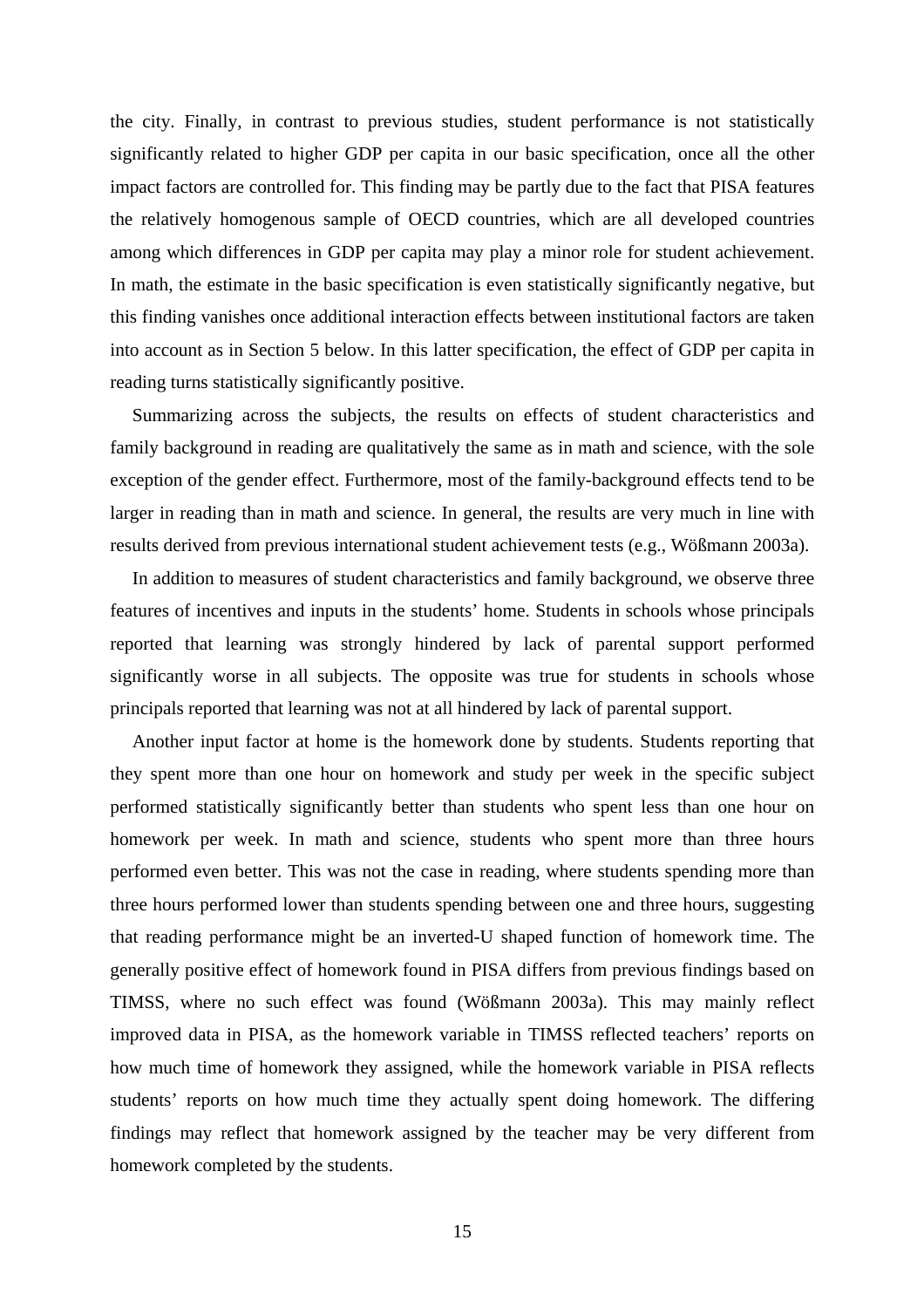A third home input factor deemed to be increasingly important in modern societies is the availability of computers at home. The bivariate correlation between PISA performance and computers at home is statistically significantly positive in all three subjects. This positive relation also carries through to multivariate regressions that additionally control for grade, age and gender. However, once all other influence factors in Table 2 are controlled for – and particularly, once family background is controlled for – the relationship between student achievement and their having one or more computers at home turns around to be statistically significantly negative. That is, the bivariate positive correlation between computers and performance seems to capture other positive family-background effects that are not related to computers, due to a positive correlation between computer availability and these other familybackground characteristics. Holding the other family-background characteristics constant, students perform significantly worse if they have computers at home. This may reflect the fact that computers at home may actually distract students from learning, both because learning with the help of computers may not be the most efficient way of learning and because computers can be used for other aims than learning. This complements and corroborates the finding by Angrist and Lavy (2002) that computer availability in the classroom does not seem to advance student performance.

#### *4.2 Resources and Teacher Characteristics*

Educational expenditure per student at the country level is statistically significantly related to better performance in math and science, which contrasts with Wößmann's (2003a) finding using TIMSS data. Holding all other inputs considered in this analysis constant, additional educational spending goes hand in hand with higher PISA performance in these two subjects. The size of the effect is small, though, at 10.7 AP in math and 7.7 AP in science for each 1,000 \$ of additional annual spending. There is no statistically significant relationship between expenditure and performance in reading. Once the four countries with particularly low spending levels are excluded from the sample, the effect in math also gets statistically insignificant, suggesting that the expenditure effect is largely driven by a few countries at the bottom, but is not existent among the developed OECD countries.14

 <sup>14</sup> The OECD (2001) reports a measure of cumulative expenditure on educational institutions per student for 24 countries, which cumulates expenditure at each level of education over the theoretical duration of education at the respective level up to the age of 15. Using this alternative measure of educational expenditure, we find equivalent results of a statistically significant relation with math performance, a weakly statistically significant relation with science performance, and a statistically insignificant relation with reading performance. Given that this measure is available for only 24 countries, and given that it partly proxies for the duration of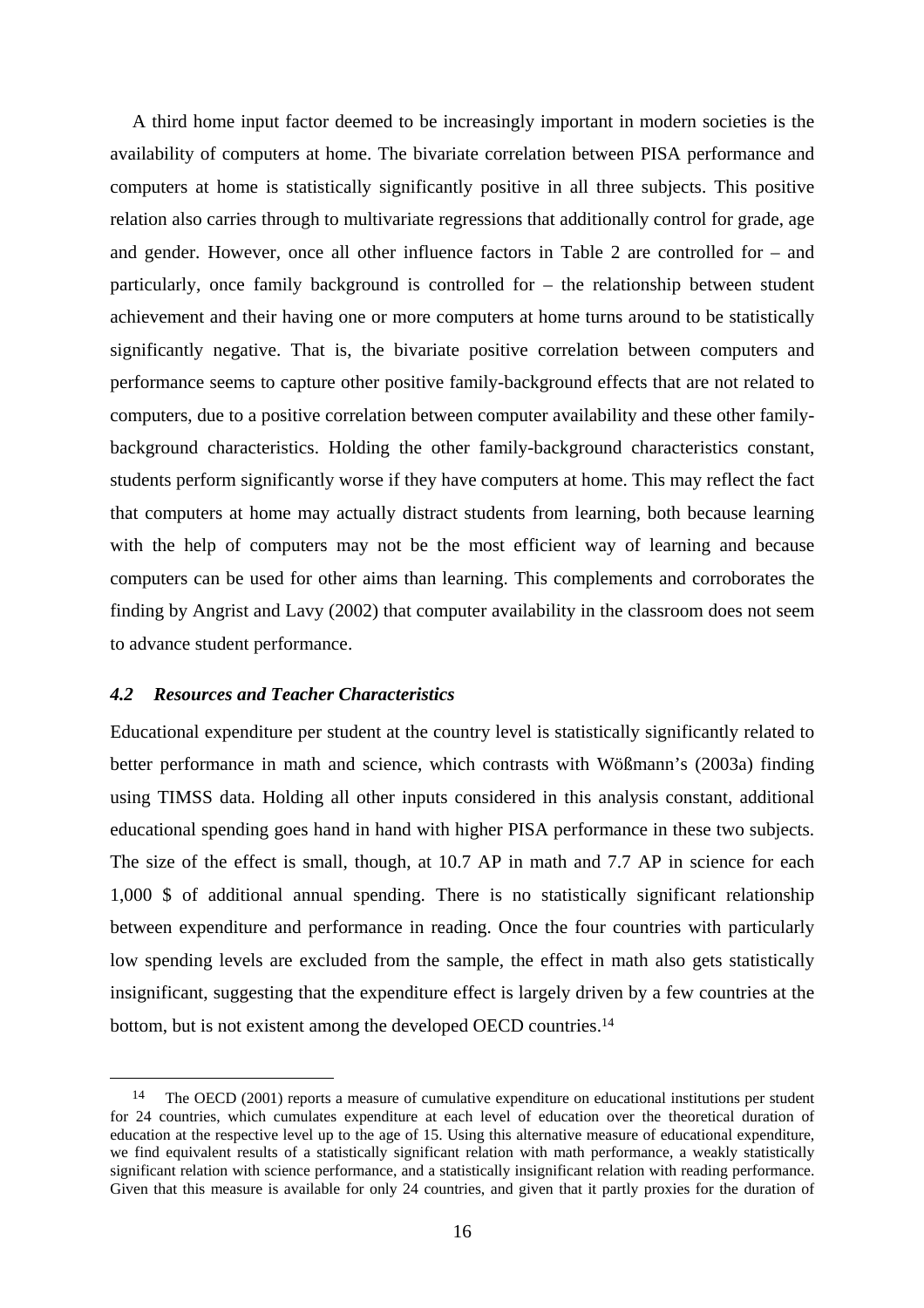In order to account for the biasing effects of within-school sorting, class size is instrumented by the student-teacher ratio at the school level (cf. Section 3.2 above). Still, class size is positively related to student performance, and statistically significantly so in math and science. This counterintuitive finding may be largely due to between-school sorting effects, in that parents of low-performing children may tend to move into districts with smaller classes and school systems may stream low-performing students into schools with smaller classes (cf. West and Wößmann 2003).

In terms of material inputs, we use questionnaire answers by school principals on how much learning in their school is hindered by lack of instructional material, such as textbooks. Students in schools whose principals reported no hindrance due to a lack of instructional material performed statistically significantly better than students in schools whose principals reported a lot of hindrance, with an effect size of up to 22 AP in math.

Instruction time in the specific subject, measured in minutes per year, is statistically significantly related to higher performance in math and science. Counterintuitively, the relationship is statistically significantly negative in reading, which might in part be due to the fact that language classes may not teach the skills tested by PISA's "reading literacy". All instruction-time effects are quite small, though, with 1,000 instructional minutes per year (equivalent to 13% of the total instruction time in the subject) related to at most 1.1 AP.

Students in schools whose teachers had on average a higher level of education performed statistically significantly better than otherwise. This is true for degrees in pedagogy, in the respective subject and for specific teacher certificates. In math and reading, the relationship is substantially stronger for a masters degree in the subject than a masters degree in pedagogy. In math and science, a full teacher certification by the appropriate authority shows the strongest relationship to student performance, at 15 AP.

In sum, the general pattern of findings on resource effects is that resources seem to be positively related to student performance, once family-background and institutional effects are extensively controlled for. This holds particularly in terms of the quality of instructional material and of the teaching force. By contrast, we could not find positive effects of reduced class sizes. The effects of general increases in educational expenditure per student seem to be relatively small, not guaranteeing that the benefits of general increases warrant the costs.

 $\overline{a}$ 

schooling in different countries, we stick to our alternative measure of average annual educational expenditure per student in secondary education.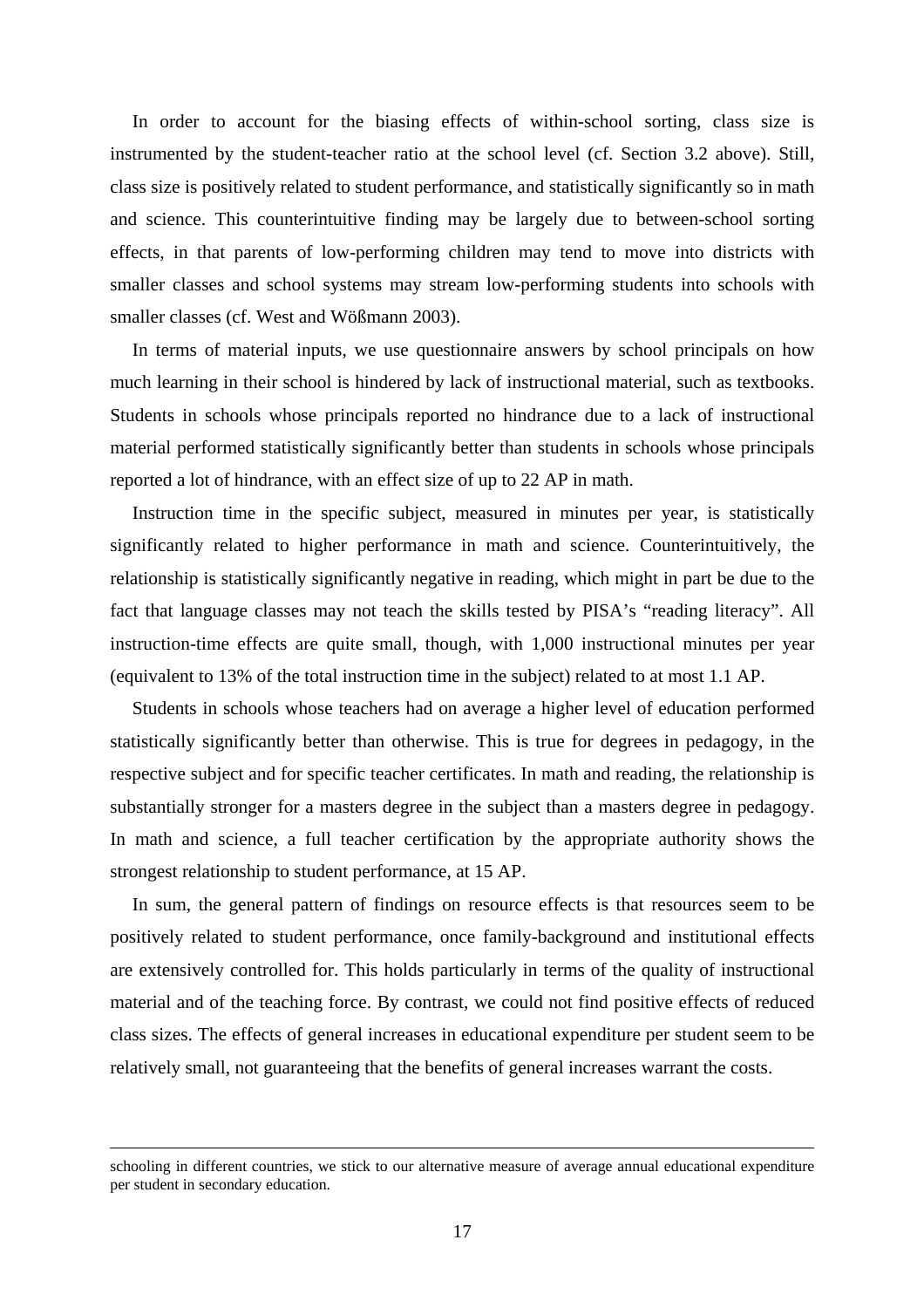#### *4.3 Institutional Effects*

Economic theory suggests that external exit exams, which report performance relative to an external standard, may affect student performance positively (cf. Bishop and Wößmann 2004; Costrell 1994; Betts 1998). In line with this argument, students in school systems with external exit exams perform statistically significantly better by 19.1 AP in math than students in school systems without external exit exams. This effect replicates previous findings based on other studies (Bishop 1997; Wößmann 2003a, 2003b). Likewise, the relationship in science is statistically significant at the 11 percent level. In reading, the relationship is also positive, but not statistically significant. However, we do not have direct data on external exit exams in reading, so that the measure used here is a simple mean between math and science. Therefore, this smaller effect might be driven by attenuation bias due to measurement error. Furthermore, the low levels of statistical significance in all three subjects may reflect that the existence of external exit exams is measured at the country level, so that we have only 31 independent observations on this variable. Still, the pattern of results gives a hint that external exit exams may be more important for performance in math and science, relative to reading (cf. also Bishop 2004).

At the school level, we also have information on whether standardized testing was used for 15-year-old students at least once a year. As long as the existence of external exit exams is controlled for, standardized testing is not statistically significantly related to student performance. However, leaving external exit exams out of the regression, standardized testing is statistically significantly related to better student performance in all three subjects. Although the effect sizes are relatively small at between 2.3 and 3.9 AP, this still hints at positive effects of standardized testing also in reading, where the estimate on external exit exams was not statistically significant. Furthermore, while this section only looks at main institutional effects, we will see in Section 5 below that there are important interaction effects between standardized testing and external exit exams.

Economic theory suggests that school autonomy in such areas as process operations and personnel-management decisions may be conducive to student performance by using local knowledge to increase the effectiveness of teaching. By contrast, school autonomy in areas that allow for strong local opportunistic behavior, such as standard and budget setting, may be detrimental to student performance by increasing the scope for diverting resources from teaching (cf. Bishop and Wößmann 2004). Supporting this theory, we find that school autonomy in the process operation of choosing textbooks is statistically significantly and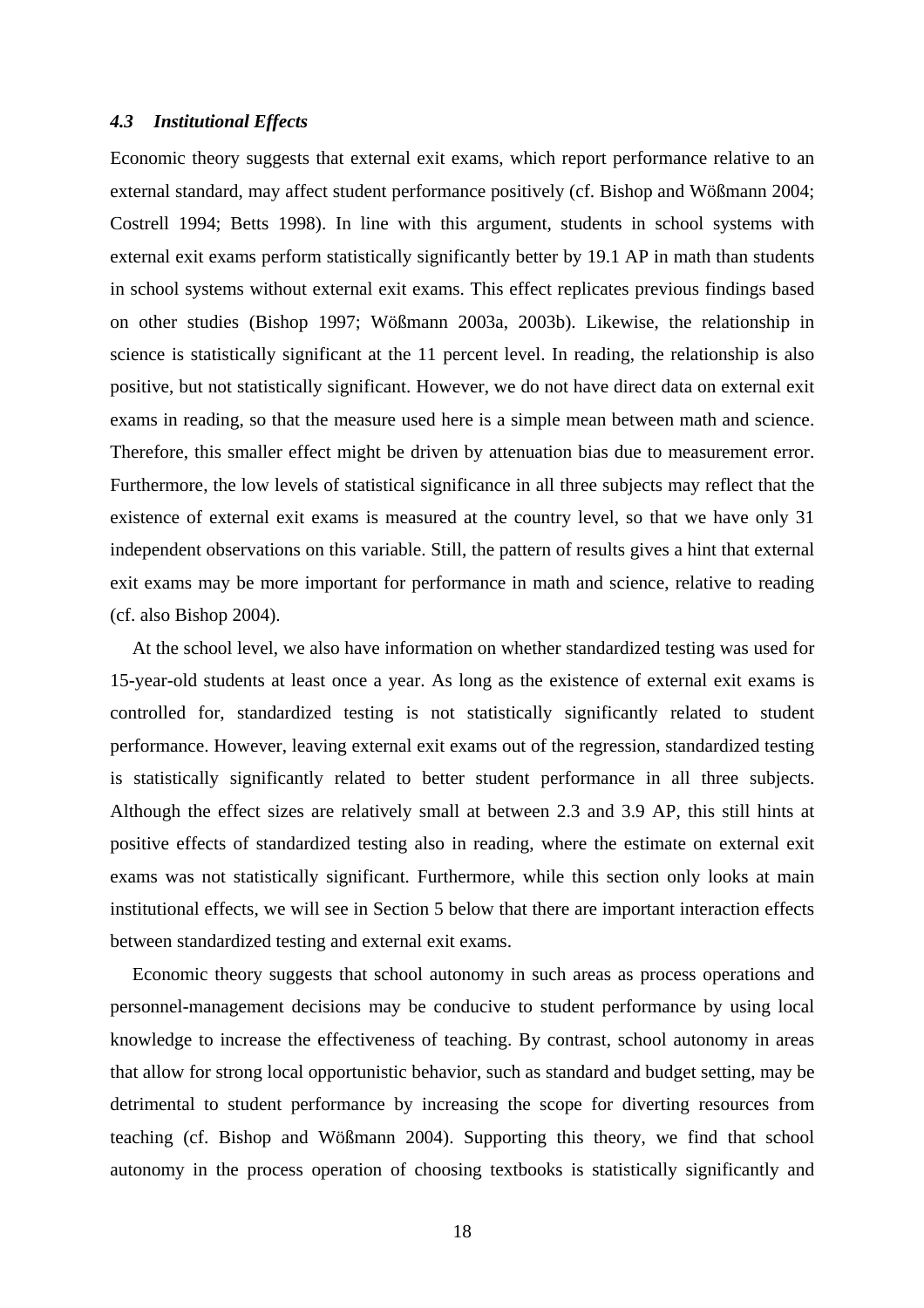strongly related to superior student performance in all three subjects. The size of the effect ranges from 20.0 AP in math to 31.3 AP in reading.

Similarly, school autonomy in deciding on budget allocations within schools are statistically significantly related to higher achievement in all three subjects, once the level at which the budget is formulated is held constant. By contrast, students in schools that have autonomy in formulating their school budget perform worse, and statistically significantly so in math and science. This combination of effects, which suggests having the size of the budget externally determined while having schools decide on within-school budget allocations themselves, replicates and corroborates the findings reported in Wößmann (2003a). Furthermore, the indicator of within-school budget allocation available in PISA seems to be superior to the data previously used in TIMSS, where this indicator was not available and information on teachers' influence on purchasing supplies was used as a proxy instead.

With regard to personnel-management decisions, students in schools that have autonomy in hiring their teachers perform statistically significantly better in math and reading. This finding also corroborates theory (Bishop and Wößmann 2004) and previous evidence (Wößmann 2003a). School autonomy in firing teachers, information not previously available, is not statistically significantly related to student performance in math and science, and statistically significantly negatively in reading, once autonomy in hiring teachers is held constant. Hiring and firing autonomy are strongly collinear, though. Estimating the model without holding hiring autonomy constant yields a statistically significant positive relation of firing autonomy to math performance, and statistically insignificant relations to science and reading performance. It seems, though, that firing autonomy does not show an additional positive effect when added to hiring autonomy. However, questionnaire data on firing autonomy may be vague and misleading, as it may not be obvious to principals whether the question means that they can generally fire poor teachers or that they can fire teachers just if teachers strongly and obviously misbehave, e.g. by breaking laws. This may limit the interpretability of the firing result. Also, there are important interactions between firing autonomy and the existence of external exit exams (cf. Section 5 below).

On another dimension of personnel-management decisions, the establishment of teacher salaries, we mostly do not find a statistically significant relationship between school autonomy and student performance. This is true for school autonomy both in establishing teachers' starting salaries and in establishing teachers' salary increases. Only in the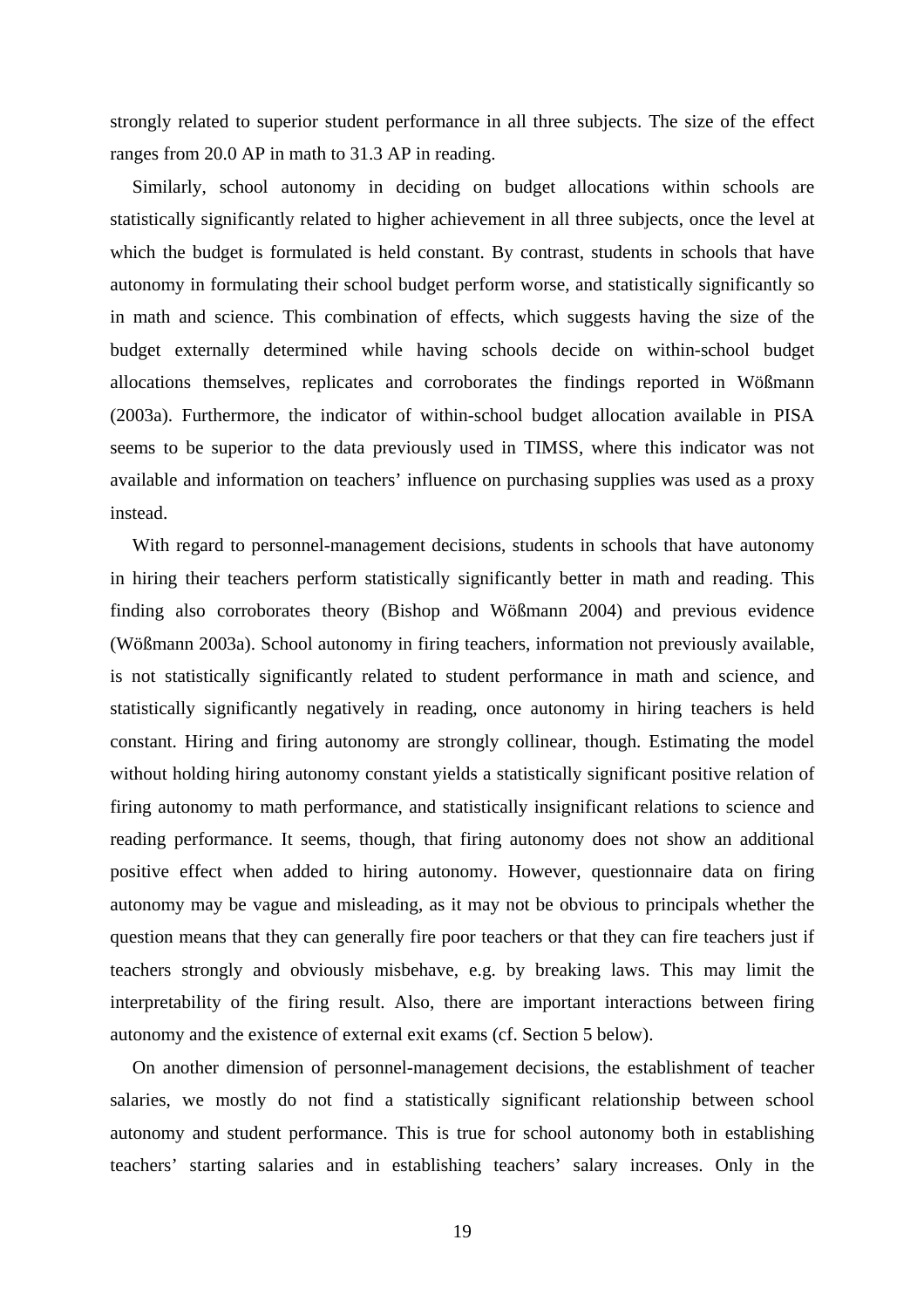determination of starting salaries, there is a statistically significant negative relation between autonomy and reading achievement. These results on salary determination do not replicate Wößmann's (2003a) finding that school autonomy in determining teacher salaries has a positive effect on student performance. However, in math, we again find important interaction effects with external exit exams (cf. Section 5 below). Similarly, the general result of a missing statistically significant relationship between student achievement and school autonomy in determining course content on average conceals important differences between systems with and without external exit exams.

PISA also provides school-level data on the public/private operation and funding of schools, not previously available at the school level in international achievement studies. Economic theory is not unequivocal on the possible effects of public versus private involvement in education, but it often suggests that private operation of schools may lead to higher quality and lower cost than public operation (cf. Shleifer 1998; Bishop and Wößmann 2004), while private funding of schools may or may not have detrimental effects for some students and schools (cf. Epple and Romano 1998; Nechyba 1999, 2000). In the PISA database, public schools are defined as schools managed directly or indirectly by a public education authority, government agency or governing board appointed by government or elected by public franchise. By contrast, private schools are defined as schools managed directly or indirectly by a non-government organization, e.g. a church, trade union, businesses or other private institutions. We find that students in schools that are privately operated perform statistically significantly better than students in schools that are publicly operated.15 The size of this effect ranges from 15.4 AP in reading to 19.5 AP in math.

In contrast to the management of schools, we find that the share of private funding that a school receives is not related to superior student performance, once the mode of management is held constant. In PISA, public funding is defined as the percentage of total school funding coming from government sources at different levels, as opposed to fees, donations and so on. We find that, controlling for the public/private operation dummy, students in schools that receive a larger share of their funding from public sources perform better in all three subjects, and statistically significantly so in math.16 This effect may be partly due to the fact that public

<sup>&</sup>lt;sup>15</sup> The finding is robust to controlling for the composition of the student population, in terms of median parental education or socio-economic status at the school level. This corroborates the findings of Dronkers and Roberts (2003), who suggest that the performance differential between publicly and privately operated schools is not driven by the differential composition of the student body.

When the regressions were estimated without controlling for the grade level, the coefficient on government funding turned statistically insignificant in math and statistically significantly negative in science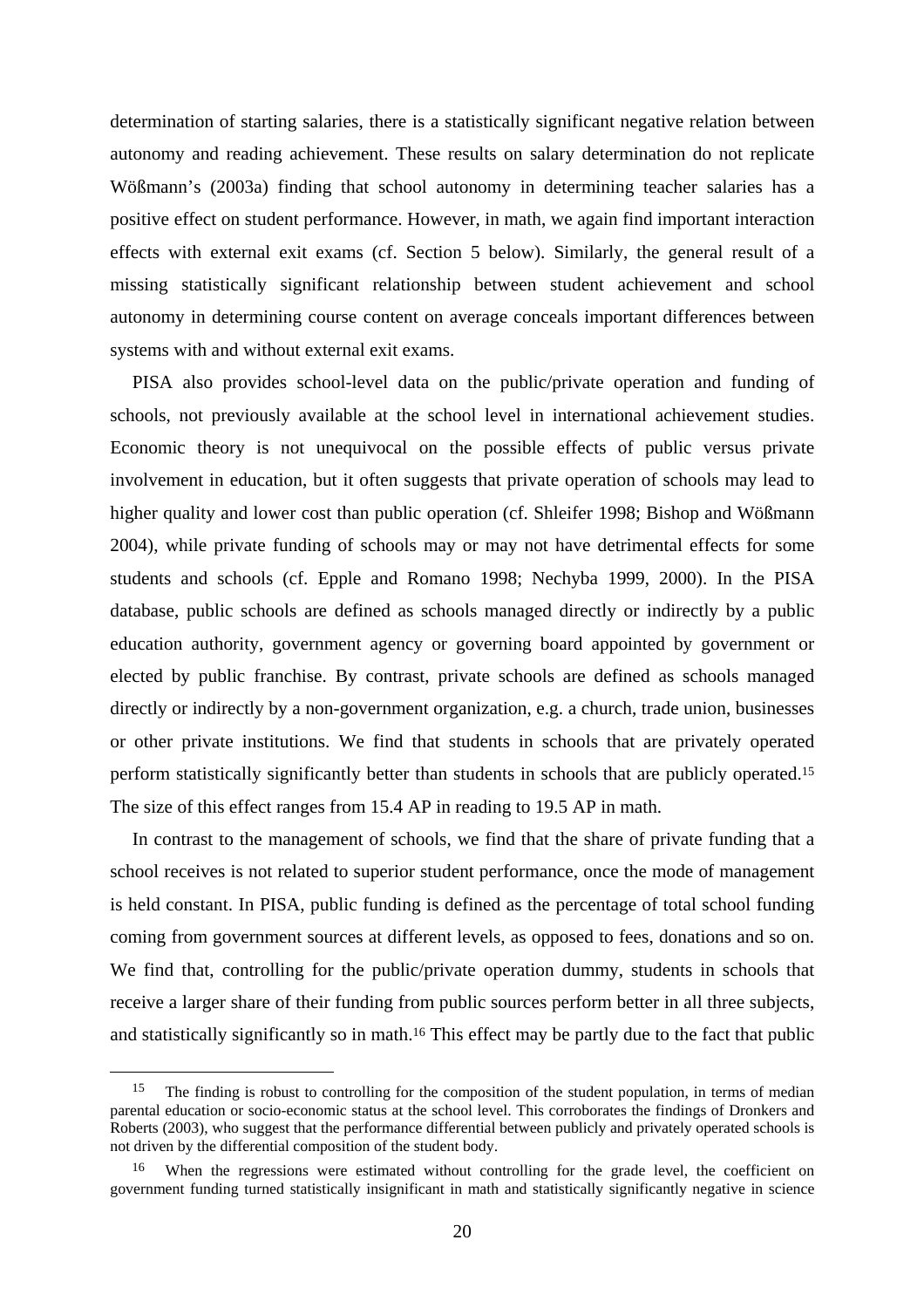funding may assure a relatively constant flow of funds which enhances the reliability of financial planning for schools. Combining the results on public versus private operation and funding of schools, it seems conducive to student performance if schools are privately operated, but at the same time mainly publicly financed.

In sum, our evidence corroborates the notion that institutions of the school system are important for student achievement. External and standardized examinations seem to be performance-conducive. The effect of school autonomy depends on the specific decisionmaking area. School autonomy is mostly beneficial in areas with informational advantages at the local level (process and personnel decisions), whereas it shows detrimental effects in areas that are prone to local rent-seeking activities (setting of standards and budgets). Private school operation seems to be conducive to student achievement, while at the same time public school financing. Overall, the share of performance variation accounted for by our models at the student level is relatively large, at 30.1% in math, 24.9% in science and 30.6% in reading (not counting variation accounted for by the imputation dummies). This is substantially larger than in previous models using TIMSS data, where 22% of the math variation and 19% of the science variation could be accounted for at the student level (Wößmann 2003a).

#### **5. Interaction Effects between External Exit Exams and Other Institutions**

Until now, our models did not allow for any heterogeneity of effects across different school systems. In this section, we soften this restriction slightly by allowing the institutional effects to differ between systems that have external exit exams and systems that do not. To do so, we add interaction terms between external exit exams and the other institutional measures to an otherwise unchanged equation (1). The main theoretical reason to expect the institutional effects to differ between systems with and without external exams is that external exams can mitigate informational asymmetries in the school system, thereby introducing accountability and transparency and preventing opportunistic behavior in decentralized decision-making. This reasoning leads to a possible complementarity between external exams and school autonomy in other decision-making areas, the extent of which is determined by the incentives for local opportunistic behavior and the extent of a local knowledge lead in a given decision-

 $\overline{a}$ 

and reading. This change is driven by a negative correlation between grade level and government funding, which reflects the fact that schools that serve higher grades are more likely to depend more on private funding. On average, grades 10 and higher receive 8.4 percentage points less public funding than grades 9 and lower. Therefore, not controlling for the grade level might leave the coefficient on government funding biased by sorting of weaker students into schools with a higher share of government funding.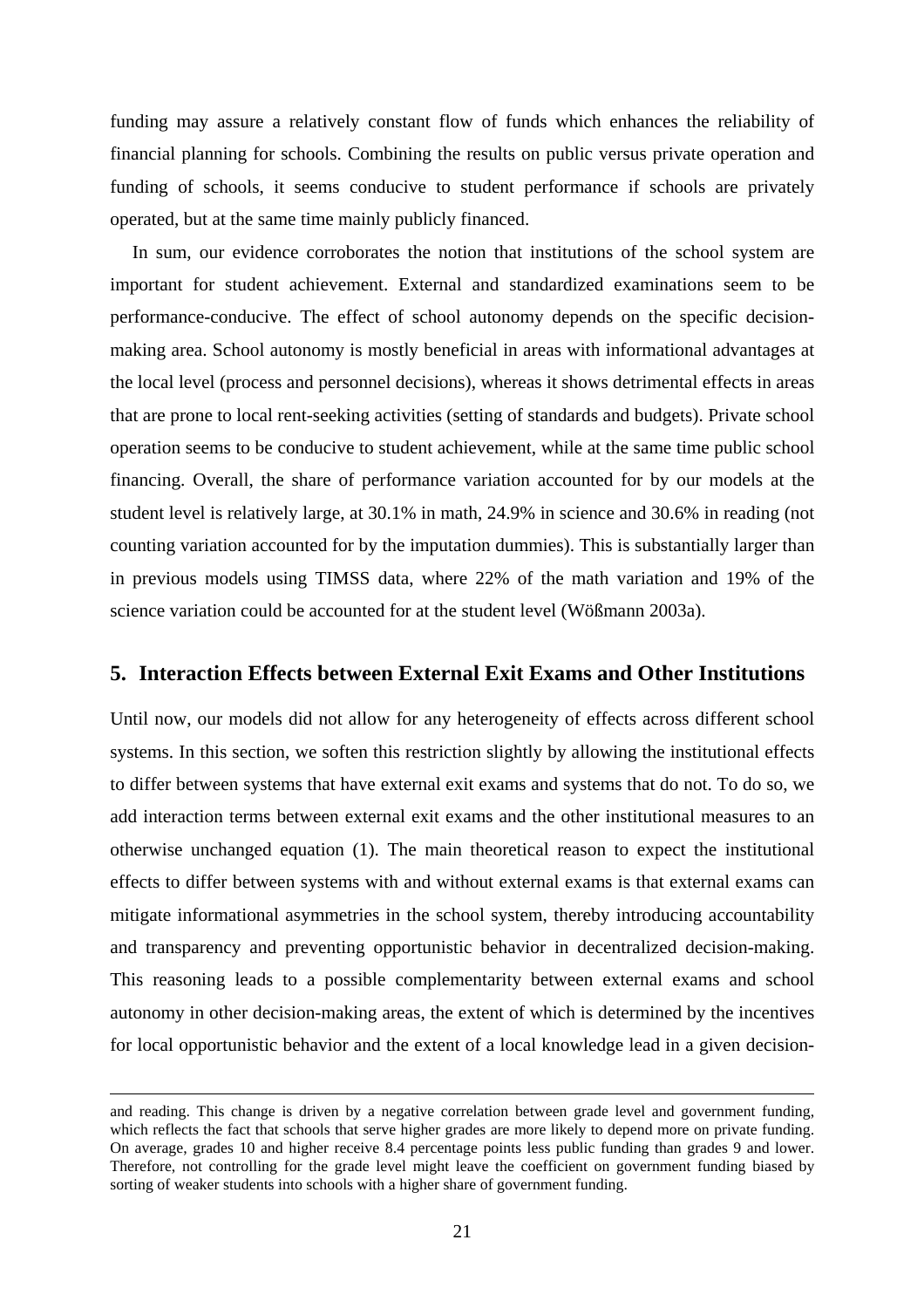making area (cf. Wößmann 2003b, 2003c). The results of the specifications that include the interaction terms are presented in Table 3.

The relationship between standardized tests and student achievement indeed differs strongly and statistically significantly between systems with and without external exit exams. If there are no external exit exams, standardized testing is statistically significantly negatively related to student achievement in all three subjects. That is, if the educational goals and standards of the school system are not clearly specified, standardized testing can backfire and lead to weaker student performance. But the relationship between standardized testing and student achievement in all three subjects turns around to be statistically significantly positive in systems where external exit exams are in place. That is, what was only hypothesized in Wößmann (2003c), who lacked relevant data to support the hypothesis, is now backed up by empirical evidence: Regular standardized examination seems to have additional positive performance effects when added to central exit exams.

A similar pattern can be observed for school autonomy in determining course contents. In systems without external exit exams, students in schools that have autonomy in determining course contents perform statistically significantly worse than otherwise. That is, the effect of school autonomy in this area seems to be negative if there are no external exit exams to hold schools accountable for what they are doing. Again, this effect turns around to be statistically significantly positive if schools are made accountable for their behavior through external exit exams. This pattern of results suggests that the decision-making area of determining course contents entails substantial incentives for local opportunistic behavior as well as significant local knowledge lead (cf. Wößmann 2003b). The incentives for local opportunistic behavior stem from the fact that content decisions influence the workload of the teachers, and they lead to the negative autonomy effect in systems without accountability. The local knowledge lead stems from the fact that teachers probably know best what specific course contents would be best suited for their specific students, and it leads to the positive autonomy effect in systems where external exit exams mitigate the scope for opportunistic behavior.

The decision-making area of establishing teachers' starting salaries shows a similar relationship between school autonomy and performance, which is statistically significant only in math. A negative relationship between school autonomy in establishing teachers' starting salaries and student performance in systems without external exit exams turns around to be positive in systems with external exit exams. A similar tendency is also detected for school autonomy in the decision-making area of firing teachers in all three subjects. The relationship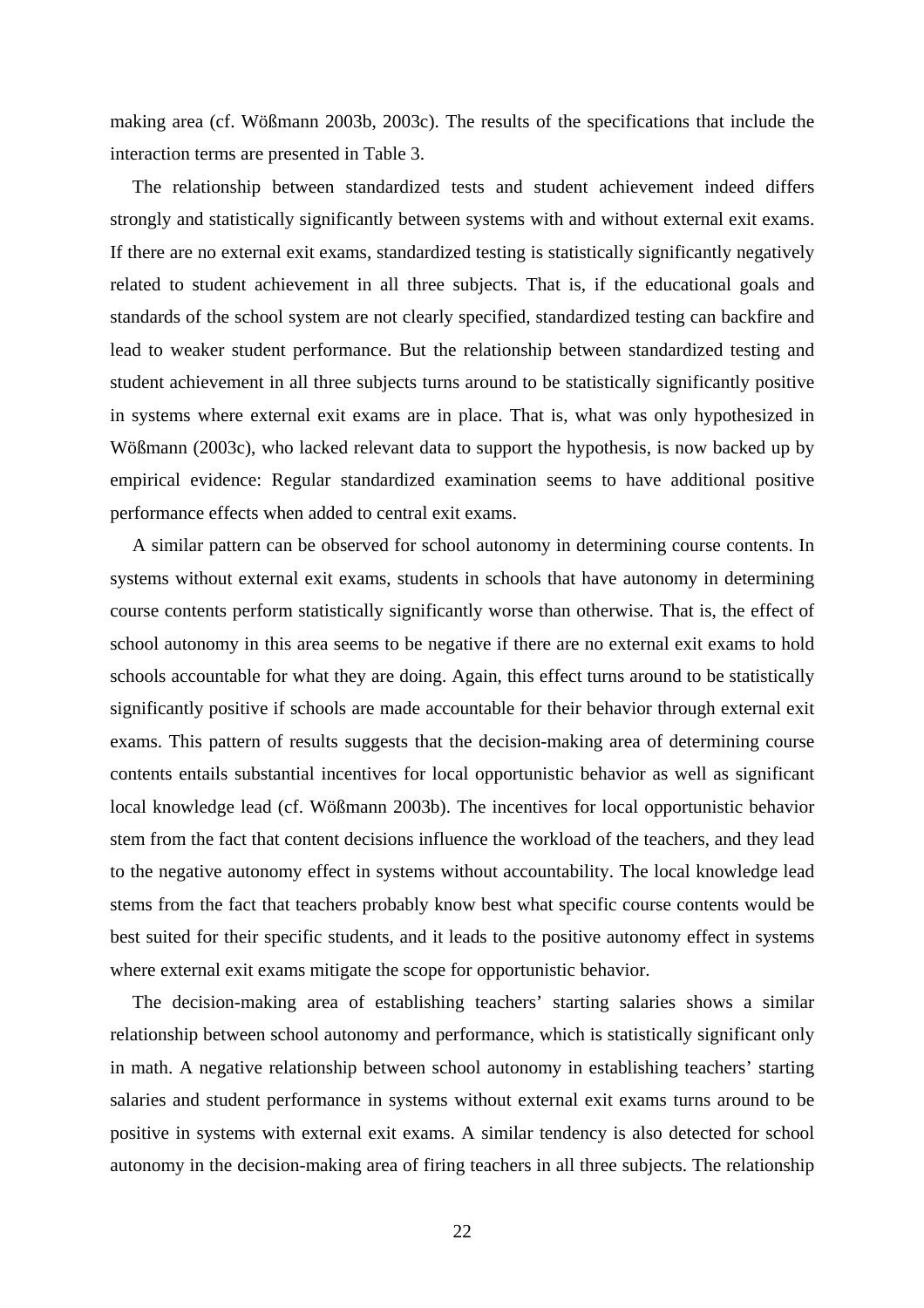between firing autonomy and science and reading performance is statistically significantly negative in systems without external exit exams, but not in systems with external exit exams.

In systems without external exit exams, there is no statistically significant relationship between school autonomy in choosing textbooks and student achievement in either subject. However, there is a substantial statistically significant positive relationship in systems with external exit exams. In these systems, students in schools that have autonomy in choosing textbooks perform 50.3 AP better in math, 56.7 AP in science and 61.0 AP in reading. This reflects the theoretical case where incentives for local opportunistic behavior are offset by a local knowledge lead (Wößmann 2003b). External exit exams suppress the negative opportunism effect and keep the positive knowledge-lead effect. Thus, the beneficial effects of school autonomy in textbook choice prevail only in systems where schools are made accountable for their behavior through external exit exams.

The relationship between school autonomy in formulating the school budget and student achievement in the three subjects does not differ statistically significantly between systems with and without central exams. But the positive relationship between school autonomy in deciding on budget allocations within schools tends to be stronger in systems with external exit exams. The difference between the two kinds of systems is statistically significant only in math, though. The pattern suggests that this decision-making area features only small incentives for local opportunistic behavior, but a significant local knowledge lead (cf. Wößmann 2003b).

Holding the level of decision-making on teachers' starting salaries constant, no statistically significant relationship is detected between school autonomy in determining teachers' salary increases and student performance in either subject or type of school system. The same is true for the relationship between school autonomy in hiring teachers and student performance in science. In math and reading, however, the relationship between hiring autonomy and student performance is statistically significantly positive in systems without external exit exams, but not in systems with external exit exams. Wößmann (2003b) finds a similar pattern for math performance using TIMSS data. It seems hard to rationalize this result in the framework of the theoretical model. It may be that the pattern reflects a positive selection effect of teacher choice on the detriment of non-autonomous schools in systems without external exit exams, which might be less pronounced in the more transparent external-exam systems.

The results on public versus private management and funding of schools are found to be independent of whether the school system has external exit exams are not. In both kinds of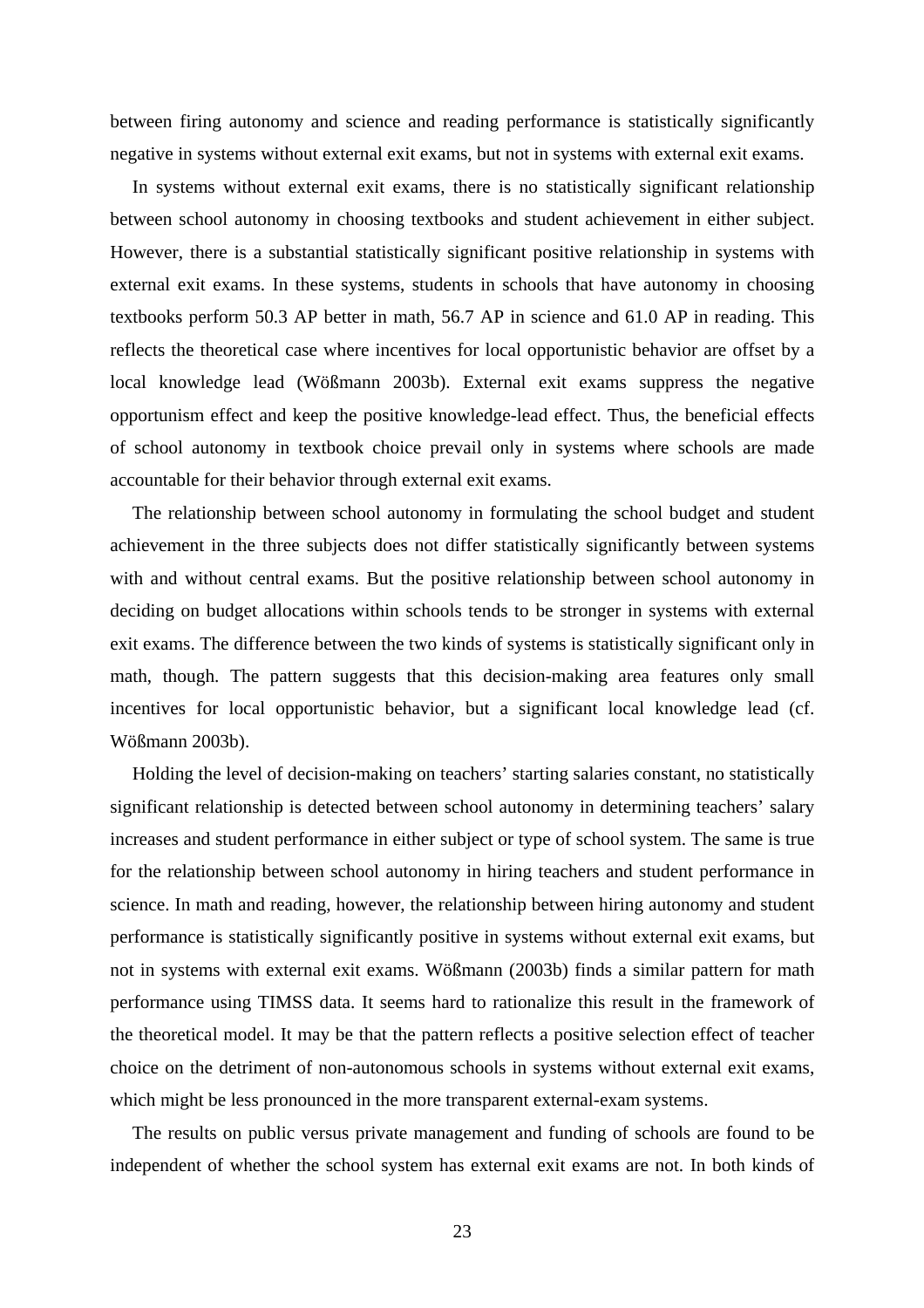systems, students perform statistically significantly better in privately managed schools. Also in both kinds of systems, science and reading performance does not vary with schools' share of public funding, while math performance increases with the share of public funding.

The general pattern of these results strongly suggests that the effects of school autonomy differ between systems with and without external exit exams. External exit exams and school autonomy are complementary institutional features of a school system. School autonomy tends to be more beneficial for student performance in all subjects when external exit exams are in place to hold the autonomous schools accountable for their decision-making. This evidence corroborates the reasoning of external exams as the "currency" of school systems (Wößmann 2003c) that make sure that an otherwise decentralized school system functions in the interest of students' educational performance.

#### **6. Explanatory Power at the Country Level**

In our regressions, the five categories of variables – student characteristics; family background; home incentives and inputs; resources and teachers; and institutions and their interactions – all add statistically significantly to an explanation of the variation in student performance. To assess how much each of these categories, as well as the whole model combined, adds to an explanation of the between-country variation in student performance, we do the following exercise. First, we perform the student-level regression reported in Table 3, equivalent to equation (1), only without the imputation dummies:

$$
T_{is} = S_{is}\beta_{11} + F_{is}\beta_{12} + H_{is}\beta_{13} + R_{is}\beta_{2} + I_{s}\beta_{3} + \varepsilon_{is} , \qquad (4)
$$

where the student-background vector  $B$  is subdivided into three parts as in Table 2, namely student characteristics *S*, family background *F* and home inputs *H*:

$$
B_{is}\beta_1 = S_{is}\beta_{11} + F_{is}\beta_{12} + H_{is}\beta_{13} \quad . \tag{5}
$$

The institutions category *I* includes the interaction terms between external exit exams and the other institutions as in Table 3.

Next, we construct one index for each of the five categories of variables as the sum of the products between each variable in the category and its respective coefficient *β*. That is, the student-characteristics index  $S<sup>I</sup>$  is given by

$$
S_{is}^I = S_{is}\beta_{11} \quad , \tag{6}
$$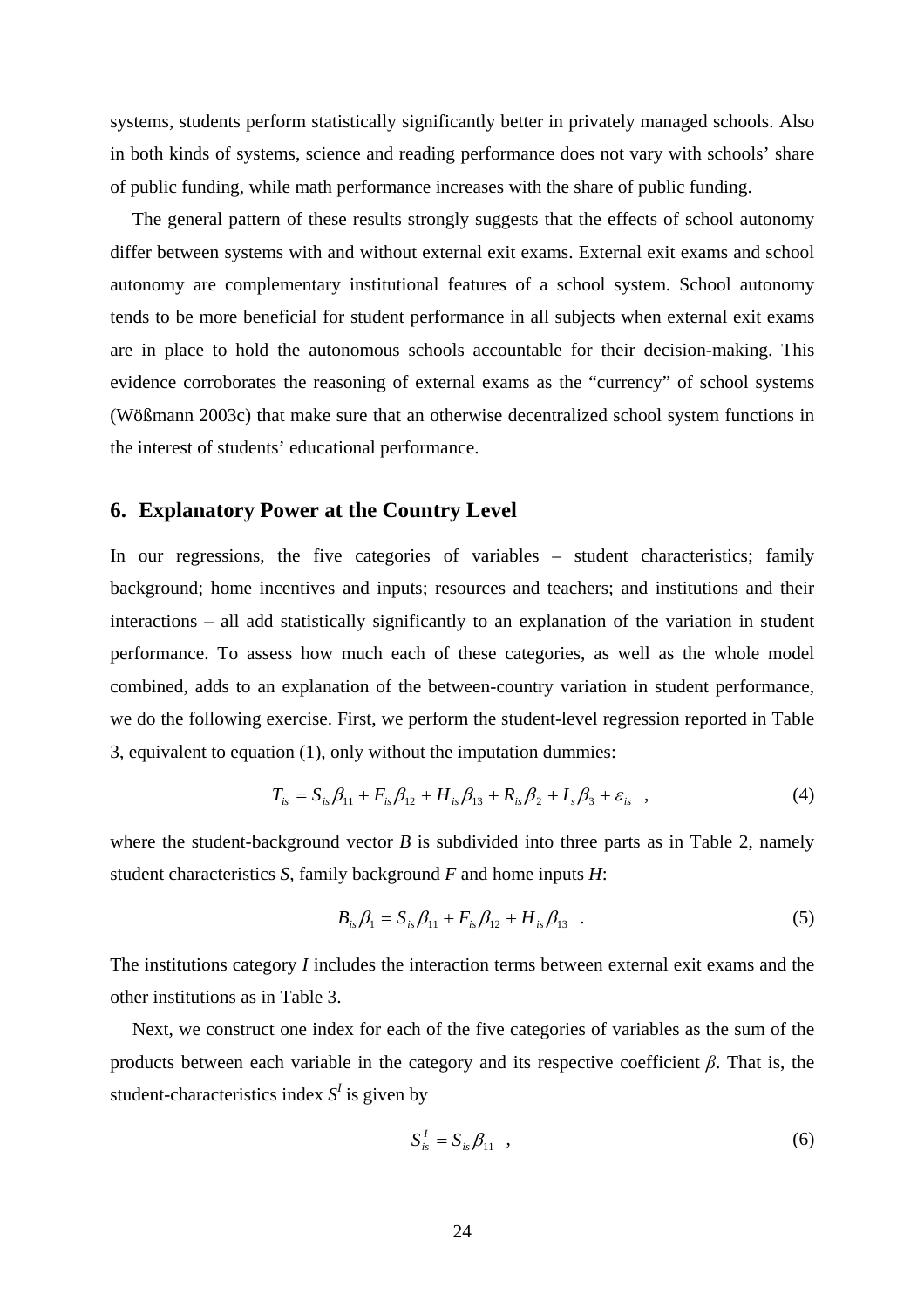and equivalently for the other four categories of variables. Note that, as throughout the paper, this procedure keeps restricting all coefficients  $\beta$  to the ones received in the student-level international education production function, abstaining from any possible effect heterogeneity between countries or levels (e.g., within versus between countries).

Finally, we take the country means of each of these indices in each subject, as well as of student performance in each subject. This allows us to perform regressions at the country level, on the basis of the 31 country observations. These regressions allow us to derive measures of the contribution of each of the five categories of variables to the between-country variation in test scores.

As reported in Table 4, models regressing the country means of student performance on the five indices yield an explanatory power of between 85.0% and 88.1% of the total crosscountry variation in test scores. This is reassuring with respect to our model specification, which is thus shown to be able to account for most of the cross-country variation in student performance, leaving little room for substantial unobserved country-specific heterogeneity. Most of the unexplained variation in student-level test scores, which ranges from 69.0% to 74.5% in the regressions of Table 3, thus seems to be due to unobserved within-country student-level ability differences and not due to a country-level component.

To assess the contribution of the five indices individually, we perform two analyses. First, we enter each index individually and look at the  $R^2$  of that regression, which would attribute any joint variation with the other indices to this index if they are positively correlated. Second, we look at the change in the  $R^2$  of the model that results from adding each specific index to a model that already contains the other four indices. Note that the latter procedure will result in a smaller  $\Delta R^2$  than the former if the additional index is positively correlated with the other indices, and a bigger  $\Delta R^2$  if they are negatively correlated.

When each of the five indices is entered individually, student characteristics can account for 23.2% to 27.0% of the country-level variation in test scores, family background for 37.8% to 48.6%, home incentives and inputs for 0.9% to 9.9%, resources and teacher characteristics for 9.7% to 28.5% and institutions for 16.5% to 31.1%. When entered after the other four indices, the contributions of the first three categories drops considerably. More interestingly, the ∆*R*<sup>2</sup> of entering resources and teacher characteristics increases to 29.4% in math, while it decreases to 9.3% in science and to 4.9% in reading.<sup>17</sup> Institutions account for a  $\Delta R^2$  of 22.0%

<sup>&</sup>lt;sup>17</sup> Note that part of the variation attributed to resources comes from the counterintuitive positive coefficient on class size.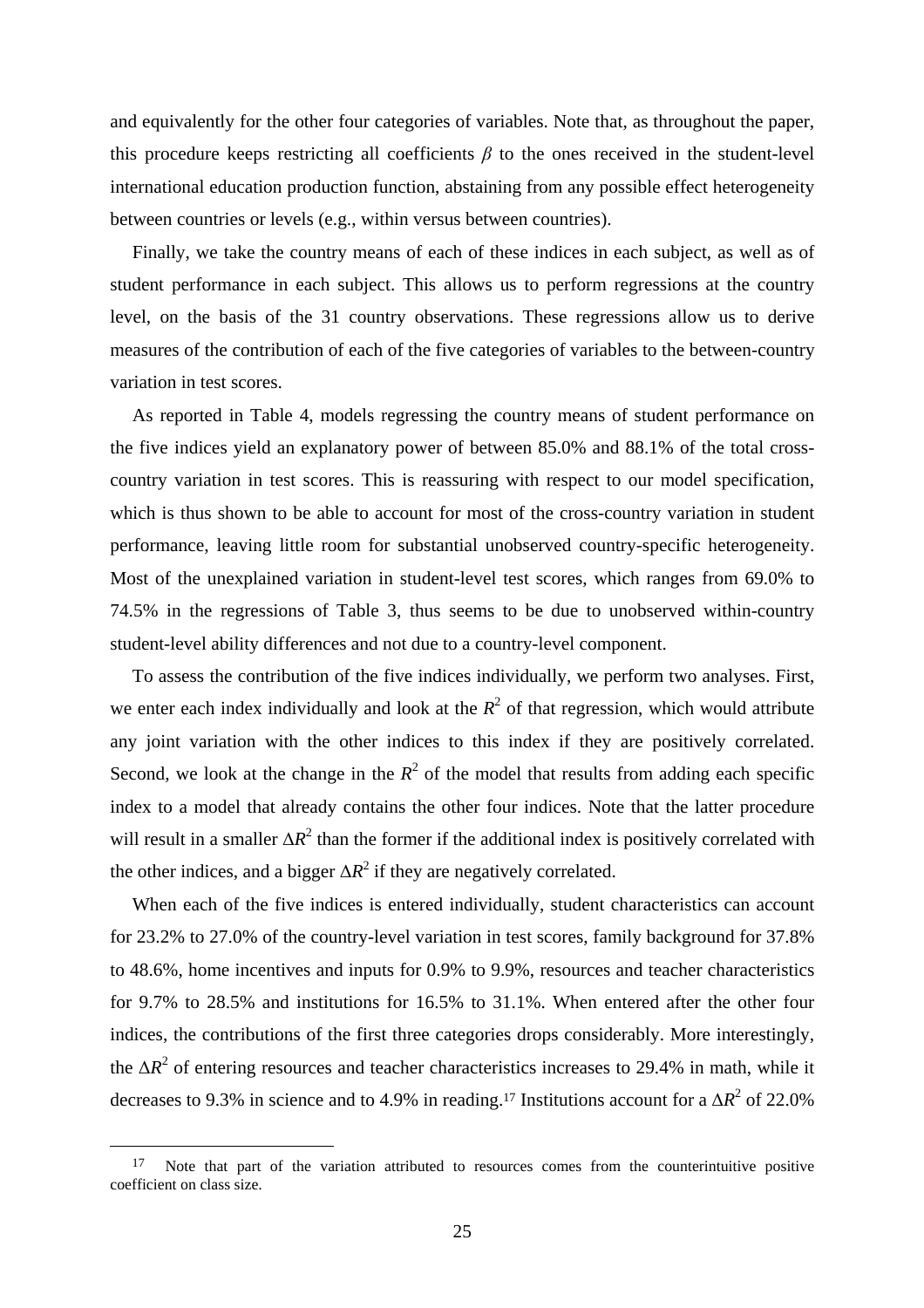in math, 26.4% in science and 26.8% in reading. This shows that both resources and institutions contribute considerably to the international variation in student performance. Particularly in reading, the importance of institutions for the cross-country variation in test scores seems to be greater than that of resources.

## **7. Conclusion**

The international education production functions estimated in this paper can account for most of the between-country variation in student performance in math, science and reading. Student characteristics, family backgrounds, home inputs, resources and teachers, and institutions all contribute significantly to differences in students' educational achievement. The PISA study used in this paper distinguishes itself from previous international student achievement studies through its focus on reading literacy, real-life rather than curriculumbased questions, age rather than grade as target population and more detailed data on family backgrounds and institutions. The PISA-based results derived in this paper corroborate and extend findings derived from previous international student achievement studies. In particular, the institutional structure of the education system is again found to exert important effects on how much students learn in different countries, consistently across the three subjects.

As the specific results have already been summarized in the introductory section, we close by highlighting three possible directions for future research. First, this paper has focused on the average productivity of school systems. As a complement, it would be informative to analyze how the different inputs affect the equity of educational outcomes. Second, related to educational equity, possible peer and composition effects have been neglected in this paper. Given that they play a dominant role in many theoretical models of educational production, an empirical analysis of their importance in a cross-country setting would be informative, but is obviously limited by the well-known problems of their empirical identification. Finally, an empirical conceptualization of additional important institutional and other features of the school systems could contribute to an advancement of our knowledge. For example, an encompassing empirical manifestation of such factors as the incentive-intensity of teacher and school contracts, other performance incentives and teacher quality is still missing in the literature.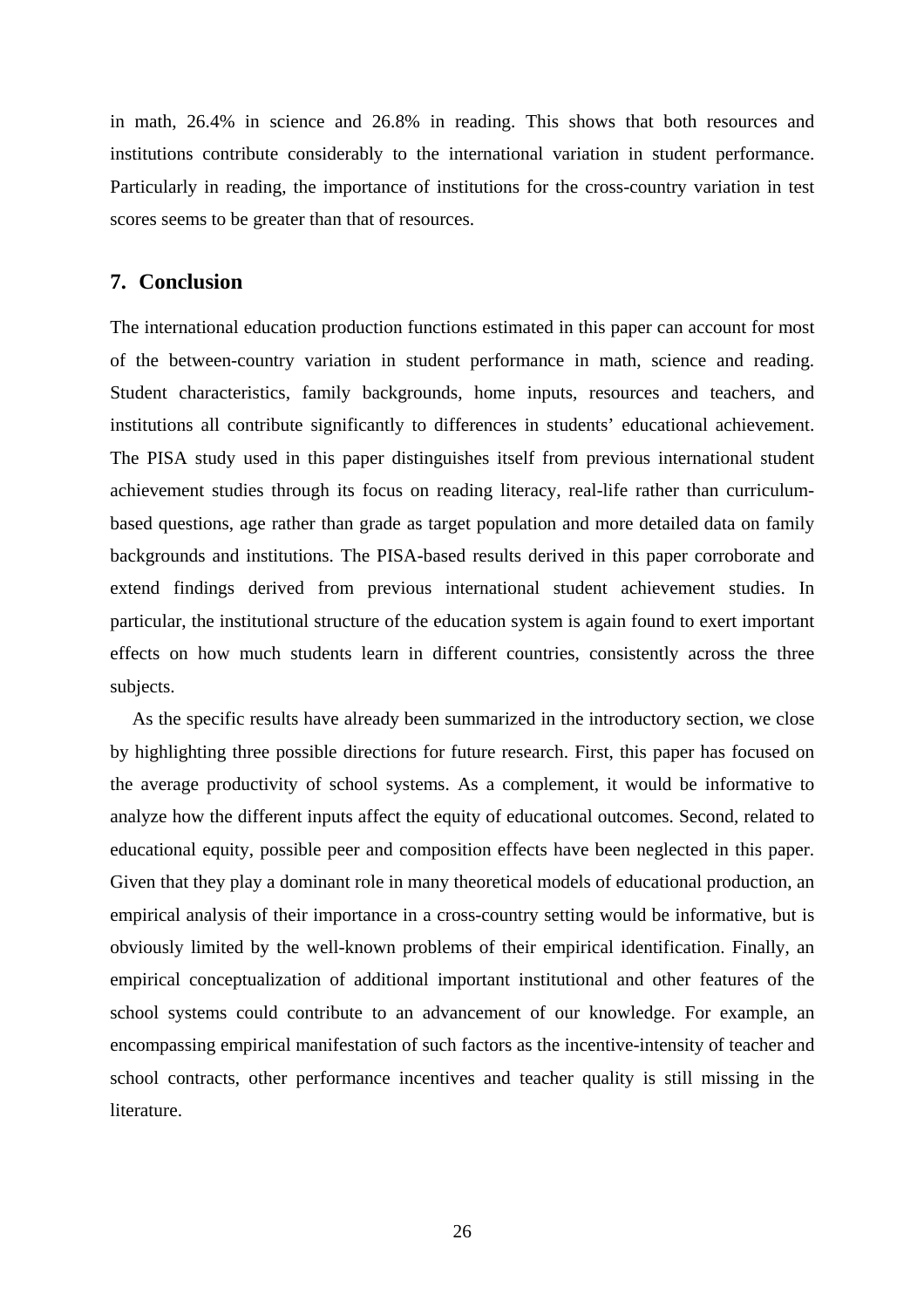## **References**

- Adams, Ray, Margaret Wu (eds.) (2002). *PISA 2000 Technical Report*. Paris: Organisation for Economic Co-operation and Development (OECD).
- Akerhielm, Karen (1995). Does Class Size Matter? *Economics of Education Review* 14 (3): 229-241.
- Angrist, Joshua, Victor Lavy (2002). New Evidence on Classroom Computers and Pupil Learning. *Economic Journal* 112 (482): 735-765.
- Betts, Julian R. (1998). The Impact of Educational Standards on the Level and Distribution of Earnings. *American Economic Review* 88 (1): 266-275.
- Bishop, John H. (1997). The Effect of National Standards and Curriculum-Based Exams on Achievement. *American Economic Review* 87 (2): 260-264.
- Bishop, John H. (2004). Drinking from the Fountain of Knowledge: Student Incentive to Study and Learn. Forthcoming in: Eric A. Hanushek, Finis Welch (eds.), *Handbook of the Economics of Education*. Amsterdam: North-Holland.
- Bishop, John H., Ludger Wößmann (2004). Institutional Effects in a Simple Model of Educational Production. *Education Economics* 12 (1): 17-38.
- Chen, Zhiqi, Edwin G. West (2000). Selective Versus Universal Vouchers: Modeling Median Voter Preferences in Education. *American Economic Review* 90 (5): 1520-1534.
- Costrell, Robert M. (1994). A Simple Model of Educational Standards. *American Economic Review* 84 (4): 956-971.
- Deaton, Angus (1997). *The Analysis of Household Surveys: A Microeconometric Approach to Development Policy*. Baltimore: The Johns Hopkins University Press.
- Dronkers, Jaap, Péter Robert (2003). The Effectiveness of Public and Private Schools from a Comparative Perspective. EUI Working Paper SPS 2003-13. Florence: European University Institute.
- DuMouchel, William H., Greg J. Duncan (1983). Using Sample Survey Weights in Multiple Regression Analyses of Stratified Samples. *Journal of the American Statistical Association* 78 (383): 535-543.
- Epple, Dennis, Richard E. Romano (1998). Competition Between Private and Public Schools, Vouchers, and Peer-Group Effects. *American Economic Review* 88 (1): 33-62.
- Fertig, Michael (2003a). Who's to Blame? The Determinants of German Students' Achievement in the PISA 2000 Study. IZA Discussion Paper 739. Bonn: Institute for the Study of Labor.
- Fertig, Michael (2003b). Educational Production, Endogenous Peer Group Formation and Class Composition: Evidence from the PISA 2000 Study. IZA Discussion Paper 714. Bonn: Institute for the Study of Labor.
- Fertig, Michael, Christoph M. Schmidt (2002). The Role of Background Factors for Reading Literacy: Straight National Scores in the PISA 2000 Study. IZA Discussion Paper 545. Bonn: Institute for the Study of Labor.
- Gundlach, Erich, Ludger Wößmann, Jens Gmelin (2001). The Decline of Schooling Productivity in OECD Countries. *Economic Journal* 111 (471): C135-C147.
- Hanushek, Eric A. (2002). Publicly Provided Education. In: Alan J. Auerbach, Martin Feldstein (eds.), *Handbook of Public Economics, Volume 4*: 2045–2141. Amsterdam: North Holland.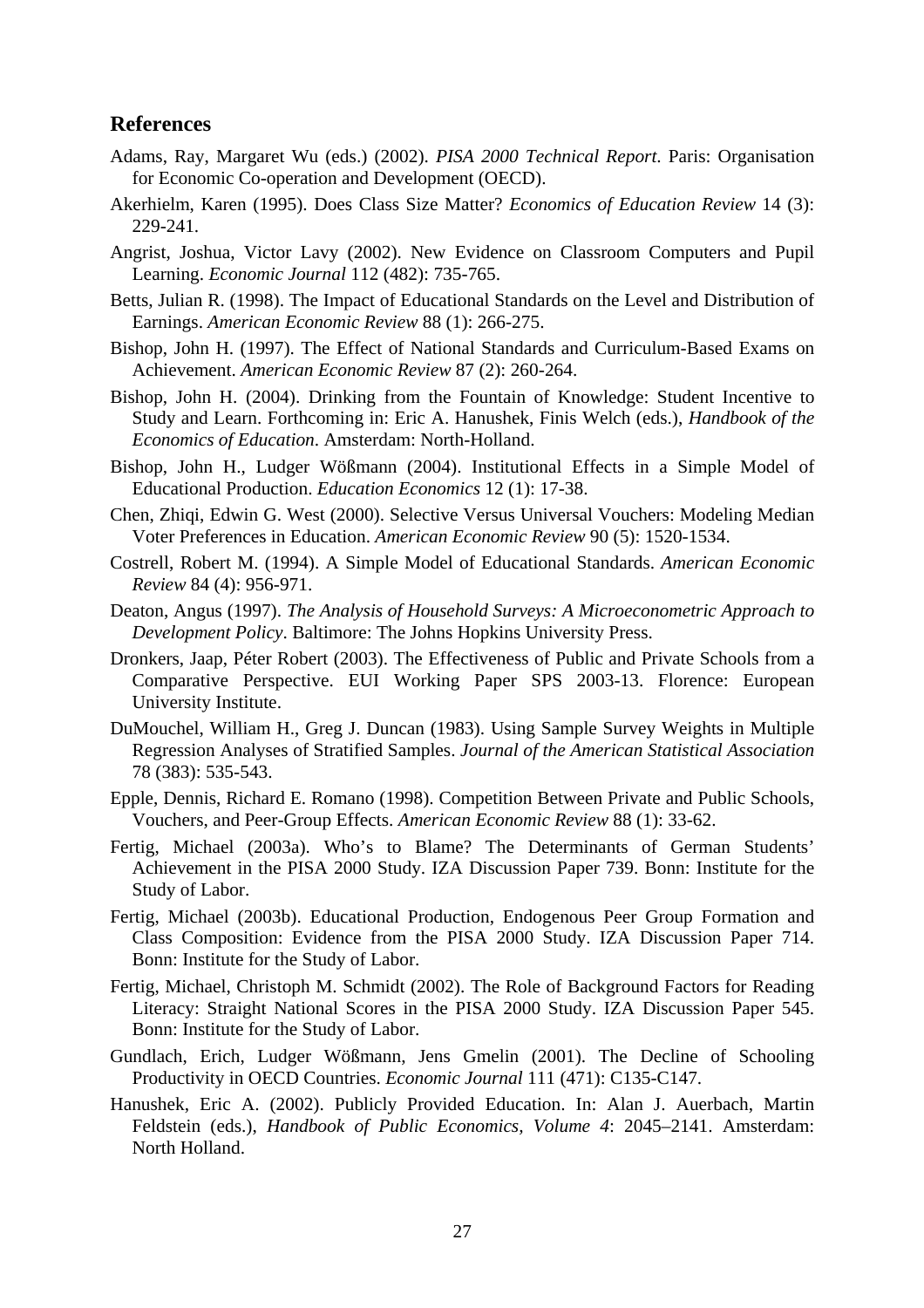- Hanushek, Eric A., with others (1994). *Making Schools Work: Improving Performance and Controlling Costs*. Washington, D.C.: Brookings Institution Press.
- Hoxby, Caroline M. (1999). The Productivity of Schools and Other Local Public Goods Producers. *Journal of Public Economics* 74 (1): 1-30.
- Hoxby, Caroline M. (2001). All School Finance Equalizations Are Not Created Equal. *Quarterly Journal of Economics* 116 (4): 1189-1231.
- Moulton, Brent R. (1986). Random Group Effects and the Precision of Regression Estimates. *Journal of Econometrics* 32 (3): 385-397.
- Nechyba, Thomas J. (1999). School Finance Induced Migration and Stratification Patterns: The Impact of Private School Vouchers. *Journal of Public Economic Theory* 1 (1): 5-50.
- Nechyba, Thomas J. (2000). Mobility, Targeting, and Private-School Vouchers. *American Economic Review* 90 (1): 130-146.
- Nechyba, Thomas J. (2003). Centralization, Fiscal Federalism, and Private School Attendance. *International Economic Review* 44 (1): 179-204.
- Organisation for Economic Co-operation and Development (OECD) (2000). *Measuring Student Knowledge and Skills: The PISA 2000 Assessment of Reading, Mathematical and Scientific Literacy*. Paris: OECD.
- Organisation for Economic Co-operation and Development (OECD) (2001). *Knowledge and Skills for Life: First Results from the OECD Programme for International Student Assessment (PISA) 2000*. Paris: OECD.
- Organisation for Economic Co-operation and Development (OECD) (2002). *Manual for the PISA 2000 Database*. Paris: OECD.
- Organisation for Economic Co-operation and Development (OECD) (2003). *Education at a Glance: OECD Indicators 2003*. Paris.
- Shleifer, Andrei (1998). State versus Private Ownership. *Journal of Economic Perspectives* 12 (4): 133-150.
- West, Martin R., Ludger Wößmann (2003). Which School Systems Sort Weaker Students into Smaller Classes? International Evidence. CESifo Working Paper 1954. Munich: CESifo.
- White, Halbert (1984). *Asymptotic Theory for Econometricians*. Orlando: Academic Press.
- Wolter, Stefan C., Maja Coradi Vellacott (2003). Sibling Rivalry for Parental Resources: A Problem for Equity in Education? A Six-Country Comparison with PISA Data. *Swiss Journal of Sociology* 29 (3).
- Wooldridge, Jeffrey M. (2001). Asymptotic Properties of Weighted *M*-Estimators for Standard Stratified Samples. *Econometric Theory* 17 (2): 451-470.
- World Bank (2003). *World Development Indicators CD-Rom*. Washington, D.C.: World Bank.
- Wößmann, Ludger (2003a). Schooling Resources, Educational Institutions and Student Performance: The International Evidence. *Oxford Bulletin of Economics and Statistics* 65 (2): 117-170.
- Wößmann, Ludger (2003b). Central Exit Exams and Student Achievement: International Evidence. In: Paul E. Peterson, Martin R. West (eds.), *No Child Left Behind? The Politics and Practice of School Accountability*: 292-323. Washington, D.C.: Brookings Institution Press.
- Wößmann, Ludger (2003c). Central Exams as the "Currency" of School Systems: International Evidence on the Complementarity of School Autonomy and Central Exams. *DICE Report – Journal for Institutional Comparisons* 1 (4): 46-56.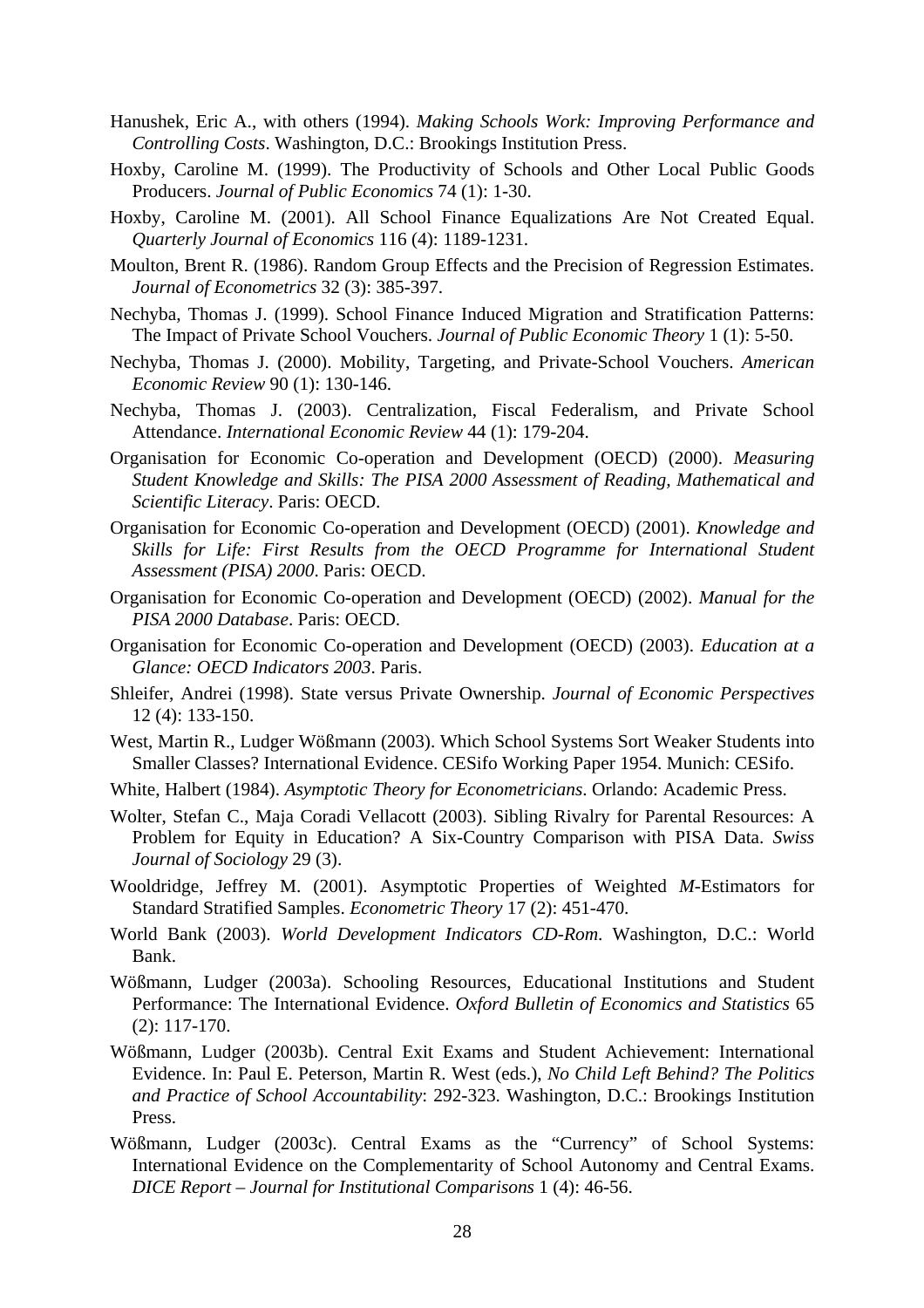#### **Appendix: Data Imputation Method**

To obtain a complete dataset for all students for whom performance data is available, we imputed missing values of explanatory variables using a set of "fundamental" explanatory variables *F* that were available for all students. These fundamental variables *F* include gender, age, six grade dummies, three dummies on which parent the students live with, six dummies for the number of books at home, GDP per capita as a measure of the country's level of economic development and the country's average educational expenditure per student in secondary education.<sup>18</sup>

Missing values for student *i* of the variable *M* were imputed by first regressing *F* on available values (*s*) of *M*:

$$
M_{s} = F_{s} \theta + \varepsilon_{s} \quad . \tag{A1}
$$

Then, the imputed value of *M* for *i* was predicted using student *i*'s values of the *F* variables and the coefficient vector  $\theta$  obtained in regression (A1):

$$
M_i = F_i \theta \quad . \tag{A2}
$$

The imputation method for implied variables was a WLS estimation for discrete variables, an ordered probit model for ordinal variables and a probit model for dichotomous variables. For discrete variables, predicted values were then filled in for missing data. For ordinal and dichotomous variables, the category with the highest probability was filled in for missing data.

 <sup>18</sup> The small amount of missing data on the variables in *F* was imputed by the use of median imputation on the lowest available level (school or country).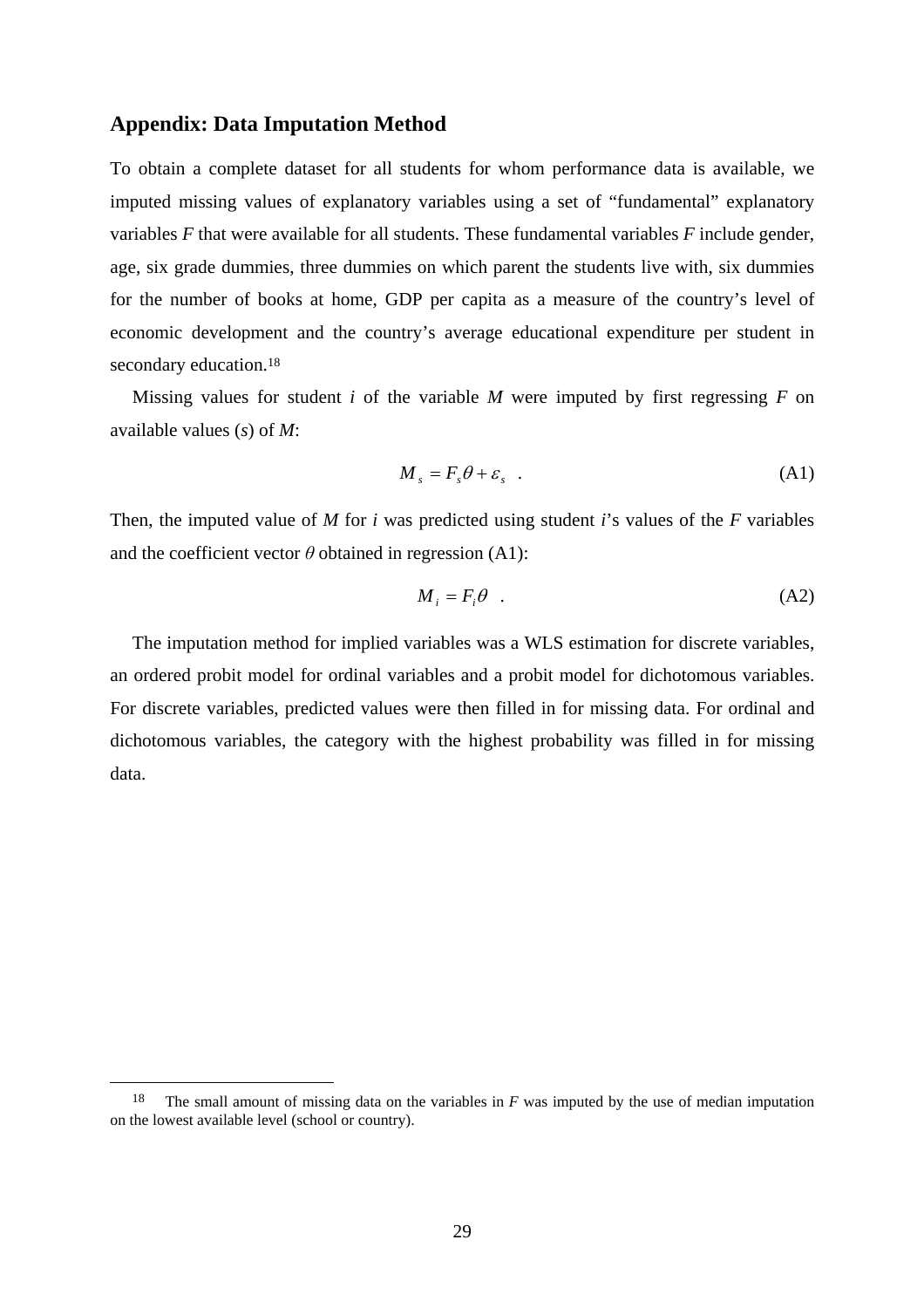|                          | Mean  | Std. Dev. | Source    | Imputed |
|--------------------------|-------|-----------|-----------|---------|
| <b>TEST SCORES</b>       |       |           |           |         |
| Math                     | 496.1 | 102.6     | St        | 0.0     |
| Science                  | 494.3 | 102.1     | St        | $0.0\,$ |
| Reading                  | 495.4 | 101.3     | St        | $0.0\,$ |
| STUDENT CHARACTERISTICS  |       |           |           |         |
| Grade                    |       |           |           |         |
| 6th or lower             | 0.001 |           | St        | 1.4     |
| 7th                      | 0.012 |           | St        | 1.4     |
| 8th                      | 0.059 |           | St        | 1.4     |
| 9th                      | 0.388 |           | St        | 1.4     |
| 10th                     | 0.470 |           | St        | 1.4     |
| 11th                     | 0.069 |           | St        | 1.4     |
| 12th or higher           | 0.002 |           | St        | 1.4     |
| Age (months)             | 188.5 | 3.4       | St        | 1.0     |
| Female                   | 0.501 |           | <b>St</b> | 0.9     |
| <b>FAMILY BACKGROUND</b> |       |           |           |         |
| Born in country          |       |           |           |         |
| Student                  | 0.927 |           | St        | 4.5     |
| Mother                   | 0.864 |           | St        | 4.7     |
| Father                   | 0.863 |           | St        | 5.6     |
| Living with              |       |           |           |         |
| No parent                | 0.011 |           | <b>St</b> | 1.8     |
| Single father            | 0.021 |           | St        | 1.8     |
| Single mother            | 0.132 |           | St        | 1.8     |
| Both parents             | 0.836 |           | St        | 1.8     |
| Parents' education       |       |           |           |         |
| None                     | 0.011 |           | <b>St</b> | 6.8     |
| Primary                  | 0.075 |           | St        | 6.8     |
| Lower secondary          | 0.137 |           | St        | 6.8     |
| Upper secondary 1        | 0.149 |           | St        | 6.8     |
| Upper secondary 2        | 0.245 |           | <b>St</b> | 6.8     |
| University               | 0.383 |           | St        | 6.8     |
| Parents' work status     |       |           |           |         |
| None working             | 0.066 |           | <b>St</b> | 1.9     |
| At least one half-time   | 0.065 |           | <b>St</b> | 1.9     |
| At least one full-time   | 0.492 |           | <b>St</b> | 1.9     |
| Both full-time           | 0.378 |           | <b>St</b> | 1.9     |
| Parents' job             |       |           |           |         |
| Blue collar              | 0.098 |           | <b>St</b> | 4.2     |
| White collar             | 0.522 |           | <b>St</b> | 4.2     |
| Books at home            |       |           |           |         |
| None                     | 0.018 |           | <b>St</b> | 2.8     |
| $1-10$ books             | 0.090 |           | <b>St</b> | 2.8     |
| 11-50 books              | 0.199 |           | <b>St</b> | 2.8     |
| 51-100 books             | 0.210 |           | <b>St</b> | 2.8     |
| 101-250 books            | 0.212 |           | <b>St</b> | 2.8     |
| 251-500 books            | 0.155 |           | <b>St</b> | 2.8     |
| More than 500 books      | 0.117 |           | <b>St</b> | 2.8     |

# **Table 1: Descriptive Statistics**

(continued on next page)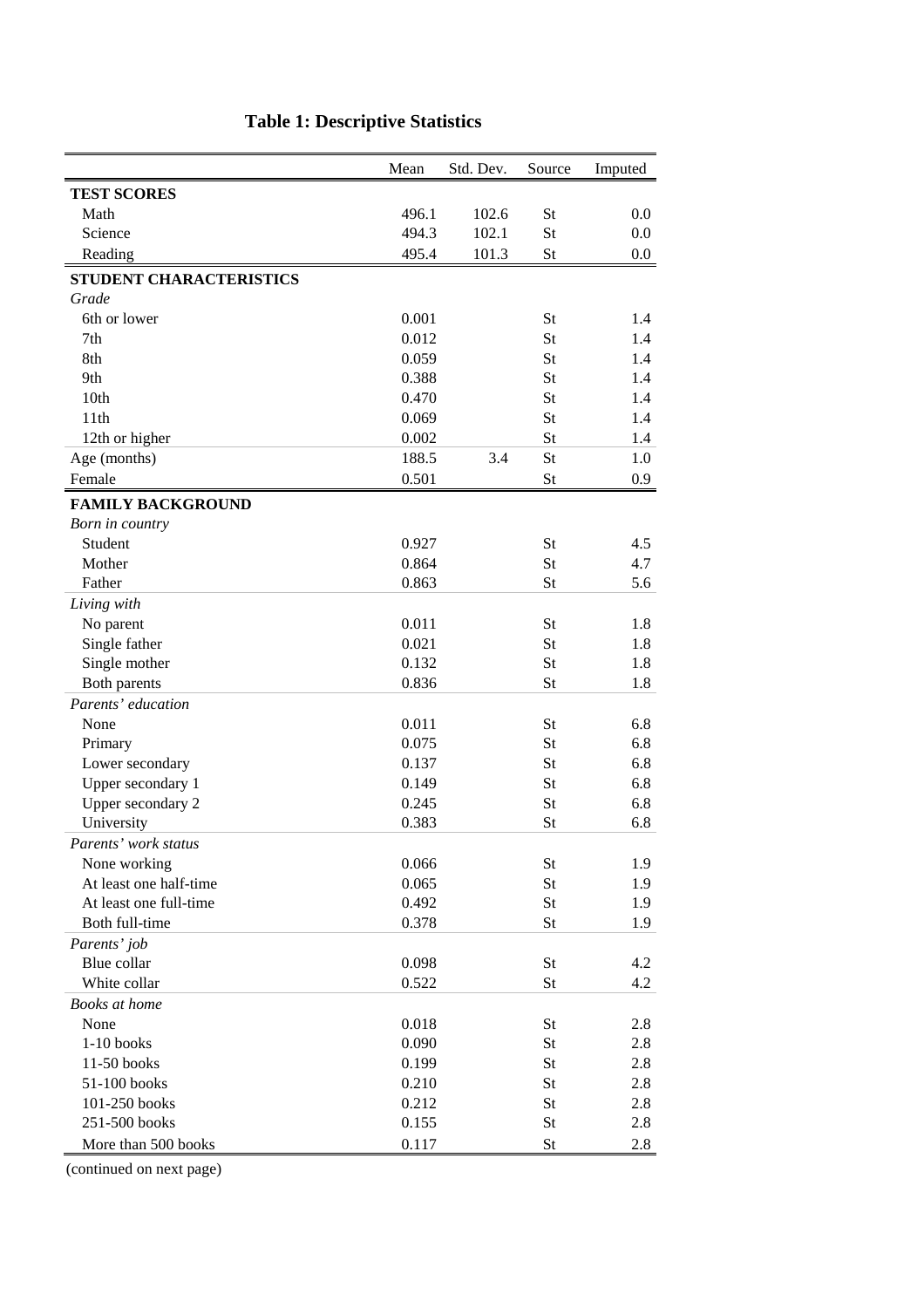|                                                                               | Mean   | Std. Dev. | Source       | Imputed |
|-------------------------------------------------------------------------------|--------|-----------|--------------|---------|
| School's community location                                                   |        |           |              |         |
| Village or rural area $(<3,000)$                                              | 0.111  |           | Sc           | 21.8    |
| Small town (3,000-15,000)                                                     | 0.236  |           | Sc           | 21.8    |
| Town (15,000-100,000)                                                         | 0.314  |           | Sc           | 21.8    |
| City (100,000-1,000,000)                                                      | 0.209  |           | Sc           | 21.8    |
| City center of city with $> 1$ million people                                 | 0.063  |           | Sc           | 21.8    |
| Elsewhere in city with $> 1$ million people                                   | 0.066  |           | Sc           | 21.8    |
| GDP per capita $(1,000 \text{ $})$                                            | 22.050 | 9.504     | $\mathbf C$  | $0.0\,$ |
| <b>HOME INCENTIVES AND INPUTS</b>                                             |        |           |              |         |
| Parental support                                                              |        |           |              |         |
| Strongly lacking                                                              | 0.189  |           | Sc           | 3.4     |
| Not at all lacking                                                            | 0.065  |           | Sc           | 3.4     |
| Homework                                                                      |        |           |              |         |
| Math: <1 hour per week                                                        | 0.418  |           | St           | 2.9     |
| Math: $>1$ and $<$ 3 hours per week                                           | 0.401  |           | St           | 2.9     |
| Math: > 3 hours per week                                                      | 0.182  |           | St           | 2.9     |
| Science: <1 hour per week                                                     | 0.500  |           | St           | 4.6     |
| Science: $>1$ and <3 hours per week                                           | 0.337  |           | St           | 4.6     |
| Science: > 3 hours per week                                                   | 0.163  |           | St           | 4.6     |
| Reading: <1 hour per week                                                     | 0.478  |           | St           | 2.6     |
| Reading: $>1$ and $<$ 3 hours per week                                        | 0.397  |           | St           | 2.6     |
| Reading: > 3 hours per week                                                   | 0.126  |           | St           | 2.6     |
| Computers at home                                                             |        |           |              |         |
| None                                                                          | 0.221  |           | <b>St</b>    | 2.7     |
| One                                                                           | 0.250  |           | St           | 2.7     |
| More than one                                                                 | 0.529  |           | St           | 2.7     |
| <b>RESOURCES AND TEACHERS</b>                                                 |        |           |              |         |
| Educational expenditure per student $(1,000 \text{ } \text{\textcircled{s}})$ | 5.664  | 2.627     | $\mathsf{C}$ | 0.0     |
| Class size                                                                    |        |           |              |         |
| Math                                                                          | 23.6   | 8.3       | St           | 8.7     |
| Science                                                                       | 22.8   | 9.1       | St           | 11.2    |
| Reading                                                                       | 24.6   | 8.4       | St           | 5.2     |
| Student-teacher ratio                                                         | 13.7   | 6.7       | <b>Sc</b>    | 24.6    |
| Instructional material                                                        |        |           |              |         |
| Not at all lacking                                                            | 0.502  |           | Sc           | 3.8     |
| Strongly lacking                                                              | 0.049  |           | Sc           | 3.8     |
| Instruction time $(1,000$ minutes per year)                                   |        |           |              |         |
| Math                                                                          | 7.346  | 2.921     | Sc           | 5.0     |
| Science                                                                       | 7.473  | 4.319     | Sc           | 5.0     |
| Reading                                                                       | 7.558  | 3.183     | Sc           | 5.0     |
| Teacher education (share at school)                                           |        |           |              |         |
| Masters in pedagogy                                                           | 0.616  | 0.392     | Sc           | 29.9    |
| Teacher certificate                                                           | 0.844  | 0.266     | Sc           | 32.7    |
| Masters in math                                                               | 0.734  | 0.338     | Sc           | 31.4    |
| Masters in science                                                            | 0.789  | 0.319     | Sc           | 32.6    |
| Masters in language                                                           | 0.774  | 0.315     | Sc           | 33.3    |

# **Table 1 (continued)**

(continued on next page)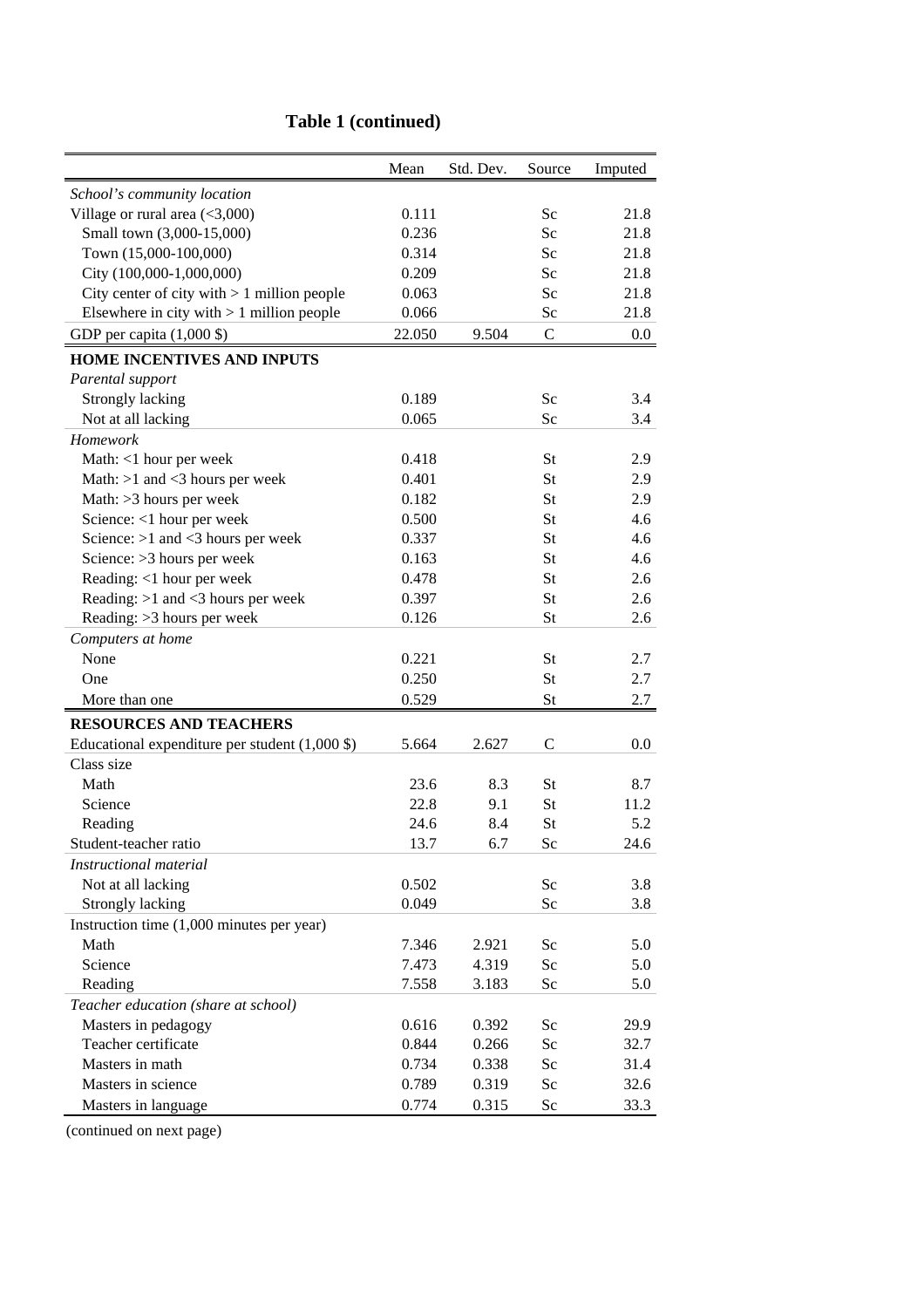|                                              | Mean  | Std. Dev. | Source | Imputed |
|----------------------------------------------|-------|-----------|--------|---------|
| <b>INSTITUTIONS</b>                          |       |           |        |         |
| <i>Testing</i>                               |       |           |        |         |
| External exit exam                           | 0.578 |           |        | 0.0     |
| Standardized tests                           | 0.602 |           | Sc     | 12.2    |
| School autonomy                              |       |           |        |         |
| Determining course content                   | 0.780 |           | Sc     | 9.6     |
| Choosing textbooks                           | 0.935 |           | Sc     | 9.1     |
| Formulating school budget                    | 0.762 |           | Sc     | 9.3     |
| Deciding on budget allocations within school | 0.946 |           | Sc     | 8.9     |
| Hiring teachers                              | 0.685 |           | Sc     | 7.9     |
| Firing teachers                              | 0.601 |           | Sc     | 8.3     |
| Establishing teachers' starting salaries     | 0.265 |           | Sc     | 8.0     |
| Determining teachers' salary increases       | 0.297 |           | Sc     | 8.0     |
| Public vs. private operation and funding     |       |           |        |         |
| Publicly managed school                      | 0.829 |           | Sc     | 22.1    |
| Government funding (share)                   | 0.867 | 0.237     | Sc     | 5.9     |

#### **Table 1 (continued)**

*Notes*: Mean: International mean, based on non-imputed data for each variable, weighted by sampling probabilities. – Std. Dev.: International standard deviation (only for discrete variables). – Source: Data source and thus level of observation:  $St = student achievement test$ or student background questionnaire; Sc = school background questionnaire; C = country-level variable (see text for specific sources). – Imputed: Fraction of students with missing and thus imputed data (in percent), weighted by sampling probabilities.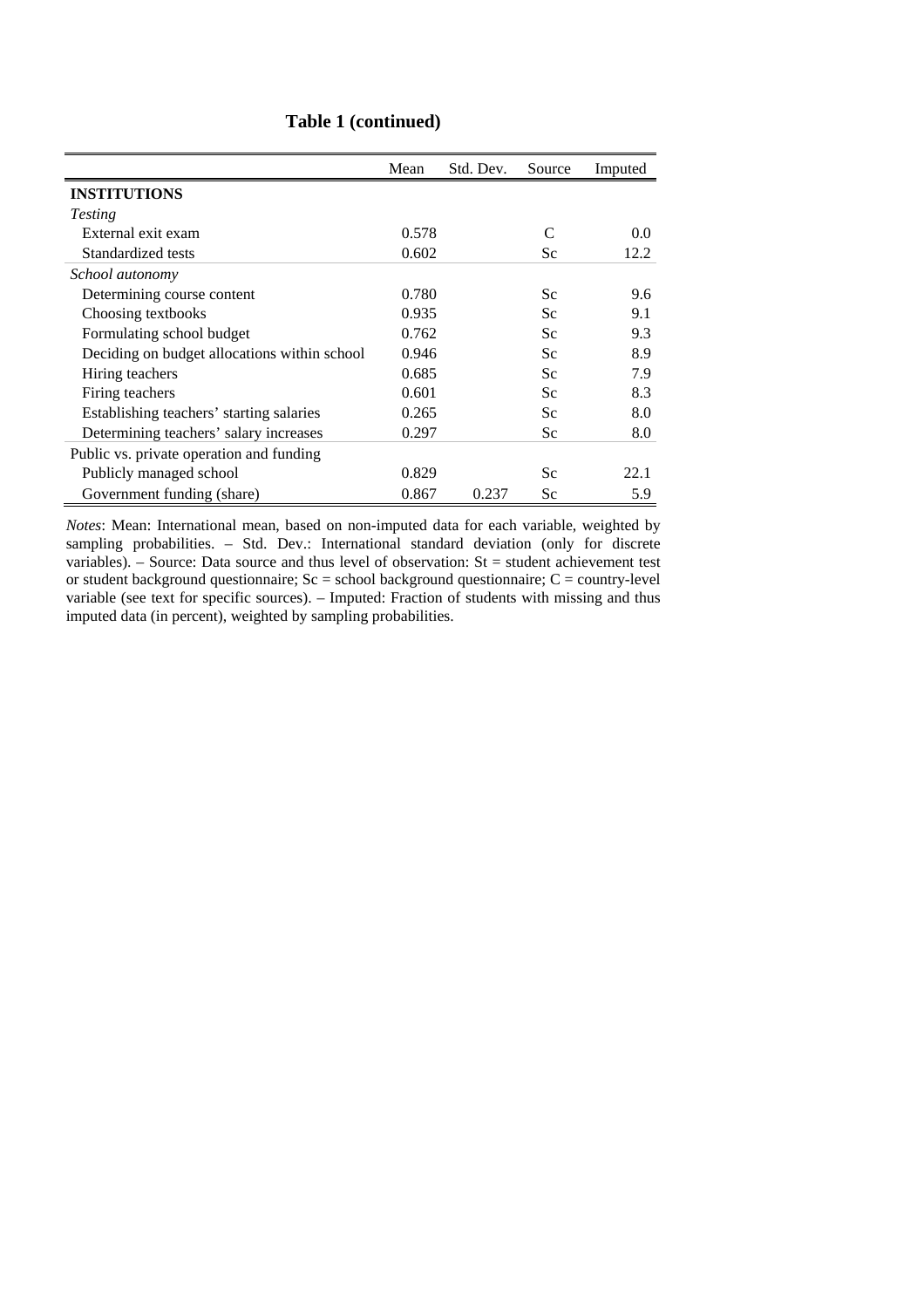|                                               | <b>MATH</b>           |               | <b>SCIENCE</b>           |                    | <b>READING</b>   |               |  |
|-----------------------------------------------|-----------------------|---------------|--------------------------|--------------------|------------------|---------------|--|
|                                               | Coef.                 | Std. Err.     | Coef.                    | Std. Err.          | Coef.            | Std. Err.     |  |
| STUDENT CHARACTERISTICS                       |                       |               |                          |                    |                  |               |  |
| Grade                                         |                       |               |                          |                    |                  |               |  |
| 6th or lower                                  | $-99.404$             | (12.500)      | $-86.472$                | (11.179)           | $-175.778$       | (22.675)      |  |
| 7th                                           | ***<br>$-97.552$      | (5.579)       | ***<br>$-73.168$         | (4.245)            | $-106.209$ ***   | (5.006)       |  |
| 8th                                           | $-69.618$             | (2.663)       | ***<br>$-60.080$         | (2.251)            | $-85.663$        | (3.937)       |  |
| 9th                                           | ***<br>$-25.312$      | (1.682)       | ***<br>$-23.902$         | (1.639)            | ***<br>$-34.523$ | (2.317)       |  |
| 11th                                          | $10.262$ $^{***}\,$   | (2.163)       | ***<br>11.075            | (2.405)            | ***<br>8.385     | (2.172)       |  |
| 12th or higher                                | $68.028$ ***          | (6.629)       | ***<br>71.302            | (8.547)            | ***<br>59.953    | (6.345)       |  |
| Age (months)                                  | $-0.366$ ***          | (0.115)       | 0.119                    | (0.117)            | ***<br>$-0.378$  | (0.099)       |  |
| Female                                        | ***<br>$-16.121$      | (0.882)       | $-3.965$ ***             | (0.832)            | ***<br>23.921    | (0.791)       |  |
| <b>FAMILY BACKGROUND</b>                      |                       |               |                          |                    |                  |               |  |
| Born in country                               |                       |               |                          |                    |                  |               |  |
| Student                                       | $4.809$ **            | (2.094)       | ***<br>7.049             | (1.986)            | 12.397           | (2.075)       |  |
| Mother                                        | $6.506$ ***           | (1.503)       | ***<br>8.050             | (1.573)            | ***<br>8.852     | (1.349)       |  |
| Father                                        | $5.592$ ***           | (1.496)       | ***<br>11.714            | (1.479)            | ***<br>8.170     | (1.307)       |  |
| Living with                                   |                       |               |                          |                    |                  |               |  |
| Single father                                 | $18.976\; ^{***}$     | (3.687)       | 18.981                   | (3.470)            | ***<br>26.099    | (4.659)       |  |
| Single mother                                 | 6.674                 | (4.225)       | ***<br>12.410            | (4.206)            | 13.953           | (4.611)       |  |
| Both parents                                  | $13.962$ ***          | (3.715)       | 17.356                   | (3.537)            | ***<br>22.231    | (4.39)        |  |
| Parents' education                            |                       |               |                          |                    |                  |               |  |
| Primary                                       | ***<br>11.871         | (4.045)       | ***<br>11.751            | (4.076)            | ***<br>18.407    | (3.922)       |  |
| Lower secondary                               | ***<br>15.610         | (4.105)       | ***<br>12.896            | (3.977)            | ***<br>20.446    | (3.849)       |  |
| Upper secondary 1                             | $17.830$ $^{***}\,$   | (4.193)       | ***<br>16.900            | (4.146)            | 26.919 ***       | (3.943)       |  |
| Upper secondary 2                             | $21.829$ ***          | (4.130)       | ***<br>19.704            | (4.086)            | ***<br>28.078    | (3.881)       |  |
| University                                    | $26.915$ ***          | (4.164)       | 26.512                   | (4.084)            | 34.273           | (3.861)       |  |
| Parents' work status                          |                       |               |                          |                    |                  |               |  |
| At least one half-time                        | 0.490                 | (2.036)       | $-3.097$                 | (2.030)            | $-1.815$         | (1.767)       |  |
| At least one full-time                        | $15.842$ ***          | (1.655)       | ***<br>10.645            | (1.610)            | ***<br>11.664    | (1.477)       |  |
| Both full-time                                | $14.868$ ***          | (1.672)       | $11.048$ ***             | (1.653)            | ***<br>10.823    | (1.517)       |  |
| Parents' job                                  |                       |               |                          |                    |                  |               |  |
| Blue collar                                   | $-12.356$             | (1.335)       | $-12.001$                | (1.314)            | $-13.427$        | (1.159)       |  |
| White collar                                  | 16.754                | (0.906)       | $\ast\ast\ast$<br>15.701 | (0.852)            | 20.833           | (0.777)       |  |
| Books at home                                 |                       |               |                          |                    |                  |               |  |
| $1-10$ books                                  | ***<br>15.173         | (3.301)       | ***<br>13.992            | (3.149)            | ***<br>32.848    | (4.376)       |  |
| 11-50 books                                   | ***<br>29.923         | (3.231)       | ***<br>29.718            | (2.940)            | ***<br>49.632    | (3.969)       |  |
| 51-100 books                                  | 37.460 ***            | (3.287)       | ***<br>37.636            | (2.981)            | ***<br>56.892    | (3.806)       |  |
| 101-250 books                                 | 52.770 ***            | (3.347)       | ***<br>51.362            | (3.037)            | ***<br>73.614    | (3.895)       |  |
| 251-500 books                                 | 62.535 ***            | (3.377)       | ***<br>62.079            | (3.097)            | ***<br>84.639    | (3.945)       |  |
| More than 500 books                           | $64.958$ $^{***}\;$   | (3.443)       | $63.643$ ***             | (3.122)            | $84.639$ ***     | (3.927)       |  |
|                                               |                       |               |                          |                    |                  |               |  |
| School's community location                   | 2.218                 | (2.542)       | 3.480                    | (2.422)            | 2.227            | (2.594)       |  |
| Small town (3,000-15,000)                     | 4.229                 | (2.651)       | 3.494                    | (2.613)            | 5.460 $*$        |               |  |
| Town (15,000-100,000)                         | $6.174$ $^{\ast\ast}$ | (2.972)       | $5.103*$                 |                    | ***<br>8.541     | (2.84)        |  |
| City (100,000-1,000,000)                      | $8.278$ **            | (3.554)       | 5.888                    | (2.895)<br>(3.389) | 11.473           | (3.136)       |  |
| City center of city with $> 1$ million people | $-2.017$              |               |                          |                    |                  | (3.733)       |  |
| Elsewhere in city with $> 1$ million people   |                       | (3.320)       | 1.203                    | (3.312)            | 4.589            | (3.458)       |  |
| GDP per capita $(1,000 \text{ $})$            | $-1.506*$             | $(0.822)^{a}$ | $-0.577$                 | $(0.756)^{a}$      | 0.175            | $(0.664)^{a}$ |  |

# **Table 2: International Education Production Functions**

(continued on next page)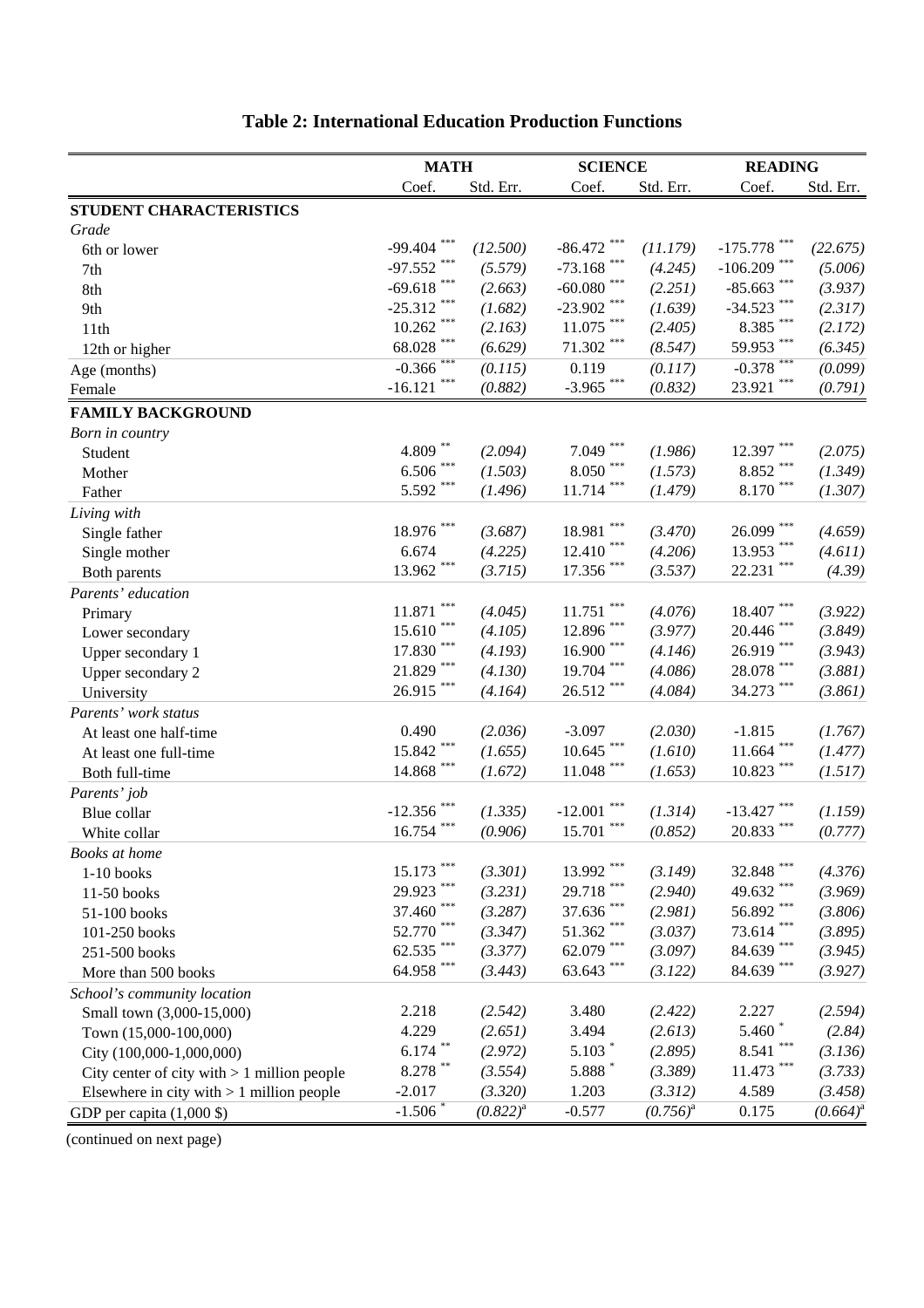|                                                                               | <b>MATH</b>         |               | <b>SCIENCE</b>            |               | <b>READING</b>            |               |
|-------------------------------------------------------------------------------|---------------------|---------------|---------------------------|---------------|---------------------------|---------------|
|                                                                               | Coef.               | Std. Err.     | Coef.                     | Std. Err.     | Coef.                     | Std. Err.     |
| HOME INCENTIVES AND INPUTS                                                    |                     |               |                           |               |                           |               |
| Parental support                                                              |                     |               |                           |               |                           |               |
| Strongly lacking                                                              | $-20.830$           | (1.933)       | $-19.442$                 | (1.891)       | $-23.671$                 | (2.133)       |
| Not at all lacking                                                            | $14.962$ ***        | (2.643)       | ***<br>8.722              | (2.291)       | 10.460                    | (2.487)       |
| Homework                                                                      |                     |               |                           |               |                           |               |
| $>1$ and $<$ 3 hours per week                                                 | $8.639***$          | (0.838)       | ***<br>6.920              | (0.901)       | $***$<br>8.391            | (0.722)       |
| >3 hours per week                                                             | $11.067$ ***        | (1.105)       | $***$<br>8.265            | (1.189)       | 4.413                     | (1.139)       |
| Computers at home                                                             |                     |               |                           |               |                           |               |
| One                                                                           | ***<br>$-3.921$     | (1.174)       | $-2.493$ **               | (1.070)       | $-4.227$                  | (1.026)       |
| More than one                                                                 | $-9.804$ ***        | (1.192)       | $-10.723$                 | (1.154)       | $-10.381$                 | (1.055)       |
| <b>RESOURCES AND TEACHERS</b>                                                 |                     |               |                           |               |                           |               |
| Educational expenditure per student $(1,000 \text{ } \text{\textcircled{s}})$ | 10.720              | $(3.579)^{a}$ | 7.732                     | $(3.212)^{a}$ | 1.520                     | $(4.642)^{a}$ |
| Class size $(m/s/r)$ (instr. by stud.-teacher ratio)                          | $0.754$ *           | (0.418)       | $1.554$ ***               | (0.423)       | 0.493                     | (0.393)       |
| Instructional material                                                        |                     |               |                           |               |                           |               |
| Not at all lacking                                                            | $8.163***$          | (1.364)       | $8.087$ $^{\ast\ast\ast}$ | (1.312)       | $8.790$ $^{\ast\ast\ast}$ | (1.437)       |
| Strongly lacking                                                              | $-13.906$ ***       | (3.458)       | $-6.146$                  | (3.389)       | $-6.089$                  | (3.795)       |
| Instruction time $(1,000$ minutes per year) $(m/s/r)$                         | $0.759***$          | (0.197)       | $1.126$ ***               | (0.191)       | $-0.388***$               | (0.180)       |
| Teacher education (share at school)                                           |                     |               |                           |               |                           |               |
| Masters in pedagogy                                                           | 4.348 $*$           | (2.245)       | $\ast\ast\ast$<br>9.401   | (2.047)       | 6.166                     | (2.139)       |
| Teacher certificate                                                           | ***<br>15.112       | (2.954)       | ***<br>15.222             | (3.010)       | 11.719                    | (3.187)       |
| Masters in subject (m/s/r)                                                    | $10.909$ $^{***}\;$ | (2.602)       | ***<br>8.333              | (2.383)       | $16.429$ ***              | (2.768)       |
| <b>INSTITUTIONS</b>                                                           |                     |               |                           |               |                           |               |
| <b>Testing</b>                                                                |                     |               |                           |               |                           |               |
| External exit exam                                                            | $19.051$ *          | $(9.553)^{a}$ | 15.017                    | $(9.085)^{a}$ | 6.862                     | $(8.595)^{a}$ |
| Standardized tests                                                            | 1.060               | (1.524)       | 1.263                     | (1.376)       | 2.082                     | (1.481)       |
| School autonomy                                                               |                     |               |                           |               |                           |               |
| Determining course content                                                    | 1.931               | (1.714)       | $-0.491$                  | (1.602)       | $-1.065$                  | (1.657)       |
| Choosing textbooks                                                            | $19.972$ ***        | (4.587)       | ***<br>30.820             | (4.307)       | 31.328                    | (5.223)       |
| Formulating school budget                                                     | $-7.499$ ***        | (1.848)       | ***<br>$-6.367$           | (1.718)       | $-3.059$                  | (1.869)       |
| Deciding on budget allocations within school                                  | $12.604$ ***        | (3.243)       | 14.395                    | (3.041)       | 10.142                    | (2.972)       |
| Hiring teachers                                                               | $11.923$ ***        | (2.259)       | 2.723                     | (2.190)       | $5.316$ **                | (2.348)       |
| Firing teachers                                                               | $-1.775$            | (2.114)       | $-2.746$                  | (2.014)       | $-4.882$ **               | (2.154)       |
| Establishing teachers' starting salaries                                      | $-2.967$            | (2.496)       | $-2.589$                  | (2.199)       | $-4.909$ **               | (2.325)       |
| Determining teachers' salary increases                                        | $-2.405$            | (2.418)       | $-3.478$                  | (2.145)       | $-2.084$                  | (2.260)       |
| Public vs. private operation and funding                                      |                     |               |                           |               |                           |               |
| Publicly managed school                                                       | $-19.549$ ***       | (2.464)       | $-15.805$                 | (2.236)       | $-15.362$                 | (2.193)       |
| Government funding (share)                                                    | 13.479 ***          | (3.816)       | 3.597                     | (3.428)       | 0.289                     | (3.488)       |
| <b>Imputation dummies</b>                                                     | incl.               |               | incl.                     |               | incl.                     |               |
| Students (units of observation)                                               | 96,855              |               | 96,758                    |               | 174,227                   |               |
| Schools (PSUs)                                                                | 6,611               |               | 6,613                     |               | 6,626                     |               |
| Countries (strata)                                                            | 31                  |               | 31                        |               | 31                        |               |
| $R^2$                                                                         | 0.327               |               | 0.276                     |               | 0.337                     |               |
| $R^2$ (without imputation controls)                                           | 0.301               |               | 0.249                     |               | 0.306                     |               |

#### *Notes*: Dependent variable: PISA international test score. – 2SLS regression in each subject, with class size instrumented by schools' student-teacher ratio. Regressions weighted by students' sampling probabilities. – Coef.: Coefficient estimate. – Std. Err.: Clustering-robust standard error (taking account of correlated error terms within schools).  $-$ <sup>a</sup> Clustering-robust standard errors (and thus significance levels) based on countries rather than schools as clusters.

Significance level (based on clustering-robust standard errors): \*\*\* 1 percent. – \*\* 5 percent. – \* 10 percent.

#### **Table 2 (continued)**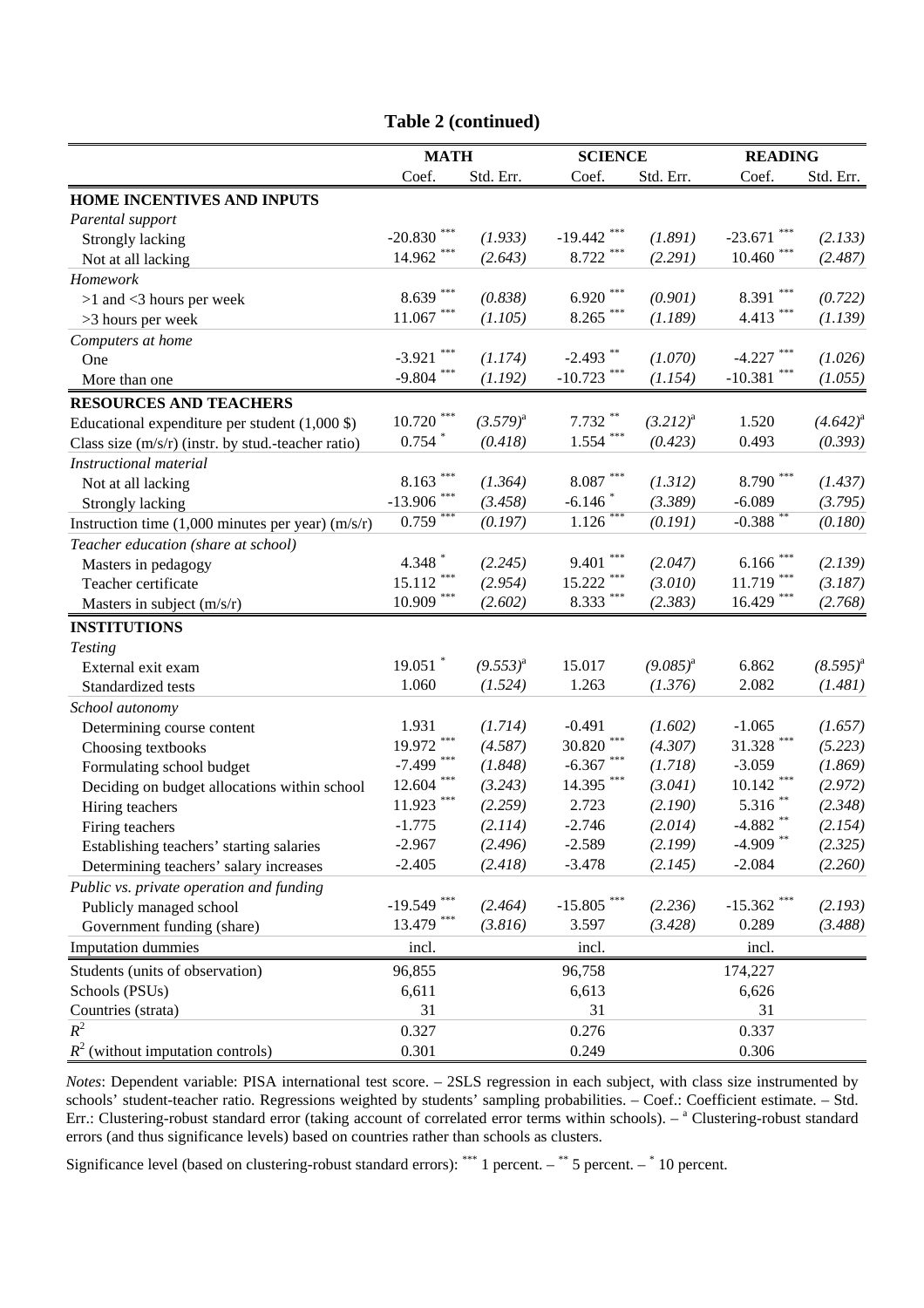|                                              | <b>MATH</b>   |           |              | <b>SCIENCE</b> |             |           |               | <b>READING</b> |              |           |              |           |
|----------------------------------------------|---------------|-----------|--------------|----------------|-------------|-----------|---------------|----------------|--------------|-----------|--------------|-----------|
|                                              | Coef.         | Std. Err. | Inter.       | Std. Err.      | Coef.       | Std. Err. | Inter.        | Std. Err.      | Coef.        | Std. Err. | Inter.       | Std. Err. |
| Standardized tests                           | $-6.381$      | (2.389)   | $11.728***$  | (3.562)        | $-8.492$    | (2.084)   | $15.836***$   | (3.333)        | $-6.306$ *** | (2.159)   | $13.618***$  | (3.312)   |
| School autonomy                              |               |           |              |                |             |           |               |                |              |           |              |           |
| Determining course content                   | $-6.197$ **   | (2.473)   | $19.77$ ***  | (3.924)        | $-4.776$ ** | (2.117)   | $14.272$ ***  | (3.929)        | $-8.622$     | (2.275)   | 19.568 ***   | (4.041)   |
| Choosing textbooks                           | $-2.017$      | (5.264)   | 48.295***    | (10.106)       | 2.021       | (4.054)   | ***<br>58.684 | (9.225)        | 0.092        | (4.893)   | $61.049$ *** | (10.074)  |
| Formulating school budget                    | $-4.176$      | (2.767)   | $-5.870$     | (4.127)        | $-5.184$ ** | (2.487)   | $-1.274$      | (3.920)        | $-0.121$     | (2.663)   | $-4.854$     | (4.106)   |
| Deciding on budget allocations within school | 5.495         | (4.682)   | 11.649       | (6.933)        | 11.421      | (4.419)   | 5.588         | (6.490)        | 7.491        | (4.574)   | 4.281        | (6.310)   |
| Hiring teachers                              | $16.503$ ***  | (3.441)   | $-12.653$ ** | (5.012)        | 2.719       | (3.061)   | $-5.369$      | (4.988)        | $7.820$ **   | (3.184)   | $-8.494$     | (5.095)   |
| Firing teachers                              | $-4.197$      | (3.572)   | 4.791        | (4.701)        | $-5.642$    | (3.252)   | 6.564         | (4.564)        | $-6.684$     | (3.326)   | 2.749        | (4.747)   |
| Establishing teachers' starting salaries     | $-19.405$ *** | (6.631)   | 23.332 ***   | (7.956)        | $-5.118$    | (4.981)   | 3.398         | (6.137)        | $-5.691$     | (5.599)   | 0.645        | (6.810)   |
| Determining teachers' salary increases       | 1.554         | (6.388)   | $-1.931$     | (7.697)        | $-3.649$    | (4.692)   | 2.238         | (5.899)        | $-1.039$     | (5.309)   | 0.699        | (6.610)   |
| Public vs. private operation and funding     |               |           |              |                |             |           |               |                |              |           |              |           |
| Publicly managed school                      | $-16.677$     | (3.518)   | 1.189        | (4.878)        | $-12.572$   | (2.654)   | $-0.419$      | (4.016)        | $-16.49$     | (2.831)   | 5.267        | (4.111)   |
| Government funding (share)                   | 8.119         | (4.909)   | $-0.252$     | (7.560)        | $-1.855$    | (3.967)   | 4.105         | (6.509)        | 1.073        | (4.053)   | $-1.724$     | (6.850)   |
| Controls for:                                |               |           |              |                |             |           |               |                |              |           |              |           |
| Student characteristics (8 variables)        | incl.         |           |              |                | incl.       |           |               |                | incl.        |           |              |           |
| Family background (28 variables)             | incl.         |           |              |                | incl.       |           |               |                | incl.        |           |              |           |
| Home incentives and inputs (6 variables)     | incl.         |           |              |                | incl.       |           |               |                | incl.        |           |              |           |
| Resources and teachers (8 variables)         | incl.         |           |              |                | incl.       |           |               |                | incl.        |           |              |           |
| Imputation dummies                           | incl.         |           |              |                | incl.       |           |               |                | incl.        |           |              |           |
| Students (units of observation)              | 96,855        |           |              |                | 96,758      |           |               |                | 174,227      |           |              |           |
| Schools (PSUs)                               | 6,611         |           |              |                | 6,613       |           |               |                | 6,626        |           |              |           |
| Countries (strata)                           | 31            |           |              |                | 31          |           |               |                | 31           |           |              |           |
| $R^2$                                        | 0.331         |           |              |                | 0.282       |           |               |                | 0.335        |           |              |           |
| $R^2$ (without imputation controls)          | 0.310         |           |              |                | 0.255       |           |               |                | 0.312        |           |              |           |

#### **Table 3: Institutional Effects With and Without External Exit Exams**

*Notes*: Dependent variable: PISA international test score. – Estimation models are the same as in Table 2, with one regression in each subject, only with the addition of interaction terms between external exit exams and other institutions. – Coef.: Coefficient estimate on the dummy (representing the effect in school systems without external exit exams). – Inter.: Coefficient estimate on the Interaction term between the dummy and external exit exams (representing the difference in the effect between school systems without and with external exit exams). – Std. Err.: Clustering-robust standard error (taking account of correlated error terms within schools).

Significance level (based on clustering-robust standard errors): \*\*\* 1 percent. – \*\* 5 percent. – \* 10 percent.